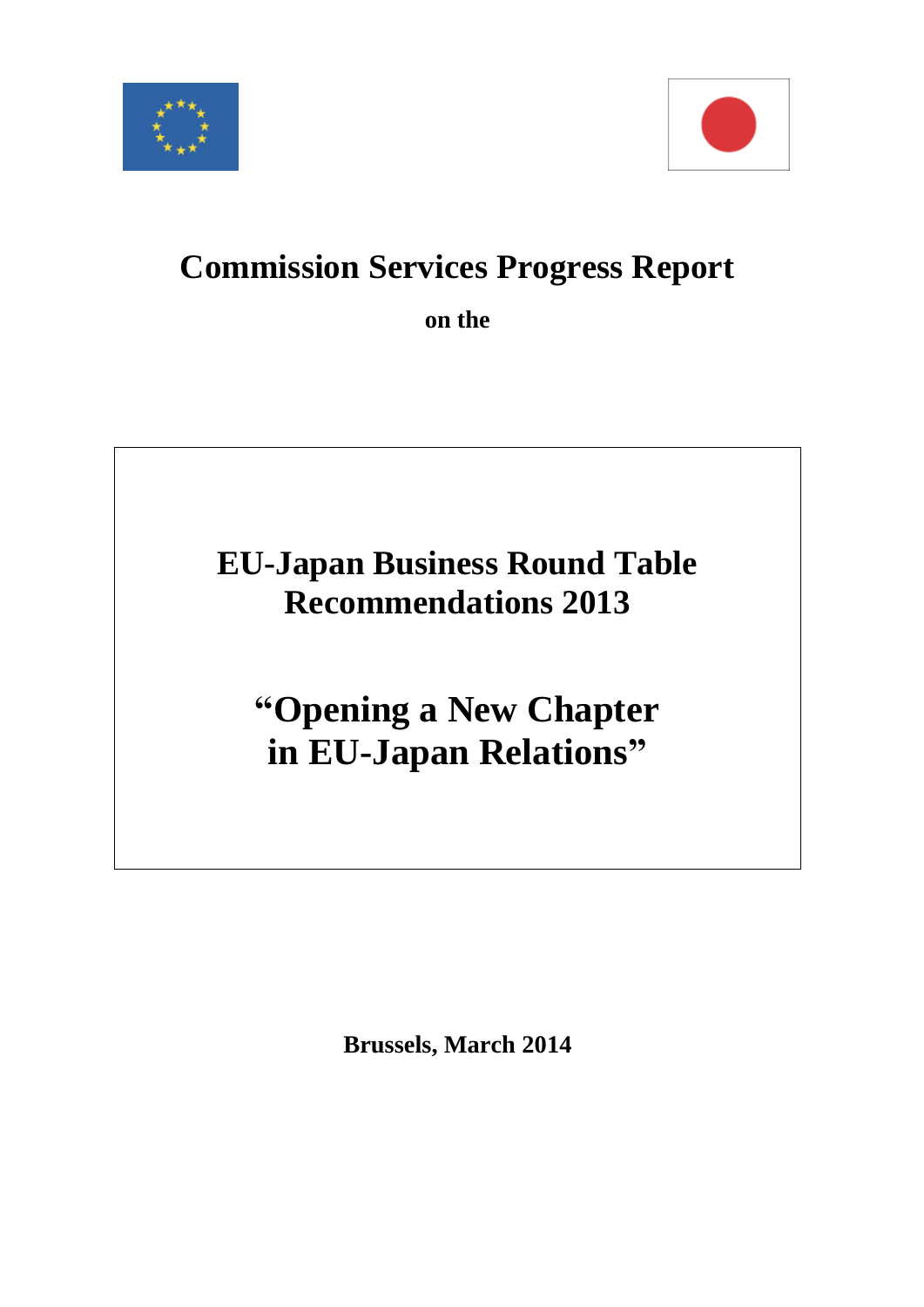# **Table of contents**

| <b>Working Party A</b> | 3  |
|------------------------|----|
| <b>Working Party B</b> | 24 |
| <b>Working Party C</b> | 29 |
| <b>Working Party D</b> | 39 |
| <b>Working Party E</b> | 47 |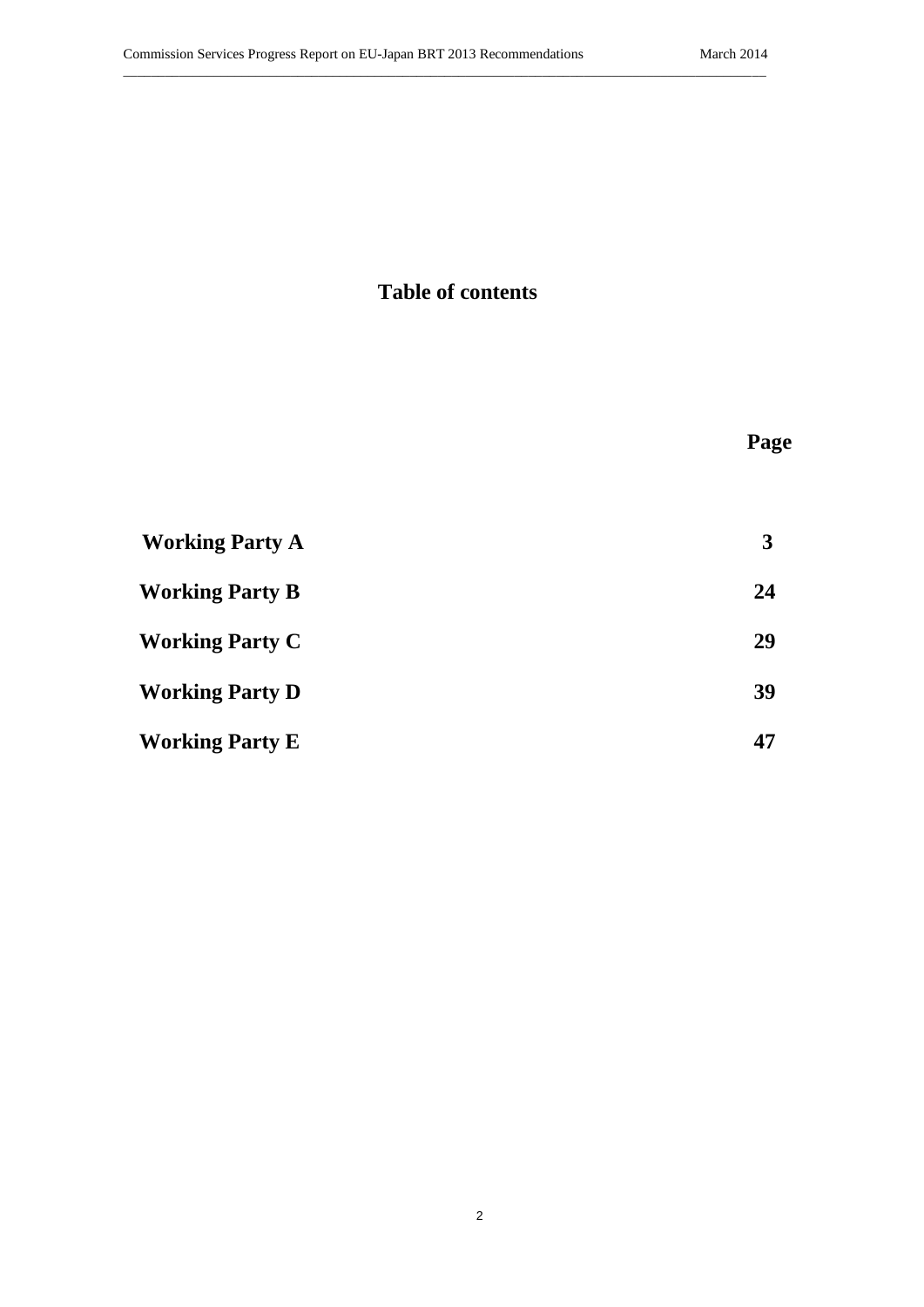# **Working Party A**

\_\_\_\_\_\_\_\_\_\_\_\_\_\_\_\_\_\_\_\_\_\_\_\_\_\_\_\_\_\_\_\_\_\_\_\_\_\_\_\_\_\_\_\_\_\_\_\_\_\_\_\_\_\_\_\_\_\_\_\_\_\_\_\_\_\_\_\_\_\_\_\_\_\_\_\_\_\_\_\_\_\_\_\_\_\_\_\_\_\_\_\_

# **Trade Relations, Investment and Regulatory Cooperation**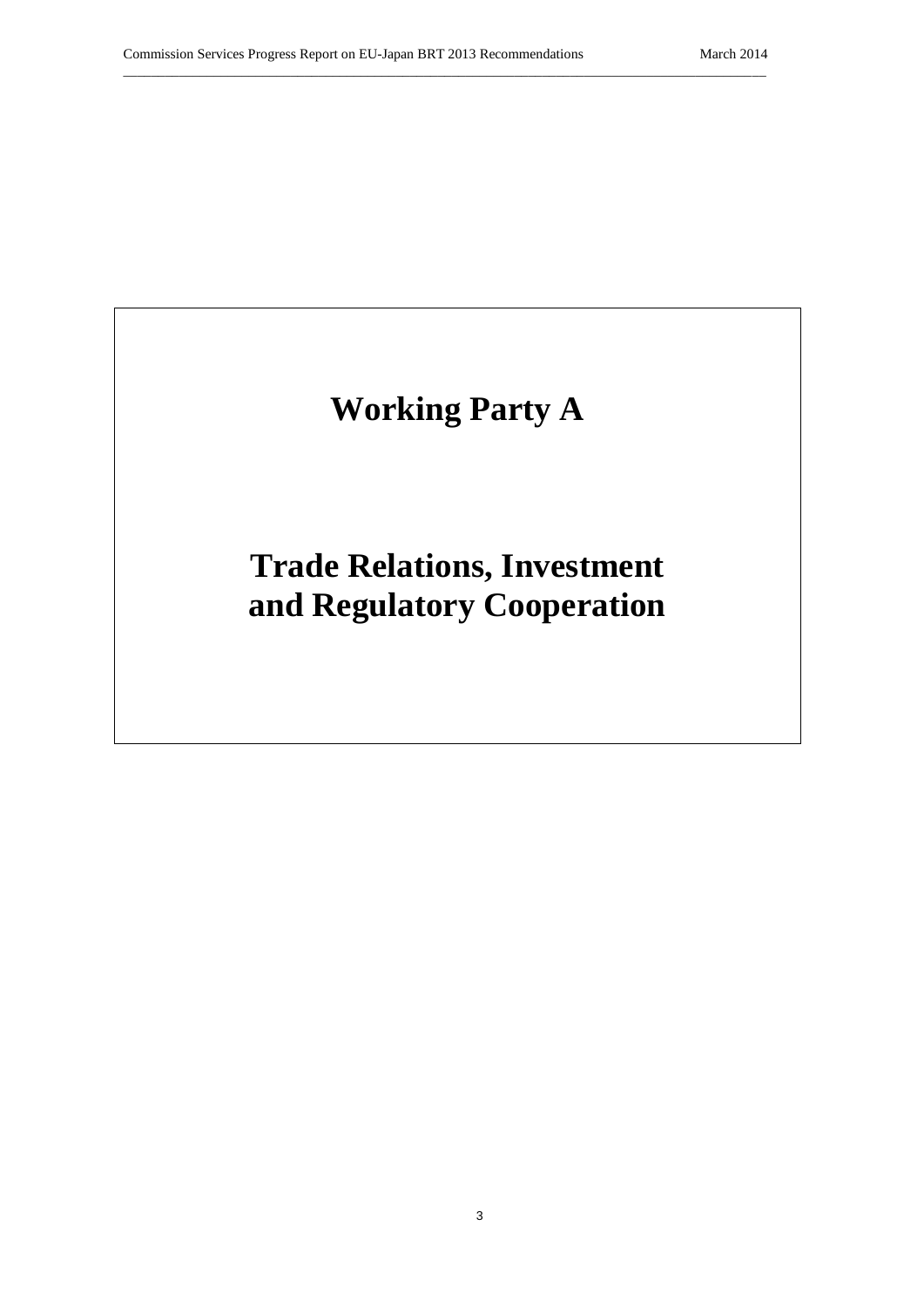# **Recommendations from both European and Japanese Industries**

\_\_\_\_\_\_\_\_\_\_\_\_\_\_\_\_\_\_\_\_\_\_\_\_\_\_\_\_\_\_\_\_\_\_\_\_\_\_\_\_\_\_\_\_\_\_\_\_\_\_\_\_\_\_\_\_\_\_\_\_\_\_\_\_\_\_\_\_\_\_\_\_\_\_\_\_\_\_\_\_\_\_\_\_\_\_\_\_\_\_\_\_

## *WP-A / # 01\*\* / EJ to EJ Strengthening the EU-Japan Economic Relationship*

*The BRT welcomes the decision to open negotiations on a deep and comprehensive Free Trade Agreement between the EU and Japan, made by EU and Japanese leaders on March 25, 2013, which has marked the opening of a bright new chapter in EU-Japan bilateral relations.*

*In the expectation that a deep and comprehensive FTA / EPA between the EU and Japan will boost EU-Japan trade and investment and promote job creation and economic growth in both economies, the BRT urges both Authorities to conclude these negotiations as early as possible. To unlock the full growth potential of EU-Japan economic relations, the BRT reiterates its call that the resulting EU-Japan FTA / EPA should be ambitious, balanced, mutually beneficial, comprehensive, and tackle major outstanding issues such as tariffs, non-tariff barriers, public procurement, investment, services, competition, IPR, regulatory cooperation including harmonisation and the mutual recognition of regulations, standards and market authorisations. In addition, addressing elimination of tariffs and non-tariff barriers in parallel in the negotiations is necessary to guarantee a successful outcome.*

The Commission agrees on the need to further strengthening the EU-Japan relationship so as to foster growth and jobs both in the EU and in Japan.

The Commission attaches great importance to this negotiation with a major trading partner and in this regard it is positive to note that four rounds of negotiations have already taken place and that the next one is scheduled on 31 March-4 April 2014 in Tokyo.

It should also be noted that one year after the start of the negotiation the EU will conduct a review process by which it will be assessed how Japan implemented the commitments it took during the scoping exercise. If the progresses reached are considered to be unsatisfactory Member States will have the possibility to call for a suspension of the negotiation.

Finally the Commissions also fully agrees that in order to generate as much benefits as possible, this agreement will have to be deep and comprehensive and cover not only trade in goods but also issues such as non-tariff barriers, public procurement, investment, harmonisation/mutual recognition of regulations and standards, or intellectual property and geographical indications.

# *WP-A / # 02\*\* / EJ to EJ Call for a breakthrough in WTO Doha Development Agenda negotiation and statement of strong support for fight against protectionism*

The EU notes with satisfaction the positive outcome of the 9<sup>th</sup> WTO Ministerial Conference held on 3-6 December 2013 and the completion of negotiations on the Trade Facilitation Agreement. The success of the Ministerial Conference strengthens the multilateral trading system and provides the necessary impetus to advance on the rest of the Doha Development Agenda. With regard to future work in the WTO, the EU underlines that the immediate priority is the implementation of the agreements reached in Bali, including formally adopting the Trade Facilitation Agreement by end July 2014 and agreeing on a work programme on the remaining Doha Development Agenda issues by end 2014.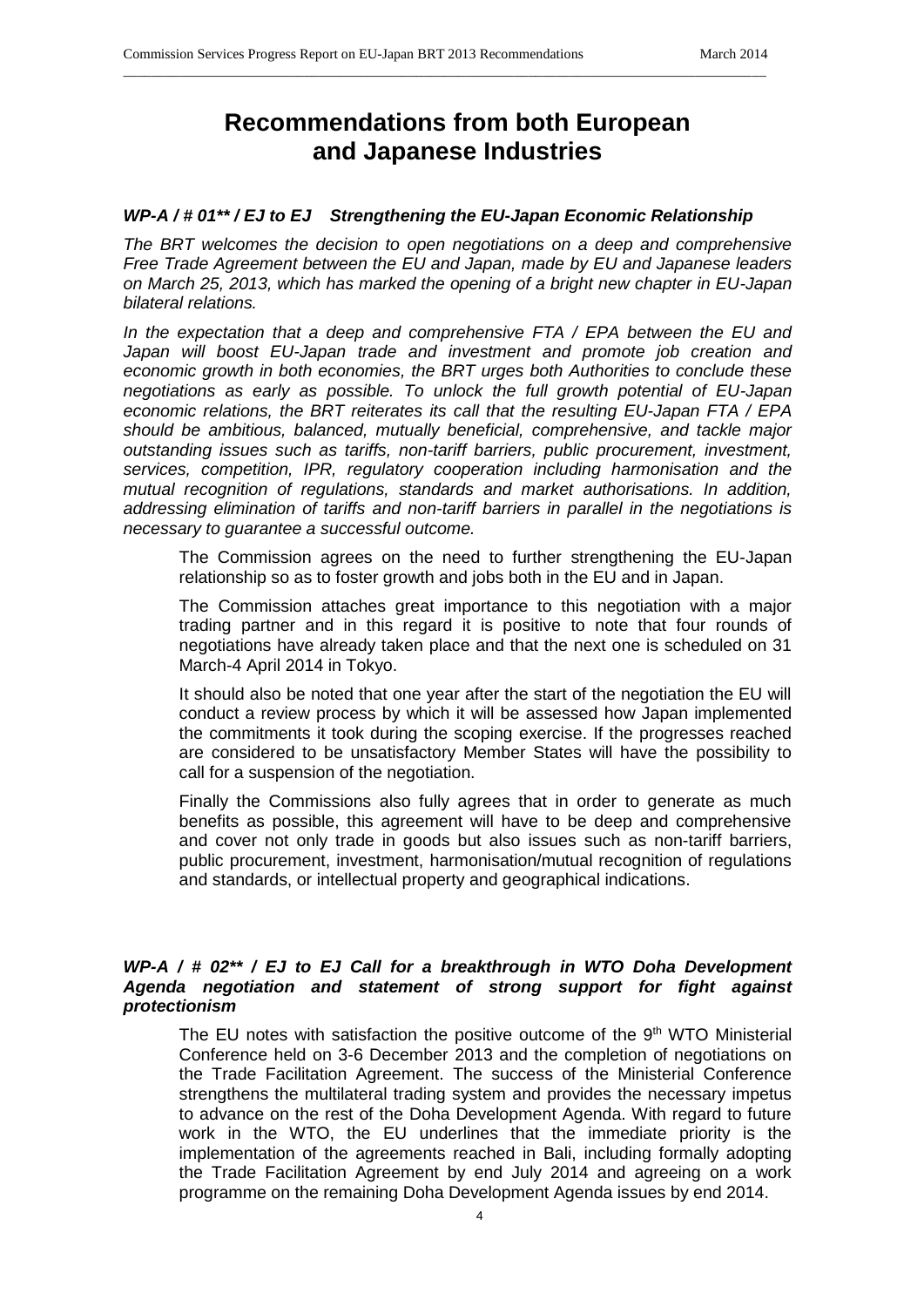#### *WP-A / # 03\*\* / EJ to EJ Applying international standards and enhanced cooperation in the promotion of new global standards*

\_\_\_\_\_\_\_\_\_\_\_\_\_\_\_\_\_\_\_\_\_\_\_\_\_\_\_\_\_\_\_\_\_\_\_\_\_\_\_\_\_\_\_\_\_\_\_\_\_\_\_\_\_\_\_\_\_\_\_\_\_\_\_\_\_\_\_\_\_\_\_\_\_\_\_\_\_\_\_\_\_\_\_\_\_\_\_\_\_\_\_\_

*1. The BRT urges both authorities to adopt international product standards and certification procedures where applicable, and, to promote harmonisation of standards and certification procedures, mutual recognition of product certification and, when possible, and appropriate, mutual acceptance of functionally equivalent regulations governing the application process for importing and selling/using products in sectors such as Construction Materials, Organic Products, Cosmetics, Medical Devices, Veterinary Products, Automobiles and Processed Food.*

The EU reiterates its commitment to achieving greater harmonization between EU and Japan on the basis of international standards and the use of a proportionate, risk-based approach to conformity assessment, including the greatest possible reliance on supplier's self-declaration of conformity in lower risk sectors as a means to show compliance with mandatory requirements. The EU confirms that these are among our objectives in the on-going Free Trade Agreement negotiations for Japan in the regulatory area. This is notably the case for the motor vehicles sector, where the EU shares the view that the adoption of all relevant Regulations developed under the 1958 UN ECE Agreement, thus benefitting also from the mutual recognition foreseen therein, is the most important avenue for minimizing duplication of requirements and related conformity assessment procedures, and lowering the costs of regulatory compliance of both EU and Japanese manufacturers.

*2. The BRT recognises the importance of global patent harmonisation and streamlining of the patent system as a way to promote innovation, reduce costs and boost legal certainty. With the introduction of a harmonised patent system in the EU, the authorities of the EU and Japan should take the lead in these efforts, and work closely in various international fora, such as "IP5"*

The European Commission supports global discussions aiming to streamline the global patent system, and considers it important to move forward. However, still key substantive patent law matters rests within the competence of EU Member States. The main role of the European Commission is to coordinate position among EU Member States and to facilitate progress.

Progress at WIPO Standing Committee on the Law of Patents (SCP) on international substantive patent law harmonisation continue to be blocked by divergent interests of developed and developing countries, the latter mostly interested to tackle exceptions and limitations to patent rights, technology transfer, patents and health.

In Group B+ (contracting countries of the European Patent Convention and the other members of WIPO Group B: Canada, the US, New Zealand, Australia, Japan, South Korea), progress has remained slow. However, future progress could be facilitated by the adoption in 2011 of the latest patent reform in the US, and the four studies drawn up by the Tegernsee Experts Group of the Group B+ on four key elements of global patent law harmonization: grace period, 18-month publication, treatment of conflicting applications and prior user rights.

Any EU-Japan harmonization agreement cannot be made in isolation. At least US, and preferably other blocs such as China, should be involved in any global deal on patent harmonization. For example, should EU accepts a prefilling patent "grace-period", it should be only done if US publish all its patent applications within 18-months and provides so-called user prior rights during the above "grace period".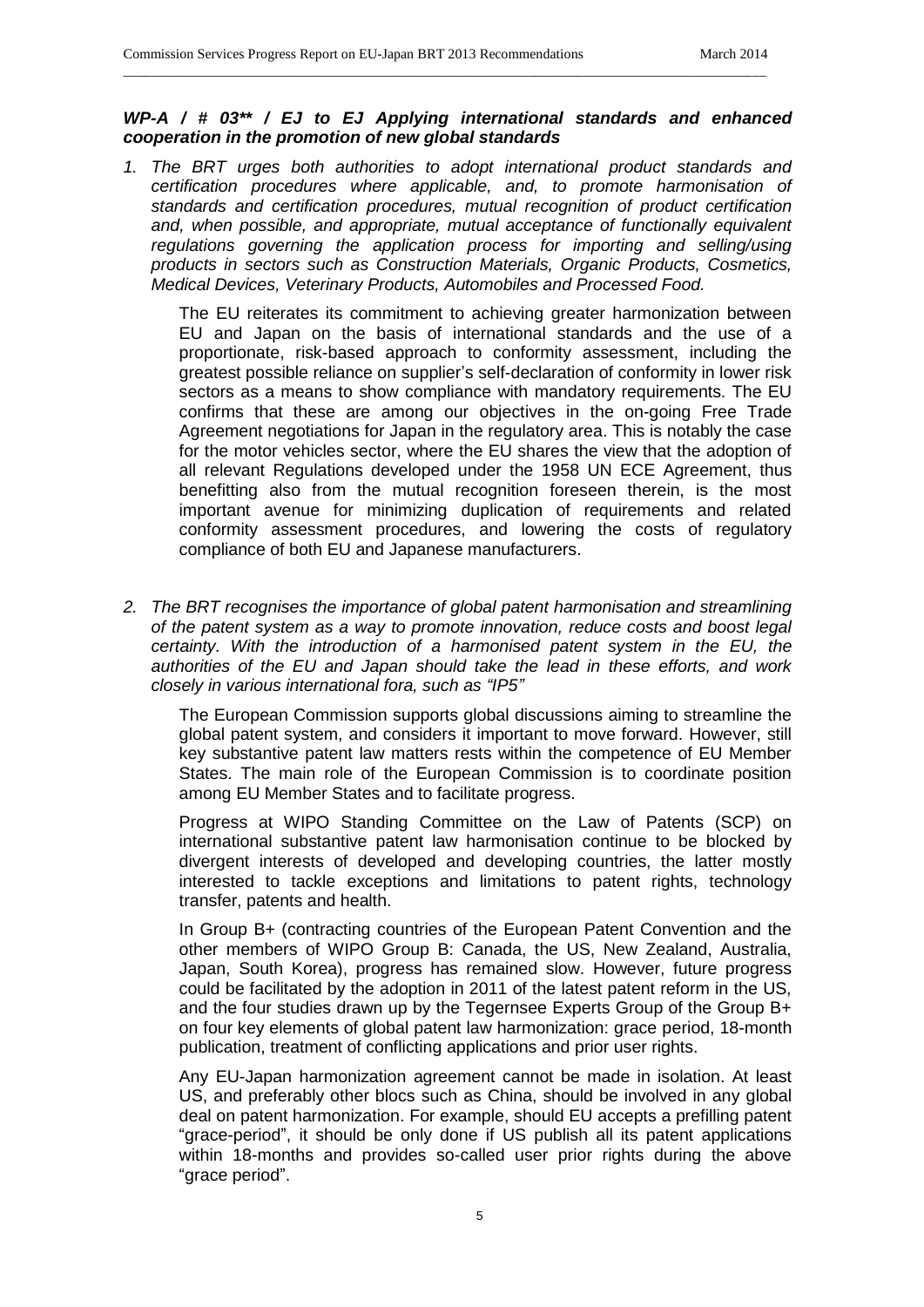#### *WP-A / # 03 / EJ to EJ Applying international standards and enhanced cooperation in the promotion of new global standards*

\_\_\_\_\_\_\_\_\_\_\_\_\_\_\_\_\_\_\_\_\_\_\_\_\_\_\_\_\_\_\_\_\_\_\_\_\_\_\_\_\_\_\_\_\_\_\_\_\_\_\_\_\_\_\_\_\_\_\_\_\_\_\_\_\_\_\_\_\_\_\_\_\_\_\_\_\_\_\_\_\_\_\_\_\_\_\_\_\_\_\_\_

*4. [Mutual Recognition of AEOs] Following the agreement on the mutual recognition of the AEOs in June 2010 between the EU and Japan, the Authorities of the EU and*  Japan should aim at introducing further regulatory cooperation in order to give more *concrete benefits to AEOs. The BRT would in this regard like to put emphasis on simplifications of import procedures where companies are given greater freedom while also taking greater responsibility for their imports without an excessive administrative burden. Authorities should also establish closer contacts to learn from*  each other in order to improve and further facilitate trade between the EU and *Japan. The BRT is aware that the two authorities are engaged in regular discussion, but no concrete benefits have emerged for operators.*

Mutual Recognition of AEOs including further benefits are discussed by AEO experts from both sides in their regular meetings concerning the implementation of the mutual recognition decision between the EU and Japan. Moreover, EU and Japanese experts will also commence working towards an automated solution for the future data exchanges. The results of those discussions are reported to the EU-Japan Joint Customs Cooperation Committee for consideration.

In general, the possibility of expanding the benefits under the MRA is part of the agreement and reflects the common understanding of both parties that, with the practical implementation and the experience gained, additional benefits for the economic operators should be identified. However, it should be taken into account that the current scope of the agreement is restricted to 'security and safety' only. Therefore any considerations on possible simplification of import procedures going beyond the 'security and safety' processes and procedures require parallel thinking of the necessity for a legal base and all other implications related to this.

*6,7. [ICT in Customs:] The two Authorities should create a framework between the EU and Japan in the development of practical application of new technologies, such as RFID and biometrics authentication technologies. This will enable and enhance cooperation among companies in the EU and Japan, and will also promote new international standardisation and lead to its dissemination.*

*The two Authorities should disseminate model ICT use that contributes to the security and the operational efficiency of the supply chain. For example, RFID tags, sensors, biometrics authentication technologies and UCR (Unique Consignment Reference) numbers can build a more secure and visible international supply chain.*

The European Union Customs Policy aims to facilitate legitimate trade, whilst applying the level of controls necessary for guaranteeing the safety and security of citizens and protecting public health, environment, financial and economic interests of the EU and its Member States. The EU aims to cooperate with its trading partners to ensure end-to-end security and facilitation of the international supply chain.

DG TAXUD considers security research and development to be an instrument of fundamental importance to enable and support the European Union customs policy to enhance supply chain security and trade facilitation. DG TAXUD will continue its proactive approach towards the use of modern technologies in the area of risk management and detection equipment.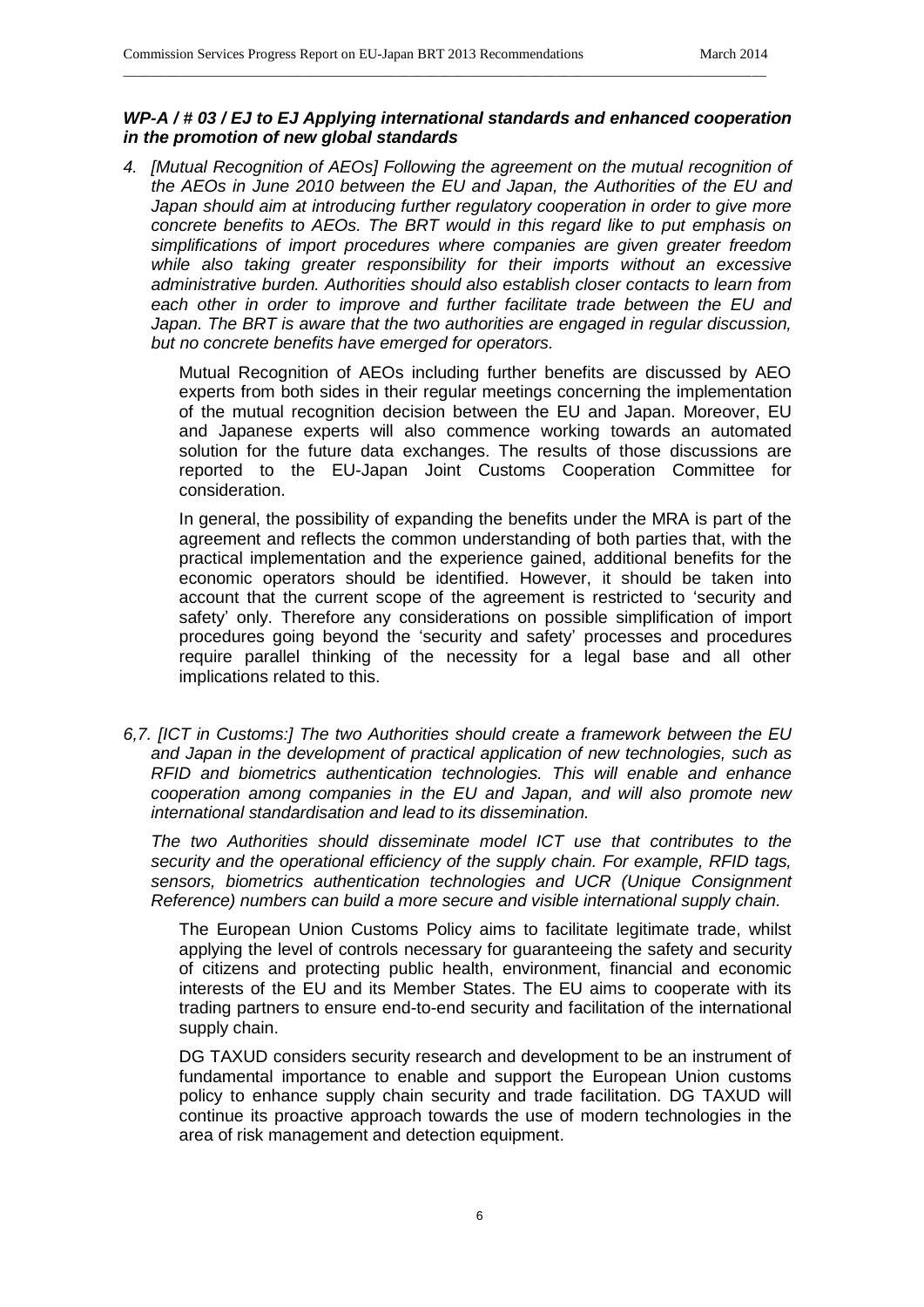# *WP-A / # 04\* / EJ to EJ Supporting timely development of business*

*2. Liberalisation of the movement of intra-corporate transferees in the framework of an FTA/EPA*

\_\_\_\_\_\_\_\_\_\_\_\_\_\_\_\_\_\_\_\_\_\_\_\_\_\_\_\_\_\_\_\_\_\_\_\_\_\_\_\_\_\_\_\_\_\_\_\_\_\_\_\_\_\_\_\_\_\_\_\_\_\_\_\_\_\_\_\_\_\_\_\_\_\_\_\_\_\_\_\_\_\_\_\_\_\_\_\_\_\_\_\_

We expect that the issues raised in the BRT progress report will be addressed to a large extent by the proposed Directive on Intra-Corporate Transferees, which is likely to be adopted soon. Although the UK (like Denmark and Ireland) does not participate in this Directive nor in the Directive 2003/109/EC on long-term residents, the Protocol on the position of the United Kingdom and Ireland in respect of the Area of Freedom, Security and Justice foresees that it could opt in at any time.

- The proposed Intra-Corporate transferee Directive will facilitate such transfers to the EU considerably. It also foresees simplified procedures for trusted companies, which could be exempted from having to provide certain documents and/or benefit from accelerated procedures. The ICT permit will entitle the ICT to stay and work, and no additional work permit will be required. No labour market test will be applied.
- The maximum duration of 3 years for an ICT permit reflects the consensus among Member States and we believe it answers most business needs. Member States may also allow consecutive transfers. However, to ensure the transfers remain part of circular migration, Member States may impose a mandatory absence and applications should be made outside their territory.
- The current compromise text, if adopted, would allow family members who are granted family reunification the right to work without delay. Integration measures cannot be applied before the persons concerned are granted family reunification;

#### *WP-A / # 05\* / EJ to EJ Better Regulation*

*The BRT recommends that Japanese and European policy-makers increase mutual understanding of existing and upcoming regulations on each side and their impact on foreign business to exclude unwittingly taking initiatives that create barriers to trade. Both sides should commit to exchanging annual legislative work programmes at the*  earliest stage to prevent regulatory divergence and new trade barriers. In addition, the *two sides should agree to an early warning system for draft legislation in order to make the dialogue effective. The EU and Japan should also develop a joint strategy to promote better regulation, learning from each other's experience and adopting a common system of good governance. Currently the views of businesses in Japan and the EU are not sufficiently taken into account in the regulatory process.*

The Commission supports the BRT recommendation on deepening mutual understanding of regulatory developments. The Commission is confident that the new context for EU-Japan relations provided by the FTA negotiations will lead to enhanced regulatory cooperation, including mechanisms for cooperation at an early stage in the respective regulatory processes, with a view to identifying potential areas for common regulatory work while also preventing obstacles to trade due to unnecessary regulatory divergences.

As part of its Better/Smart Regulation Policy, the Commission is fully committed to a transparent regulatory process that provides adequate opportunities to stakeholders, including foreign ones, to provide input at all stages of the regulatory lifecycle. The Commission shares the view of the BRT that good governance improves the quality of legislation, contributes to greater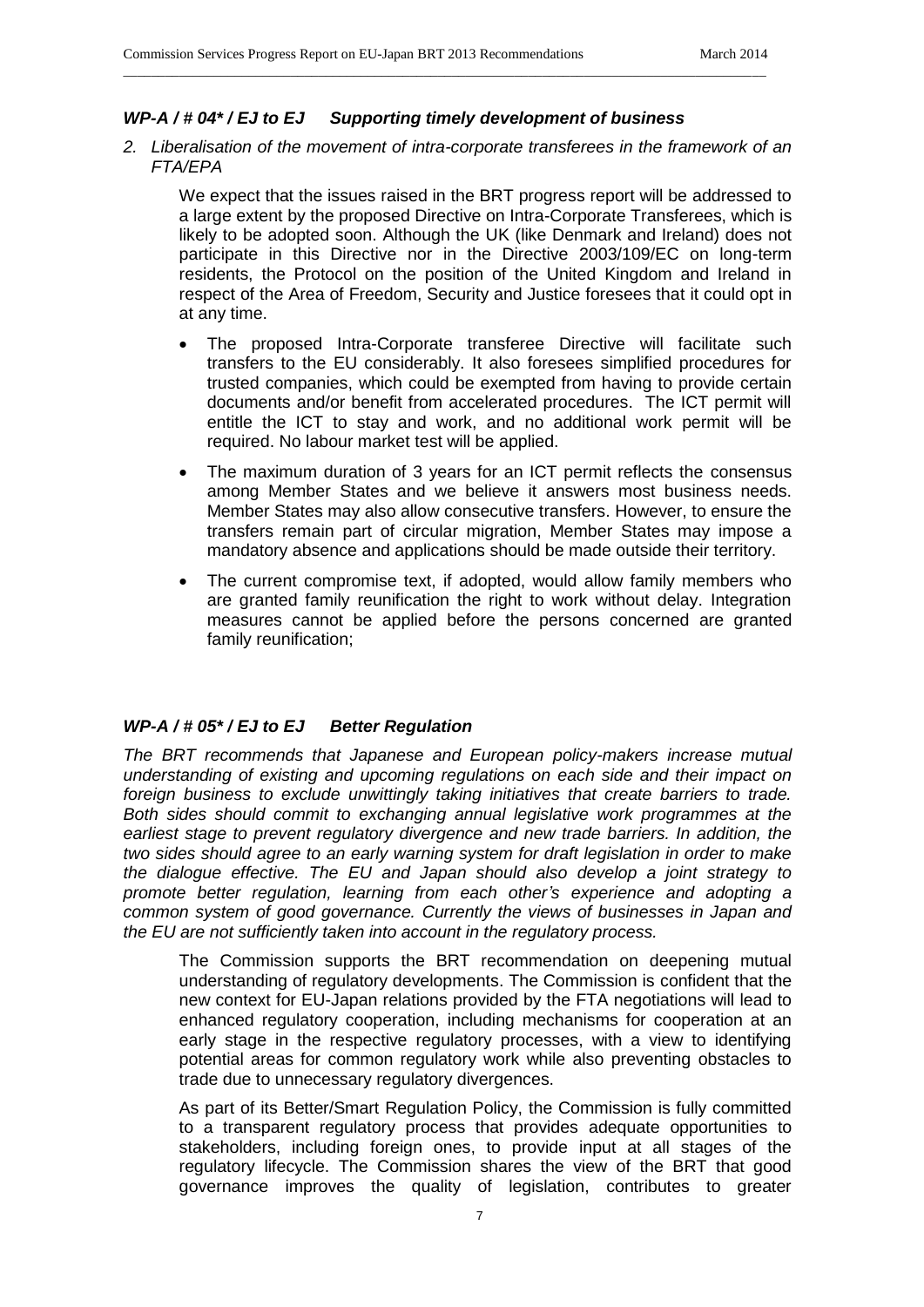accountability of the system and ensures not only that legislation is not more burdensome than necessary to achieve its legitimate public interest objectives but also that it remains fit for purpose.

\_\_\_\_\_\_\_\_\_\_\_\_\_\_\_\_\_\_\_\_\_\_\_\_\_\_\_\_\_\_\_\_\_\_\_\_\_\_\_\_\_\_\_\_\_\_\_\_\_\_\_\_\_\_\_\_\_\_\_\_\_\_\_\_\_\_\_\_\_\_\_\_\_\_\_\_\_\_\_\_\_\_\_\_\_\_\_\_\_\_\_\_

Every year towards the end of October the Commission publishes Annual Work Programmes identifying the main policy and regulatory initiatives for the year to come. All proposals with significant economic, social and environmental impact are subject to a detailed impact assessment, whose findings are made public. A web-based public stakeholder consultation is held as part of the impact assessment, seeking interested parties' views on possible policy options. All consultations are accessible via a single access point on the internet ("Your Voice in Europe" – [http://ec.europa.eu/yourvoice\)](http://ec.europa.eu/yourvoice), anybody can participate, regardless of their location, and a minimum 12 week period is allowed for sending comments. To enable stakeholders to prepare well in advance, detailed roadmaps are prepared for each proposal that provide information about the content of the initiative and the timing of the planned public consultation. Stakeholders are also involved in the evaluation of legislation in force with a view to assessing their continued adequacy and identifying potential for simplification and cutting unnecessary compliance costs and administrative burdens.

For further details, reference is made to the most relevant recent policy documents relating to the Commission's Better / Smart Regulation Policy:

- Commission Communication on Regulatory Fitness and Performance (REFIT): Results and Next Steps – COM(2013) 685 final of 2.10.2013
- Commission Staff Working Document Regulatory Fitness and Performance Programme (REFIT): Initial Results of the Mapping of the Acquis – SWD(2013) 401 final of 1.8.2013
- Commission Communication on EU Regulatory Fitness COM(2012) 746 final of 12.12.2012
- Commission Staff Working Document Review of the Commission Consultation Policy – SWD(2012) 422 final of 12.12.2012
- Commission Communication Commission Work Programme 2014 COM(2013) 739 final of 22.10.2013
- Commission Communication on Smart Regulation in the European Union COM(2010) 543 of 8.10.2010
- and, more generally, to the Commission's Smart Regulation website: [http://ec.europa.eu/smart-regulation/index\\_en.htm](http://ec.europa.eu/smart-regulation/index_en.htm)

# **Recommendations from Japanese Industry to the EU**

# *WP-A / # 15 / J to E Europe 2020 and the Single Market Act*

*The BRT expresses our continued support for Europe 2020 and in particular, the Single Market Act – the initiative of the European Commission to relaunch the single market. In addition, The BRT looks forward to the adoption of Horizon 2020, the EU's RTD program for 2014-2020 and to increased international cooperation between businesses in the EU and Japan.*

*1. The BRT would like to repeat the importance of the single market for the EU and the Europe 2020 strategy.*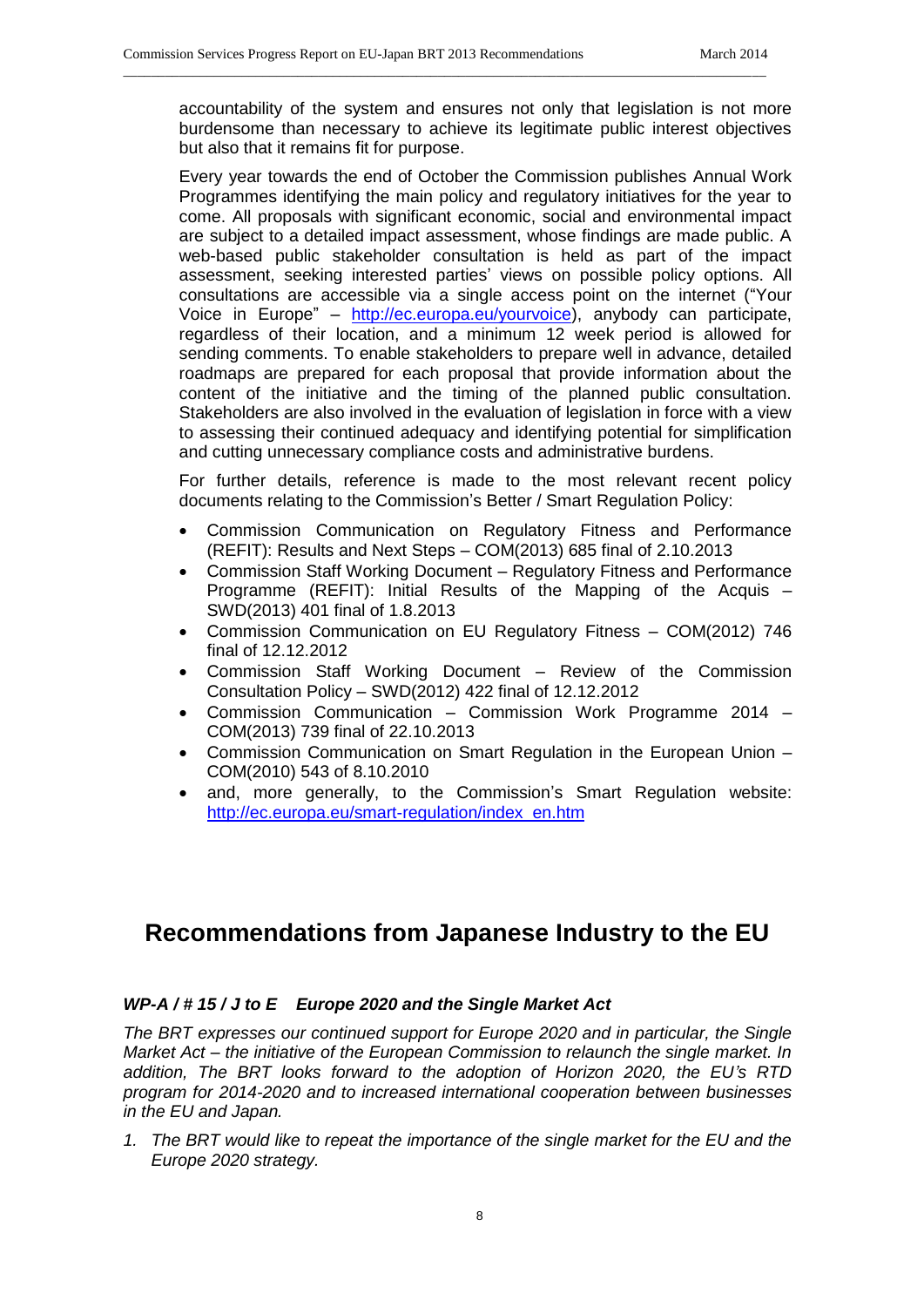*2. The EU should make utmost efforts to realise all of the commitments that it has made under Single Market Act I and II. The BRT would like to emphasise the importance of the following priorities for the single market.* 

\_\_\_\_\_\_\_\_\_\_\_\_\_\_\_\_\_\_\_\_\_\_\_\_\_\_\_\_\_\_\_\_\_\_\_\_\_\_\_\_\_\_\_\_\_\_\_\_\_\_\_\_\_\_\_\_\_\_\_\_\_\_\_\_\_\_\_\_\_\_\_\_\_\_\_\_\_\_\_\_\_\_\_\_\_\_\_\_\_\_\_\_

- *Intellectual property rights*
- *Consumer empowerment*
- *Services*
- *Networks*
- *The digital single market*
- *Taxation*
- *Business environment*

The Commission adopted on 3 October the Single Market Act II, a Communication that sets out its strategy and twelve new key levers for the further development of the single market. The SMA II maintains the balanced political vision promoted by the SMA I that was widely welcomed by the European Parliament, Member States and stakeholders. Like the SMA I, SMA II aims to focus political attention on a restricted number of key actions fasttracking their adoption for new growth in the single market. It announces 12 key proposals, in four key areas:

- 1. Developing fully integrated networks in the single market;
- 2. Fostering mobility of citizens and businesses cross-border;
- 3. Supporting the digital economy across Europe;
- 4. Strengthening social entrepreneurship, cohesion and consumer confidence.

Regarding the Single Market Act I, ten actions have already been completed. As for the Single Market Act II, by the end of 2013, the Commission had presented its legislative proposals for all 12 key actions. Of these, to date, only four have been formally adopted by the European Parliament and Council.

# *WP-A / # 16\*\* / J to E Revision of high customs tariffs on audio-visual products and passenger cars*

*The authorities of the EU should abolish or drastically reduce high customs tariffs, for example, 14% for audio-visual products and 10% for passenger cars. In the absence of a progress in global trade negotiations, such reduction should be realised through bilateral negotiations, notably, through an EPA/FTA between the EU and Japan.*

Negotiations for a Free trade Agreement with Japan are on-going and the objective is to reach a deep and comprehensive agreement with the full liberalisation of trade in goods on both sides and the elimination of non-tariff barriers which hamper bilateral trade.

# *WP-A / # 17\*\* / J to E Customs Classification*

#### *17.1. IT products*

*The BRT requests that the authorities of the EU should acknowledge the concerns and difficulties that businesses are facing and that, based on the panel reports of the WTO on information technology dispute issued in August 2010, the authorities of the EU should take steps to increase predictability and improve transparency upon importation of the IT products, in particular, in the framework of recently launched negotiations on expanding the current product coverage of the ITA.*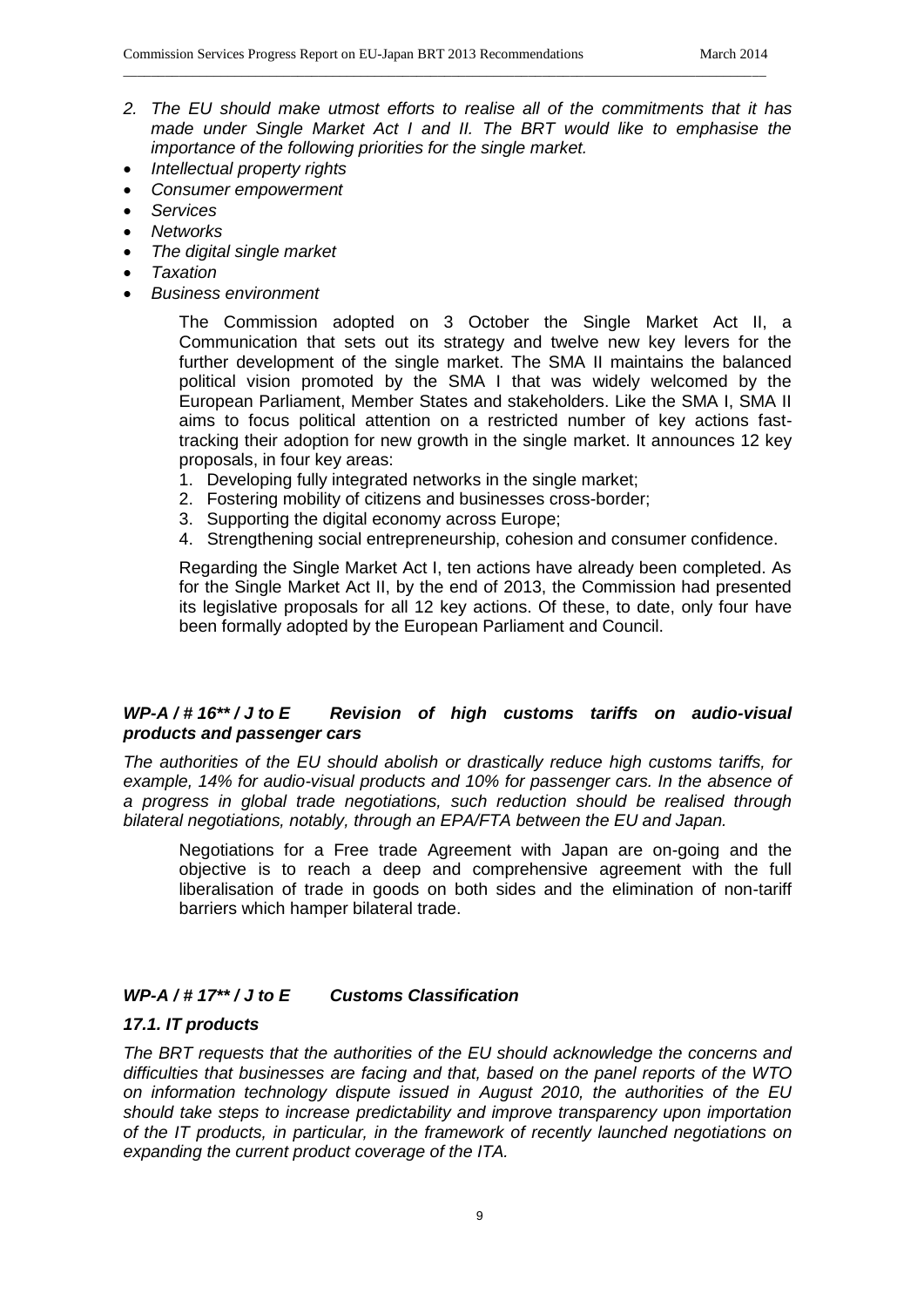The EU has taken part from the beginning in the negotiations on the expansion of the ITA and has proposed and accepted inclusion of a large number of electrical and electronic products in ITA. The negotiations are stalled because of lack of engagement by another major trading partner. The EU and Japan work closely together in these negotiations. Concluding the expansion of ITA will mean significant further progress on classification problems on IT products.

\_\_\_\_\_\_\_\_\_\_\_\_\_\_\_\_\_\_\_\_\_\_\_\_\_\_\_\_\_\_\_\_\_\_\_\_\_\_\_\_\_\_\_\_\_\_\_\_\_\_\_\_\_\_\_\_\_\_\_\_\_\_\_\_\_\_\_\_\_\_\_\_\_\_\_\_\_\_\_\_\_\_\_\_\_\_\_\_\_\_\_\_

It should also be noted that the entry into force of the new EU regulation on monitors last year has ended many of the problems flagged on classification by Japanese industry in this product area and has effectively ended the panel dispute on implementation of ITA.

Classification of goods needs to be done on a case-by-case basis taking into account the objective characteristics and properties of each individual product and the existing international (HS Nomenclature, HS Explanatory notes, WCO classification opinions) and European (CN, CN Explanatory Notes, classification regulations, CJEU rulings) legal framework. In the EU, economic operators can obtain, in the form of a Binding Tariff Information (BTI), an advance ruling on the classification of the goods which they want to import. Although the issuing of BTIs falls under the competence of the 28 national customs administrations, every BTI is valid for the holder throughout the EU, regardless of the Member State which issued it. When Member States have divergent views on the classification of a certain product, a decision is taken on an EU level (in the form of a classification regulation) which is directly applicable in the whole EU.

## **17.2. Packaged IGBT device**

*The BRT requests the authorities of the EU to implement without delay in all the Member States the ruling made by the HS Committee of WCO at its 50th Session in September 2012 on a packaged insulated gate bipolar transistor (IGBT) device to classify it in heading 85.41 (subheading 8541.29).*

The EU is implementing the WCO classification opinion on the packaged IGBT devices since 2013.

# *WP-A/#18\*\*/J to E CHEMICAL REGULATIONS*

#### *18.1 REACH*

- *1. Concerning REACH, the BRT recommends as follows:*
- *The BRT asks the authorities of the EU to soon unify the interpretation of the Article as stipulated in the Guidance document so that actors in the supply chain can avoid the fragmented compliance requirement in EU market.*

In order to ensure harmonised interpretation of the 0.1% w/w threshold in Articles 7 and 33 of REACH, the Commission has launched infringement proceedings against six Member States on the basis of their current practices regarding the application of those provisions. The Commission sent letters of formal notice in June 2012 and in January 2013 and is now considering the replies of the Member States. If the Commission is not satisfied with the replies, the next step would be for the Commission to address reasoned opinions to the Member States. In the meantime the French Conseil d'Etat has submitted a request for a preliminary ruling to the Court of Justice of the European Union under Article 267 TFEU concerning the interpretation of these provisions. Below is a link to the decision of the French Court on that matter: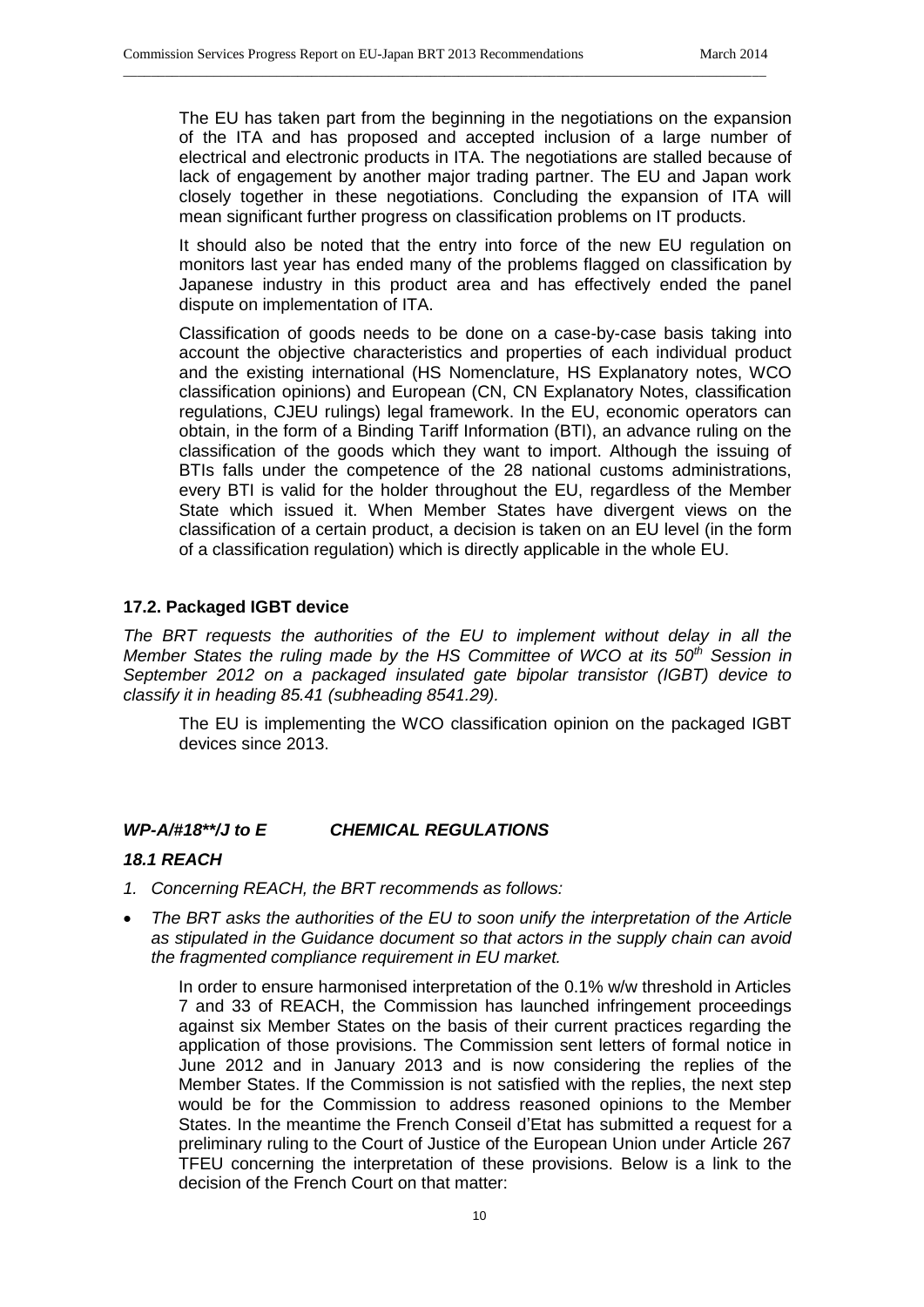[http://www.legifrance.gouv.fr/affichJuriAdmin.do?oldAction=rechJuriAdmin&idTex](http://www.legifrance.gouv.fr/affichJuriAdmin.do?oldAction=rechJuriAdmin&idTexte=CETATEXT000028663284&fastReqId=1229553336&fastPos=1) [te=CETATEXT000028663284&fastReqId=1229553336&fastPos=1](http://www.legifrance.gouv.fr/affichJuriAdmin.do?oldAction=rechJuriAdmin&idTexte=CETATEXT000028663284&fastReqId=1229553336&fastPos=1)

 *In Denmark, despite the objection by the ECHA (European Chemicals Agency), phthalates are banned in its new national law published in its official journal on 30 November 2012. The authorities of the EU should take action against Denmark.* 

\_\_\_\_\_\_\_\_\_\_\_\_\_\_\_\_\_\_\_\_\_\_\_\_\_\_\_\_\_\_\_\_\_\_\_\_\_\_\_\_\_\_\_\_\_\_\_\_\_\_\_\_\_\_\_\_\_\_\_\_\_\_\_\_\_\_\_\_\_\_\_\_\_\_\_\_\_\_\_\_\_\_\_\_\_\_\_\_\_\_\_\_

The Commission services consider that by enacting a national law restricting the placing on the market of articles intended for indoor use and articles that may come into direct contact with the skin or mucous membranes containing certain phthalates, Denmark acted in breach of the REACH Regulation. The Commission services are currently discussing with Denmark (through the EU Pilot mechanism) whether the situation can be resolved. The Commission may launch infringement proceedings against Denmark under Article 260 TFEU.

- *2. The Authorities of the EU should prepare a practical guidance to facilitate the implementation of REACH. In particular:*
- *Although the number of SVHC increases steadily, the ECHA is not involved in its dissemination. It is left to industry. The authorities of the EU should facilitate the dissemination of such information in supply chains through the publication of guidance.*

It is not clear what is meant by "dissemination" of SVHC information. The process of identifying SVHCs under REACH is transparent and involves a public consultation in which interested parties may participate. Once a substance is identified as a SVHC and included in the candidate list, its inclusion is published on the ECHA website. In accordance with Articles 7 and 33 of REACH, suppliers and producers of articles must provide information about the presence of an SVHC in the article above a concentration of 0.1% weight by weight. The notification and information obligations resulting from the inclusion of a substance in the candidate list are explained in the ECHA Guidance on substances in articles.

 *The BRT requests that the authorities of the EU should issue a clarification on the obligation of ORs under the Article 8 of REACH and its implication under the EU competition law.*

Recital (48) of the REACH Regulation states "this Regulation should be without prejudice to the full application of the Community competition rules". Economic operators acting in the context of REACH should always ensure that their activities comply with EU competition rules irrespective of the form of cooperation they choose. The scope of their activities should be limited to what is necessary under REACH and a certain type of information is to be exchanged with caution. In particular, operators may be induced to exchange information on individual production, import or sales volumes and therefore have to be very careful. For example, if an OR, who has to keep up to date information such as quantities imported, represents several non-EU manufacturers of a substance, those manufacturers may be induced to exchange individual volume information through their OR. ECHA's Guidance on data sharing provides some tips on how to avoid such exchanges constituting an infringement of EU competition law rules.

The Only Representative Organisation website (link below) provides further information <http://www.onlyrepresentative.org/>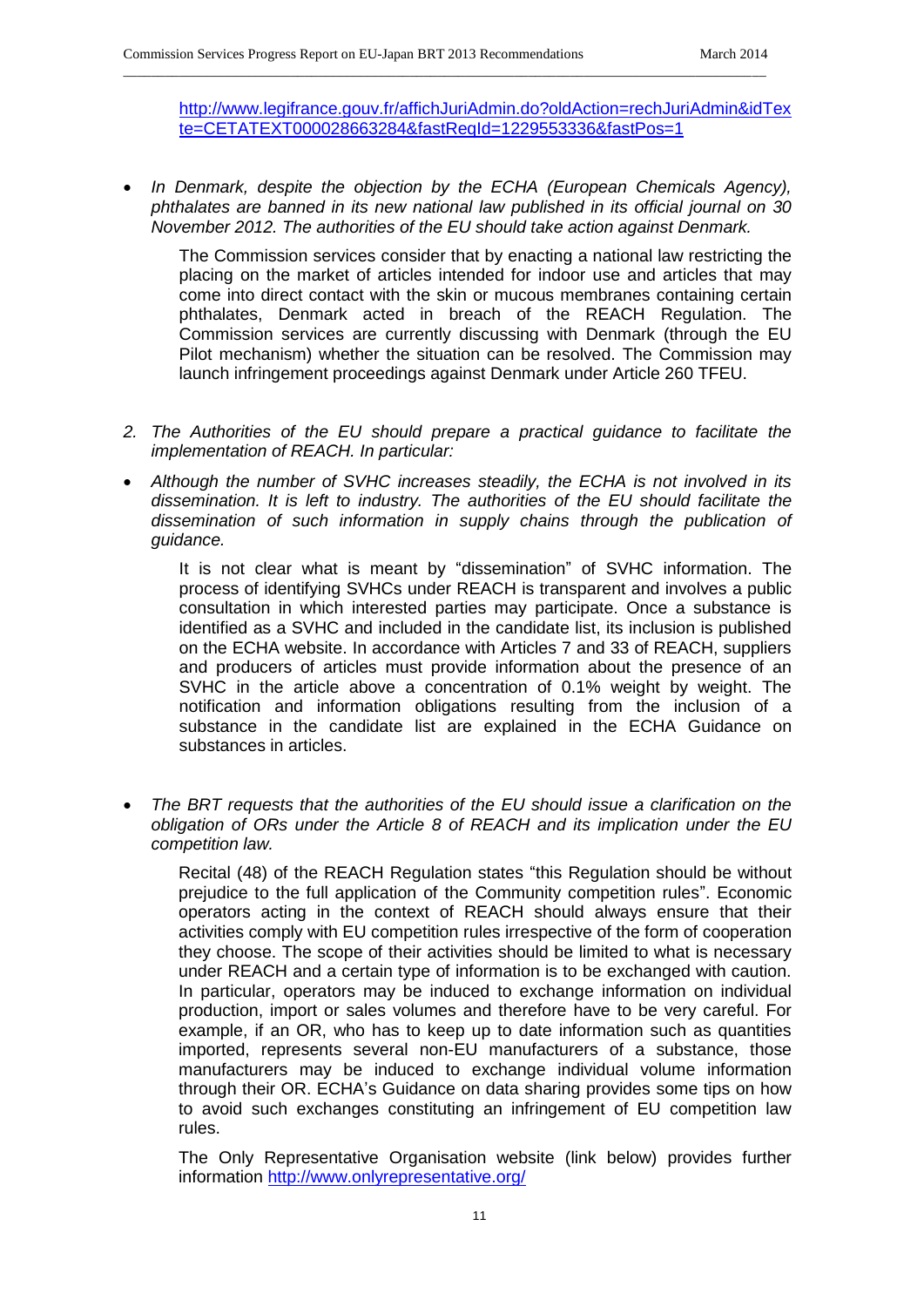*The disseminated dossier information that is purchased from Lead Registrant in ECHA home page for HSE (health safety and environment) purposes (such as GPS – Global Product Strategy – and SDS – Safety Date Sheet) should be made accessible for free and made available worldwide.* 

\_\_\_\_\_\_\_\_\_\_\_\_\_\_\_\_\_\_\_\_\_\_\_\_\_\_\_\_\_\_\_\_\_\_\_\_\_\_\_\_\_\_\_\_\_\_\_\_\_\_\_\_\_\_\_\_\_\_\_\_\_\_\_\_\_\_\_\_\_\_\_\_\_\_\_\_\_\_\_\_\_\_\_\_\_\_\_\_\_\_\_\_

In accordance with Article 119 of REACH, information from registration dossiers is disseminated on ECHA's webpage, subject to the limitations imposed by Article 118 of REACH. Therefore, this information is publicly available and free.

*In the evaluation of a substance allocated to a Member State in the framework of CoRAP – Community Rolling Action Plan, a private business is often requested to provide information on the substance which it holds. However, it is sometimes*  requested at a short notice and/or a not-well-organised manner, which is not *effective. The authorities of the EU should publish the best practice for the Member States so that private businesses can help them more efficiently and effectively.*

The Commission is aware of the challenges in achieving effective and timely cooperation between registrants and the Competent Authorities of the Member States (MSCA) responsible for conducting substance evaluation. The European Chemicals Agency (ECHA) promotes the exchange of experience and best practices among Member States and stakeholders via periodic workshops on Substance Evaluation. One outcome of this has been the publication by ECHA of a document entitled "Recommendations on best practices for the informal interaction between evaluating MSCAs and registrants during substance evaluation" (see link below), which aims to provide guidance on a common approach to such interaction. The guidance paper contains recommendations for best practice to promote open and efficient interaction between the evaluating MSCAs and registrants. These recommendations are based on experience gained from the first year of evaluation. They will be revised when necessary based on further experience of evaluating MSCAs and registrants in the substance evaluation process.

[http://echa.europa.eu/documents/10162/13628/interaction\\_ms\\_reg\\_sev\\_en.pdf](http://echa.europa.eu/documents/10162/13628/interaction_ms_reg_sev_en.pdf)

*3. The BRT recommends that the authorities of the EU should summarise and publish issues and concerns coming out of the latest registration – such as difficulty to identify Lead Registrants and no transparency of the cost for LoA (Letter of Access), and their solutions in time for the following joint submission.*

There have been repeated reports to the Commission of shortcomings in the functioning of substance information exchange forums (SIEFs). In order to identify the issues at stake (mainly the price of LoA, the high number of potential SME registrants, etc.), the Commission organised, in cooperation with the European Chemicals Agency (ECHA), a workshop which took place in Brussels in December 2013 and involved various stakeholders. The Commission is currently working on the follow-up to the workshop and the most appropriate ways to remedy the issues identified, in time for the 2018 registration deadline. Below is a link to the presentations made at the workshop

<http://www.euconf.eu/reach2013/en/registration/speakers.html>

# *18.2 Appropriate approach to Endocrine disruptor and combined effect*

*The BRT requests that the authorities of the EU should regulate endocrine disruptors not by using the categorisation like CMR (carcinogenic, mutagenic or toxic for reproduction), but by using the risk assessment based on sound science because*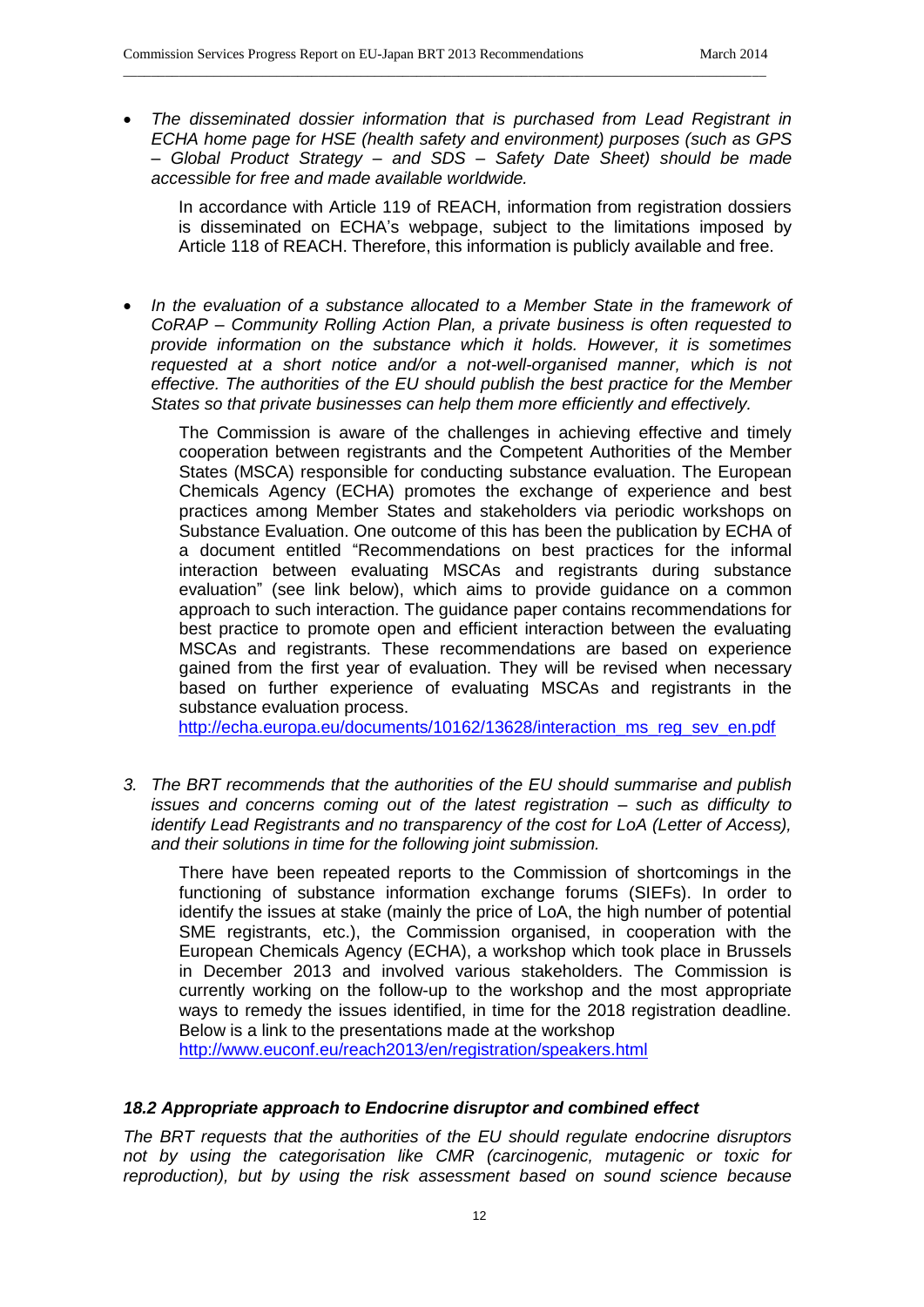*endocrine disruption is not the endpoint of toxicity but the mode of action to the adverse effects.*

\_\_\_\_\_\_\_\_\_\_\_\_\_\_\_\_\_\_\_\_\_\_\_\_\_\_\_\_\_\_\_\_\_\_\_\_\_\_\_\_\_\_\_\_\_\_\_\_\_\_\_\_\_\_\_\_\_\_\_\_\_\_\_\_\_\_\_\_\_\_\_\_\_\_\_\_\_\_\_\_\_\_\_\_\_\_\_\_\_\_\_\_

Several pieces of EU legislation contain specific provisions regarding endocrine disruptors. However, scientific criteria for the identification of endocrine disrupting substances that can be used in all of these cases are not yet available.

The Commission is preparing a roadmap which will compare several options for defining criteria to identify endocrine disruptors. The roadmap is expected to be published in the first half of 2014. It will be followed by an impact assessment of the options and their health and socio-economic effects once incorporated in the various EU legislation. The impact assessment involves a public consultation phase lasting 3 months during which input from industry will be possible.

## **18.3 RoHS**

*The BRT requests that SVHC, authorisation or restriction under REACH and exemption under ELV/RoHS should not lead to duplicated regulation.*

The relationship between REACH and other Union legislation regulating chemical substances was addressed in the REACH Review, published in February 2013. The Review, based on a comprehensive study of hundreds of pieces of legislation, found no major instances of conflict, but identified the potential for inconsistency or double regulation. The Commission is addressing the most problematic interfaces between REACH and other Union legislation by drawing up 'Common Understanding' papers.

A Common Understanding paper on the ROHS Directive and REACH has been prepared and was presented to Member States and industry representatives in November 2013. It aims to provide practical guidance for regulators on the best option for managing risks presented by substances that are used in electrical and electronic equipment (EEE). It looks at three scenarios-

- Where REACH measures are already in place when it is proposed to add new substances to the scope of ROHS;
- Where measures are already in place under ROHS when a restriction, or making a substance subject to the authorisation requirement, is proposed under REACH;
- No measures have yet been introduced under REACH or ROHS

The paper is based on the premise that the ROHS Directive is capable of affording proper or adequate control of risks presented by the use of substances in EEE, enabling such use to be exempted from the REACH authorisation requirement and REACH restrictions. Comments on the Common Understanding paper have since been received from industry and some Member States and the Commission is currently examining whether there is a need to modify aspects of the paper in the light of these. Once finalised, the paper will be made publicly available.

#### **18.4 CLP Regulation**

 *The BRT requests that, to alleviate burden on exporters, the authorities of the EU should accept GHS classification and labelling at the custom clearances.*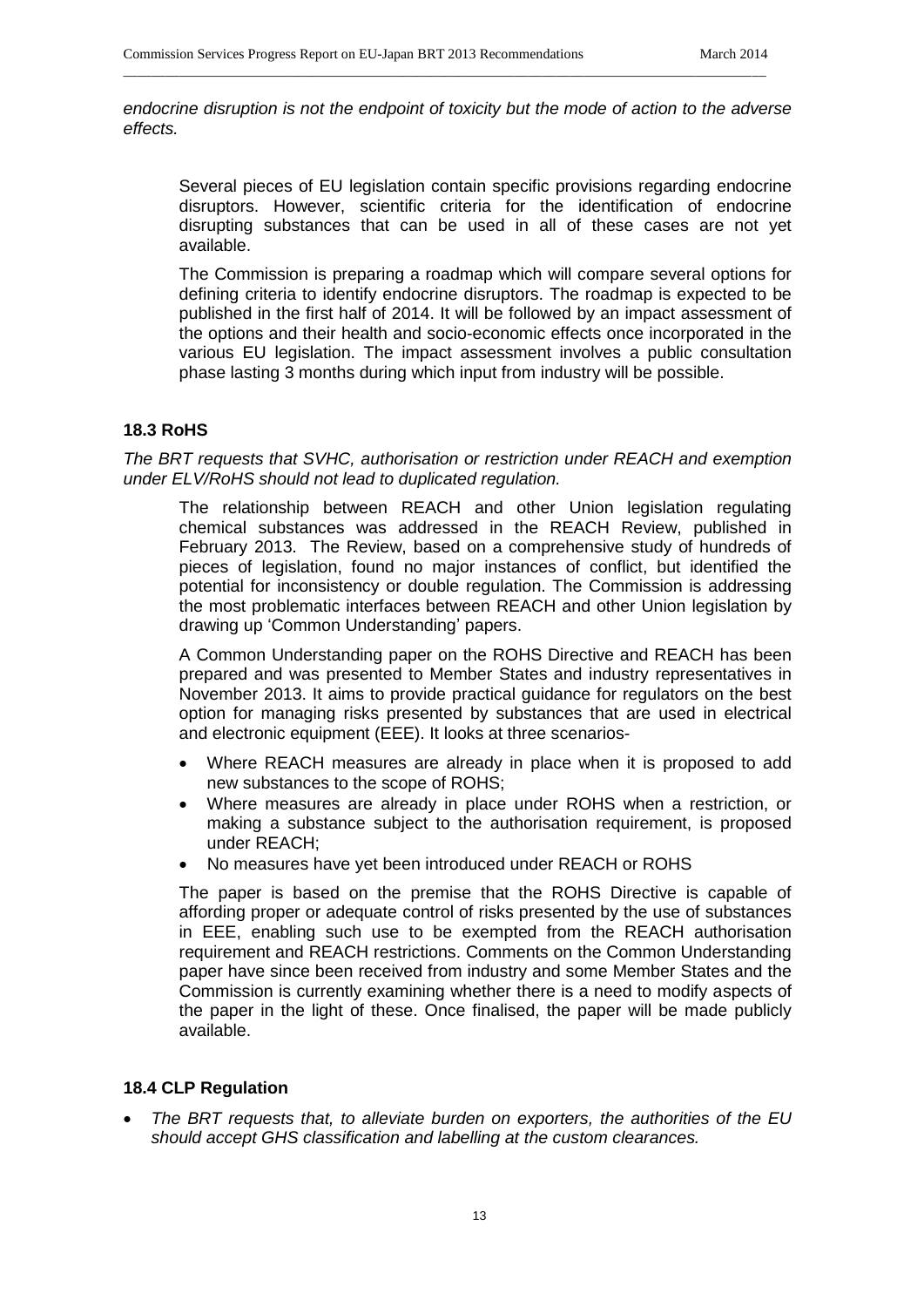*The BRT requests, in addition, that the authorities of the EU should take GHS into consideration from ATP (Adaptation to Technical Progress) stage.* 

\_\_\_\_\_\_\_\_\_\_\_\_\_\_\_\_\_\_\_\_\_\_\_\_\_\_\_\_\_\_\_\_\_\_\_\_\_\_\_\_\_\_\_\_\_\_\_\_\_\_\_\_\_\_\_\_\_\_\_\_\_\_\_\_\_\_\_\_\_\_\_\_\_\_\_\_\_\_\_\_\_\_\_\_\_\_\_\_\_\_\_\_

The CLP Regulation incorporates the internationally agreed GHS criteria into European Union law. It applies to all manufacturers, importers and downstream users of substances and mixtures. Therefore, importers, importing substances or mixtures originating from exporters outside the EU, are also subject to the requirements of the CLP Regulation.

The EU implements the GHS in line with the GHS building block approach, leaving a degree of flexibility regarding the GHS components that are implemented. Based on this approach, the biennial revisions of the GHS are incorporated in the CLP Regulation through regulations adopted by the Commission (Adaptations to Technical Progress, ATP). The implementation of the latest revision of the GHS (the fifth revised edition) in the CLP Regulation is currently being discussed and the corresponding ATP is expected to be adopted in 2015.

Whereas the general principle is that every economic operator needs to selfclassify chemicals in accordance with the classification criteria developed under the GHS and implemented in the CLP Regulation, some substances are subject to a system of harmonised classification and labelling (in accordance with the GHS criteria). These substances are included in an Annex to the CLP Regulation which is regularly updated following a scientific process involving public consultation and notification of the draft rules under WTO/TBT.

#### **18.5. Nanomaterial**

*1. Definition: The BRT requests that the authorities of the EU should implement the prospective policy tools on nanomaterials by taking into consideration the degree of exposure of nanomaterials released from a product.* 

The definition of nanomaterials is intended to define which materials are considered to be nanomaterials, independently of their applications and the exposure those applications may cause. Consideration of exposure is part of the risk assessment for nanomaterials. The degree of exposure also plays a role in defining policy options, including regulation, and explains why certain products with high exposure to consumers (e.g. cosmetics, food, biocides) have been selected for policy action while others have not.

*2. Reporting scheme: The BRT requests that the authorities of the EU should take an initiative and establish a harmonized reporting system at the EU level.* 

The European Commission is currently working on an impact assessment on transparency measures on nanomaterials. The options assessed include a mandatory EU registry but also non-regulatory alternatives and an option to harmonise structures of national registries on a voluntary basis. It is currently too early to indicate which option will be preferred.

*3. Standardization of measurement method: The BRT requests that the authorities of the EU should standardise a practical measurement method of nanomaterials. Such a measurement method should be simple and internationally harmonised.*

The European Commission is active in the development of standard measurement methods, methodologies and guidance needed for the measurement of nanomaterials. In 2012 work began on Mandate M461 "Standardisation activities regarding nanotechnologies and nanomaterials" by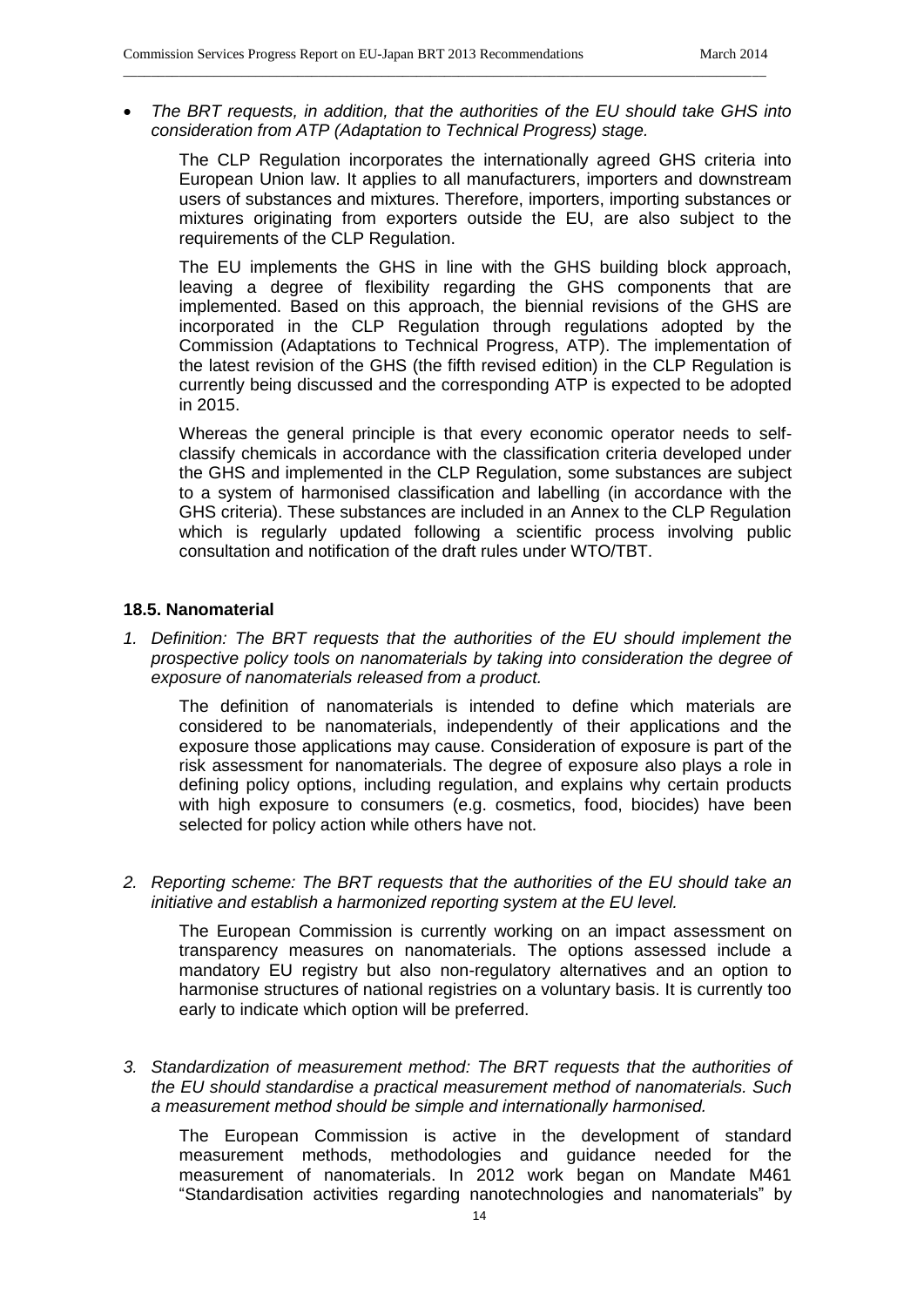CEN (the European Committee for Standardisation). This will feed into the sampling and measurement of workplace, consumer and environment exposure and the development of methods to simulate exposure to nanomaterials. However, due to the technical complexity of the work, achieving a final set of validated measurement methods (ideally as simple as possible and internationally harmonised) will take several years.

In the meantime, the European Commission (Joint Research Centre) has started work to study measurement methods that can be used to implement the nanomaterial definition (a first report on existing measurement methods is available at

[http://publications.jrc.ec.europa.eu/repository/handle/111111111/26399\)](http://publications.jrc.ec.europa.eu/repository/handle/111111111/26399).

\_\_\_\_\_\_\_\_\_\_\_\_\_\_\_\_\_\_\_\_\_\_\_\_\_\_\_\_\_\_\_\_\_\_\_\_\_\_\_\_\_\_\_\_\_\_\_\_\_\_\_\_\_\_\_\_\_\_\_\_\_\_\_\_\_\_\_\_\_\_\_\_\_\_\_\_\_\_\_\_\_\_\_\_\_\_\_\_\_\_\_\_

For the time being, existing measurement methods need to be applied. The absence of a full set of measurement methods should however not lead to delays in applying policy measures where they seem to be appropriate and necessary.

The European Commission is also actively participating in the OECD Working Party on Manufactured Nanomaterials where adjustments are being made to existing OECD Test Guidelines and guidance is being developed for the testing of adverse effects, exposure measurement and mitigation, and risk assessment. This work is using the results of scientific research done in EU projects under the 7<sup>th</sup> Framework Programme (FP7) of Research and Development and in Member States. The outcome of OECD co-operation is important for the Guidance of European Chemicals Agency (ECHA) which has also published specific guidance on the safety assessment of nanomaterials.

Details of these activities can be found at

OECD-WPMN:

[http://www.oecd.org/env/ehs/nanosafety/publicationsintheseriesonthesafetyofma](http://www.oecd.org/env/ehs/nanosafety/publicationsintheseriesonthesafetyofmanufacturednanomaterials.htm) [nufacturednanomaterials.htm](http://www.oecd.org/env/ehs/nanosafety/publicationsintheseriesonthesafetyofmanufacturednanomaterials.htm)

EU FP7:

[http://www.nanosafetycluster.eu/uploads/files/pdf/2013\\_NSC\\_Compendium.pdf.](http://www.nanosafetycluster.eu/uploads/files/pdf/2013_NSC_Compendium.pdf)

ECHA: [http://echa.europa.eu/view-article/-/journal\\_content/title/the-iuclid-user](http://echa.europa.eu/view-article/-/journal_content/title/the-iuclid-user-manual-for-nanomaterials-has-been-updated)[manual-for-nanomaterials-has-been-updated](http://echa.europa.eu/view-article/-/journal_content/title/the-iuclid-user-manual-for-nanomaterials-has-been-updated)

# **18.6 HFCs**

*The BRT recognises the following issues and requests the authorities of the EU to take them into account during the deliberations of the legislative proposal.* 

 *The charging of refrigerants on site, due to pre-charge ban, could result in frequent*  leaking of HFC gases into the air even if carried out by qualified people because of *less than ideal work environment. The charging of refrigerants in factories should be allowed.* 

During the legislative process which led to first-reading agreement on a compromise text, the original proposal of an almost full ban of pre-charged equipment has been abandoned. The final wording of Article 12 of the F-Gases Regulation states that as from 1 January 2017 refrigeration, air conditioning and heat pump equipment pre-charged with HFCs shall not be placed on the market unless the HFCs charged into this equipment do not exceed the maximum allowed quantity for the year in question according to the limits introduced by the new Regulation. Therefore, pre-charging will remain allowed following the entry into force of the Regulation, as long as it does not exceed the overall quota.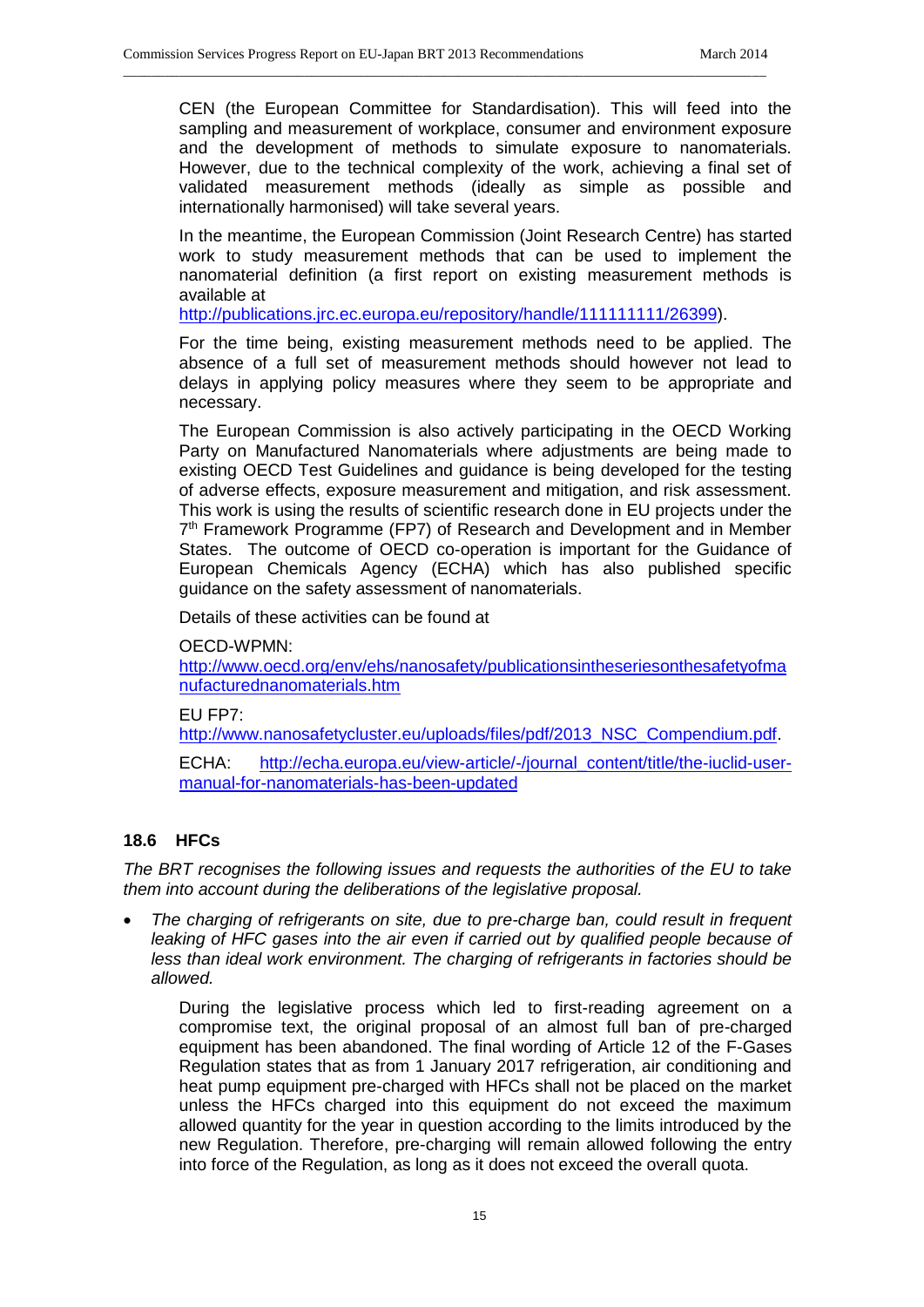*The pace of the reduction of the use of HFCs is too steep. It should be revised by taking account of safety (replacement refrigerants could be inflammable), performance (lower performance would result in less CO2 reduction) and cost (cost for users and cost for the society in general).* 

\_\_\_\_\_\_\_\_\_\_\_\_\_\_\_\_\_\_\_\_\_\_\_\_\_\_\_\_\_\_\_\_\_\_\_\_\_\_\_\_\_\_\_\_\_\_\_\_\_\_\_\_\_\_\_\_\_\_\_\_\_\_\_\_\_\_\_\_\_\_\_\_\_\_\_\_\_\_\_\_\_\_\_\_\_\_\_\_\_\_\_\_

During negotiations, European Parliament and the Council decided to accept the original Commission proposal for a progressive reduction of the allowed use of HFCs. The co-legislator agreed that the proposed reduction path had duly taken all relevant aspects into consideration, is both technically realistic and economically reasonable, and will provide enough time to economic operators to develop and introduce alternatives to the use of HFCs.

 *In order to realise a single market in chemical materials, there should be one rule on banned chemical materials that is applicable throughout the EU. If Member States have the discretion of banning additional chemical materials, it would lead to market fragmentation.* 

The new F-Gases Regulation does not allow Member States to ban additional HFCs. It therefore creates a level-playing field for the market in substances covered by the Regulation.

## *WP-A / # 19\*\* / J to E Japanese expatriates*

See reply under Recommendation 4

# *WP-A / # 20 / J to E Fight against counterfeited, pirated and contraband goods*

*The BRT would like to see the EU to take further necessary steps such as a possible proposal for modification of the Enforcement Directive with a view to step up efforts in all the EU Member States to fight against counterfeited, pirated and contraband goods, both inside and outside the EU.* 

*The BRT reiterates its support of a proposal for a Regulation concerning customs enforcement of intellectual property rights of 24 May 2011, COM(2011)285, which reflects some of the BRT's key recommendations such as simplifying the procedure and mitigating the financial burden of the importers of the authentic goods. The EU should further seek ways to mitigate their financial burden.*

*The BRT would like to see an enhanced role of the Observatory on Counterfeiting and Piracy in line with the Regulation adopted by the European Parliament and Council on 19 April 2012.*

*The BRT suggests that with an increased cooperation by the manufacturers and importers of the authentic goods, including the provision of more information on their products, the on-site training of officials and the training of officials on the more effective use of the WCO's IPM (Interface Public Members), the customs authorities should make inspection more efficient and raise the rate of its coverage.*

In November 2012 the Commission launched a survey to gather evidence to evaluate the efficiency of existing national IP civil enforcement systems. The survey ran for 4 months and a summary of responses was published on the Commission's website in July 2013. There is still ongoing reflection on the followup to be given to the consultation. In the meantime, a consultation on a modernization of copyright rules was carried out between November 2013 and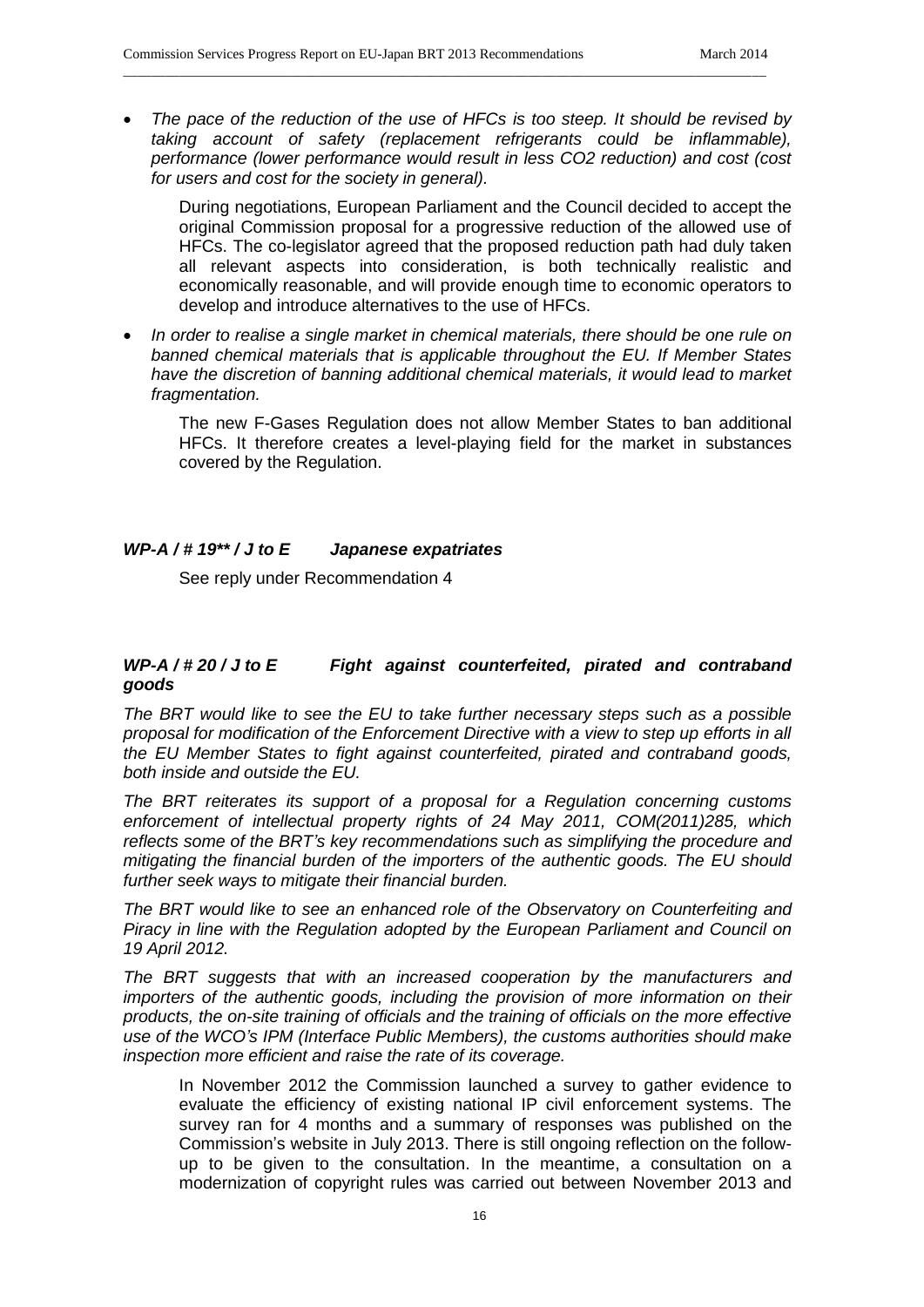March 2014. Following this consultation, a White Paper, including questions on enforcement of copyright, will be adopted by the Commission in June 2014.

\_\_\_\_\_\_\_\_\_\_\_\_\_\_\_\_\_\_\_\_\_\_\_\_\_\_\_\_\_\_\_\_\_\_\_\_\_\_\_\_\_\_\_\_\_\_\_\_\_\_\_\_\_\_\_\_\_\_\_\_\_\_\_\_\_\_\_\_\_\_\_\_\_\_\_\_\_\_\_\_\_\_\_\_\_\_\_\_\_\_\_\_

In May 2011, a representative group of stakeholders (right holders, trade associations and internet platforms) signed a memorandum of understanding (MoU) on the sale of counterfeit goods over the internet. This MoU aims at developing good practices addressing online counterfeiting. Following several meetings aimed at discussing the functioning of the MoU, practical experiences and the expected outcomes of this initiative, the signatories acknowledged the contribution of the MoU to the good progress of their dialogue. The Commission is currently developing new stakeholder dialogues within the advertising industry and with the online payment service providers, as part of its "Follow the Money" approach.

Regulation (EU) No 386/2012 of 19 April 2012 entrusted the Office for Harmonization in the Internal Market (Trade Marks and Designs) (OHIM) with tasks related to the enforcement of intellectual property rights, including the assembling of public and private-sector representatives as a European Observatory on Infringements of Intellectual Property Rights. The first plenary session of the Observatory was held in September 2012.

All Member States are enforcing Regulation 1383/2003 and will enforce the future regulation on the customs enforcement of IPR. Cooperation between Customs and right-holders is a pillar of these regulations. The costs incurred by customs to enforce IPR will continue to be borne by right-holders.

EU Customs is stepping up efforts to combat infringements of IPRs at the EU external borders and for this purpose, an EU action plan to combat to combat IPR infringements for the years 2013 to 2017 was adopted by Council (Council resolution 2013/C80/01, OJEU of 19.3.2013). A new legal framework was also put in place and Council regulation 1383/2003 was repealed by Regulation (EU) 608/2013 of the European Parliament and of the Council of 12 June 2013 concerning customs enforcement of intellectual property rights (OJ L 181, 29.06.2013, p. 15). The new Regulation covers more rights, requires right holders to provide customs with high quality information, allows for simplified destruction of goods applicable when holder of the goods and right holder agree, introduces Specific procedure for small consignments as well as a Union database to register applications and infringements (COPIS) and focusses on further international co-operation.

Increased cooperation between Customs and right holders remains a cornerstone for the effective enforcement of registered rights by Customs as is evidenced in the provisions of the new legal framework

#### *WP-A / # 21 / J to E Unitary Patent*

*The BRT welcomes the adoption of the two Regulations that implement enhanced cooperation in the area of the creation of unitary patent protection. The BRT urges the Member States to ratify the international agreement that will create the unitary patent court as swiftly as possible.* 

The reform of the EU patent system remains a top priority, as indicated in the EU 2020 Strategy and the Single Market Act I.

The envisaged reform of the patent system comprises of two main elements: the creation of unitary patent protection and the setting up of a unified specialised patent court. It is still foreseen concluding both initiatives by end 2012 and accomplishing the target of registering the first unitary patent by mid-2014.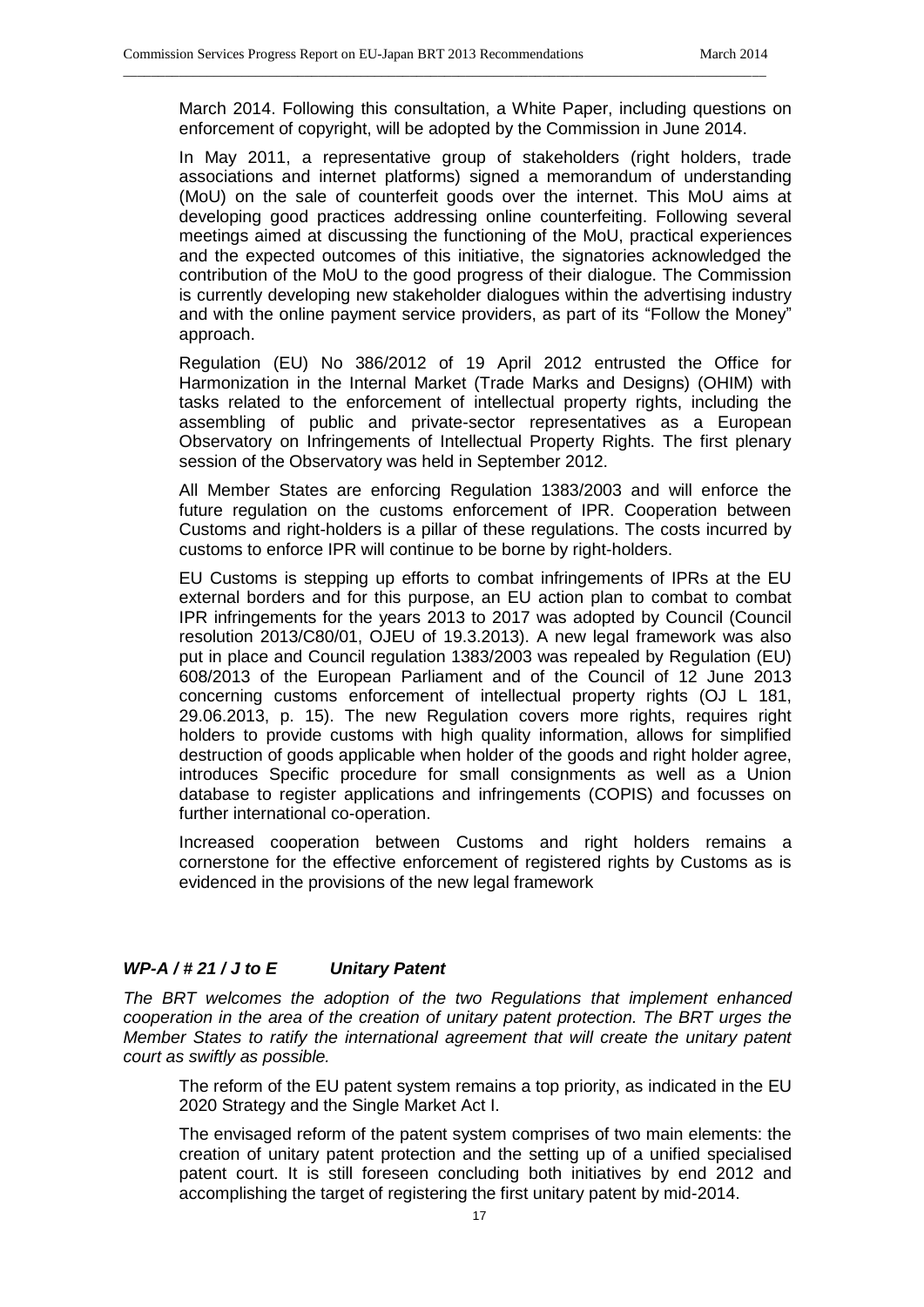## Unitary patent protection

In April 2011, the Commission proposed two regulations implementing enhanced cooperation in the area of unitary patent protection as authorised by the Council on 10 March 2011. The first regulation sets out the substantive rules on obtaining unitary effect for granted European patents, and the second contains the applicable translation arrangements. The enhanced cooperation on unitary patent protection is based on the existing system of European patents. Under the proposed system, once a European patent is granted by the European Patent Office, the patent holder will have the possibility to request a unitary effect for 25 EU Member States participating in the enhanced cooperation, instead of validating the patent in each of them separately.

\_\_\_\_\_\_\_\_\_\_\_\_\_\_\_\_\_\_\_\_\_\_\_\_\_\_\_\_\_\_\_\_\_\_\_\_\_\_\_\_\_\_\_\_\_\_\_\_\_\_\_\_\_\_\_\_\_\_\_\_\_\_\_\_\_\_\_\_\_\_\_\_\_\_\_\_\_\_\_\_\_\_\_\_\_\_\_\_\_\_\_\_

At this stage, Spain and Italy have decided not to take part in the enhanced cooperation. However, these Member States could join the enhanced cooperation at a later stage, as well as Croatia, which joined the EU in July 2013.

All companies, irrespective of their establishment can obtain a unitary patent. Therefore, companies operating in the EU, including Japanese companies would have in their innovation toolbox the following options: national patents, traditional multi-territory bundle patents (centrally granted by the European Patent Office and validated in selected member states) and the new unitary patent.

#### Unified Patent Court

Member States have been negotiating an international agreement on the Unified Patent Court (UPC). The UPC would have competence for litigation related to the infringement and validity of European patents and future European patents with unitary effect. This Court would take decisions covering the territory of the EU Member States which are party to the agreement. The establishment of the Unified Patent Court will in particular enhance legal certainty by reducing the number of decisions in parallel cases with diverging outcomes.

EU Member States not participating in the enhanced cooperation in the area of unitary patent protection can, however, be part of the agreement on the UPC.

On 29 June 2012, the Heads of State or Government of the participating EU Member States agreed on the seat of the Central Division of the Court of First Instance of the UPC. That seat, along with the office of the President of the Court of First Instance, will be located in Paris. Given the highly specialised nature of patent litigation and the need to maintain high quality standards, it was also agreed the creation of thematic clusters in two sections of the Central Division, one in London (chemistry, including pharmaceuticals, classification C, human necessities, classification A), the other in Munich (mechanical engineering, classification F).

Concerning actions to be brought to the central division, it was agreed that parties will have the choice to bring an infringement action before the central division if the defendant is domiciled outside the EU. Furthermore, if a revocation action is already pending before the central division the patent holder should have the possibility to bring an infringement action to the central division. There will be no possibility for the defendant to request a transfer of an infringement case from a local division to the central division if the defendant is domiciled within the EU.

So far, Austria, Malta and France have ratified the UPC Agreement.

Entry into force of the agreement on the UPC is contingent on the ratification by 13 Member States (including France, Germany and UK). The ratification process would take place throughout 2014.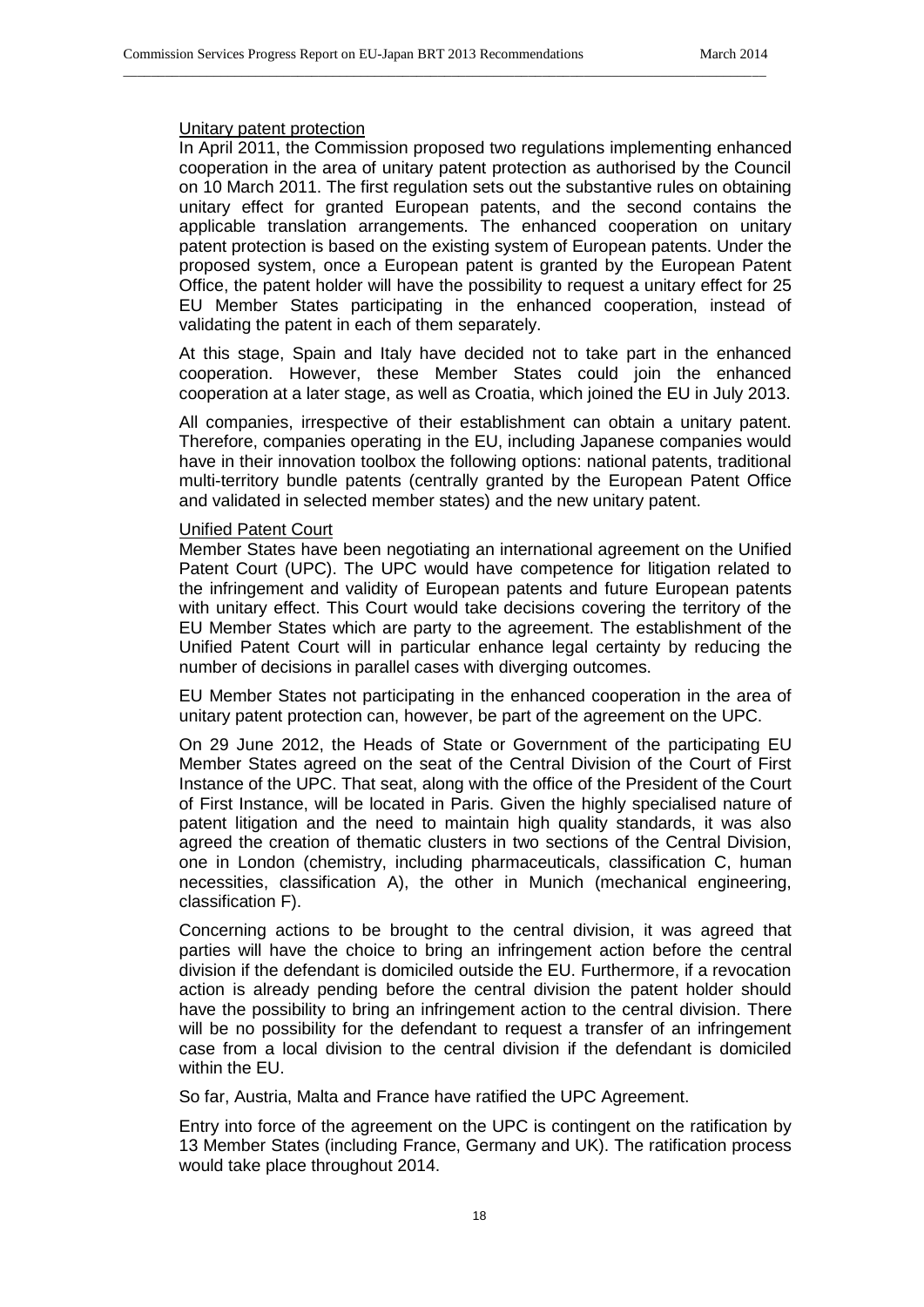# *WP-A / # 22 / J to E Taxation*

## *22.1 Common Consolidated Corporate Tax Base*

*The BRT welcomes the proposal for CCCTB (Common Consolidated Corporate Tax Base) proposed on 16 March 2011. The BRT hopes for its swift adoption. CCCTB should realise the following points to improve the competitiveness of the EU economy.*

\_\_\_\_\_\_\_\_\_\_\_\_\_\_\_\_\_\_\_\_\_\_\_\_\_\_\_\_\_\_\_\_\_\_\_\_\_\_\_\_\_\_\_\_\_\_\_\_\_\_\_\_\_\_\_\_\_\_\_\_\_\_\_\_\_\_\_\_\_\_\_\_\_\_\_\_\_\_\_\_\_\_\_\_\_\_\_\_\_\_\_\_

- *1. Non-taxation of unrealised gains on goodwill within a group of companies that form CCCTB*
- *2. Non-application of arms-length principle within a group of companies that form CCCTB.*
- *3. Off-setting of profits and losses within a group of companies that form CCCTB.*

The Commission welcomes the comments from BRT and confirms that the Commission remains firm on the elements of the CCCTB as proposed: an optional system with consolidation and with simple and less burdensome implementation rules.

Since December 2012 that a first technical reading of the Directive has been completed in Council, the discussion in the Council working group has focused on the examination of topics linked to the tax base (excluding the aspect of consolidation) where Member States are encountered with considerable difficulty in reaching compromises.

# **22.3 EU Transfer Pricing Documentation:**

*To provide sufficient incentive to the compliance with the EU TPD, the EU and the Member States should commit themselves to exemption from penalties (i.e. penalties related to non-compliance with documentation requirements, penalties related to transfer pricing adjustment and interest related to adjustments) if a company submits an EU TPD acting in good faith and in a timely manner.* 

In a Resolution of the Council (27 June 2006 reference 2006/C176/01) that established a Code of Conduct on transfer pricing documentation for associated enterprises in the European Union the following references are made:

7. Member States should not impose a documentation-related penalty where taxpayers comply in good faith, in a reasonable manner and within a reasonable time with standardised and consistent documentation as described in the Annex or with a Member State's domestic documentation requirements and apply their documentation properly to determine their arm's length transfer prices.

And in Annex:

20. Taxpayers avoid cooperation-related penalties where they have agreed to adopt the EU TPD approach and provide, upon specific request or during a tax audit, in a reasonable manner and within a reasonable time, additional information and documents going beyond the EU TPD referred to in paragraph 18.

It would appear that if there is evidence of tax evasion the requirement to "comply in good faith" will not have been met.

# **22.4 The fundamental reforms of VAT regime under consideration:**

*The BRT welcomes the strategy of the European Commission to fundamentally revise the VAT system and to establish a simpler, more efficient and robust VAT system tailored to the single market as described in COM(2011)851.*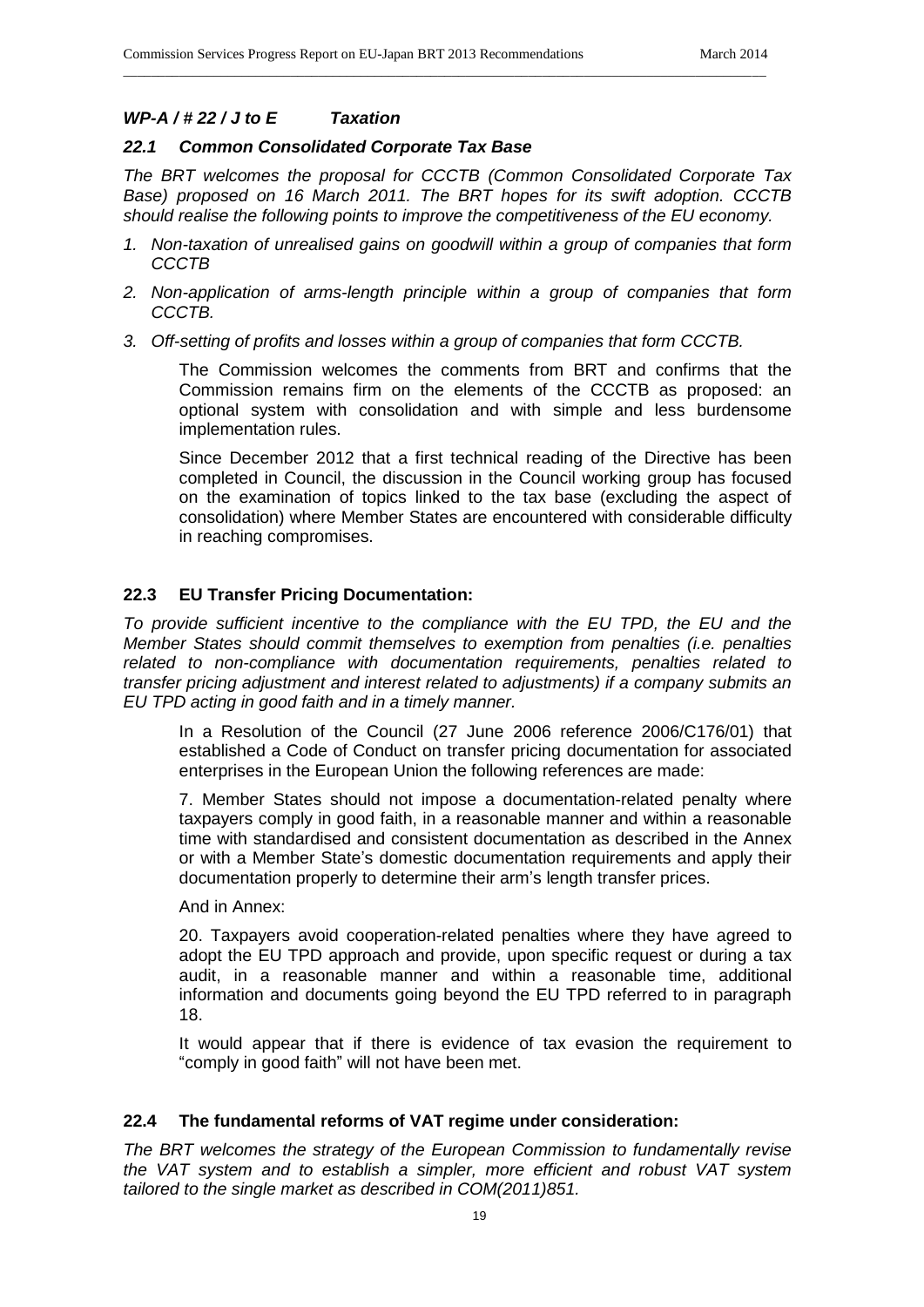The BRT hopes that the new regime will be realized swiftly and in such a way that a *business group could easily and cost effectively centralise VAT administration in the EU.*

\_\_\_\_\_\_\_\_\_\_\_\_\_\_\_\_\_\_\_\_\_\_\_\_\_\_\_\_\_\_\_\_\_\_\_\_\_\_\_\_\_\_\_\_\_\_\_\_\_\_\_\_\_\_\_\_\_\_\_\_\_\_\_\_\_\_\_\_\_\_\_\_\_\_\_\_\_\_\_\_\_\_\_\_\_\_\_\_\_\_\_\_

The fundamental reform of the VAT system is a longer term process which consists of several steps. The Commission presented in 2013 in the framework of the VAT reform a legislative proposal for a standardised VAT return. This proposal should facilitate compliance for businesses having reporting obligations for VAT in several Member States. The Commission also intends to set up a web portal to provide business with accurate and reliable information on the details of the VAT regimes in place in the Member States. However, for such a project to succeed, the involvement of all the tax authorities will be key.

## *WP-A / # 23 / J to E On the legislative proposal on non-financial disclosure*

*The BRT supports the initiatives taken by the European Commission to involve stakeholders and facilitate dialogue in order to improve the transparency of companies with regard to non-financial information disclosure.* 

*The BRT recommends that a principle-based approach which enables businesses of different sizes, sectors and organisational structures, to choose the reporting framework which best represents their company values should be adopted.*

*The BRT strongly favours an EU-wide approach in light of the global context concerning non-financial information disclosure.*

*The BRT recommends the possibility for companies to report either at group or at consolidated level under the future EU regulatory framework for non-financial disclosure.*

The European Parliament and the Council have reached agreement on the Commission's proposal to amend the existing accounting directive to improve the transparency of certain large companies on social, environmental and diversity matters. This is expected to be formally adopted by the European Parliament in April 2014, and subsequently by the Council. Member States will have two year for transposition into national legislation.

Companies concerned will disclose information on policies, risks and outcomes as regards environmental matters, social and employee-related aspects, respect for human rights, anti-corruption and bribery issues, and diversity on boards of directors. Companies, investors and society at large will benefit from increased transparency. The new rules will only apply to some large companies with more than 500 employees, as the costs for requiring small and medium-sized enterprises (SMEs) to apply them could outweigh the benefits.

Large public-interest entities with more than 500 employees will be required to disclose relevant and useful environmental and social information in their management reports. This includes listed companies as well as some unlisted companies, such as banks, insurance companies, and other companies that are so designated by Member States because of their activities, size or number of employees. The scope includes approx. 6 000 large companies and groups across the EU.

The approach taken ensures that administrative burden is kept to a minimum. Companies will be required to disclose useful information necessary for an understanding of their development, performance, position and impact of their activity, rather than a fully-fledged and detailed report. Furthermore, disclosures may be provided at group level, rather than by each individual affiliate within a group.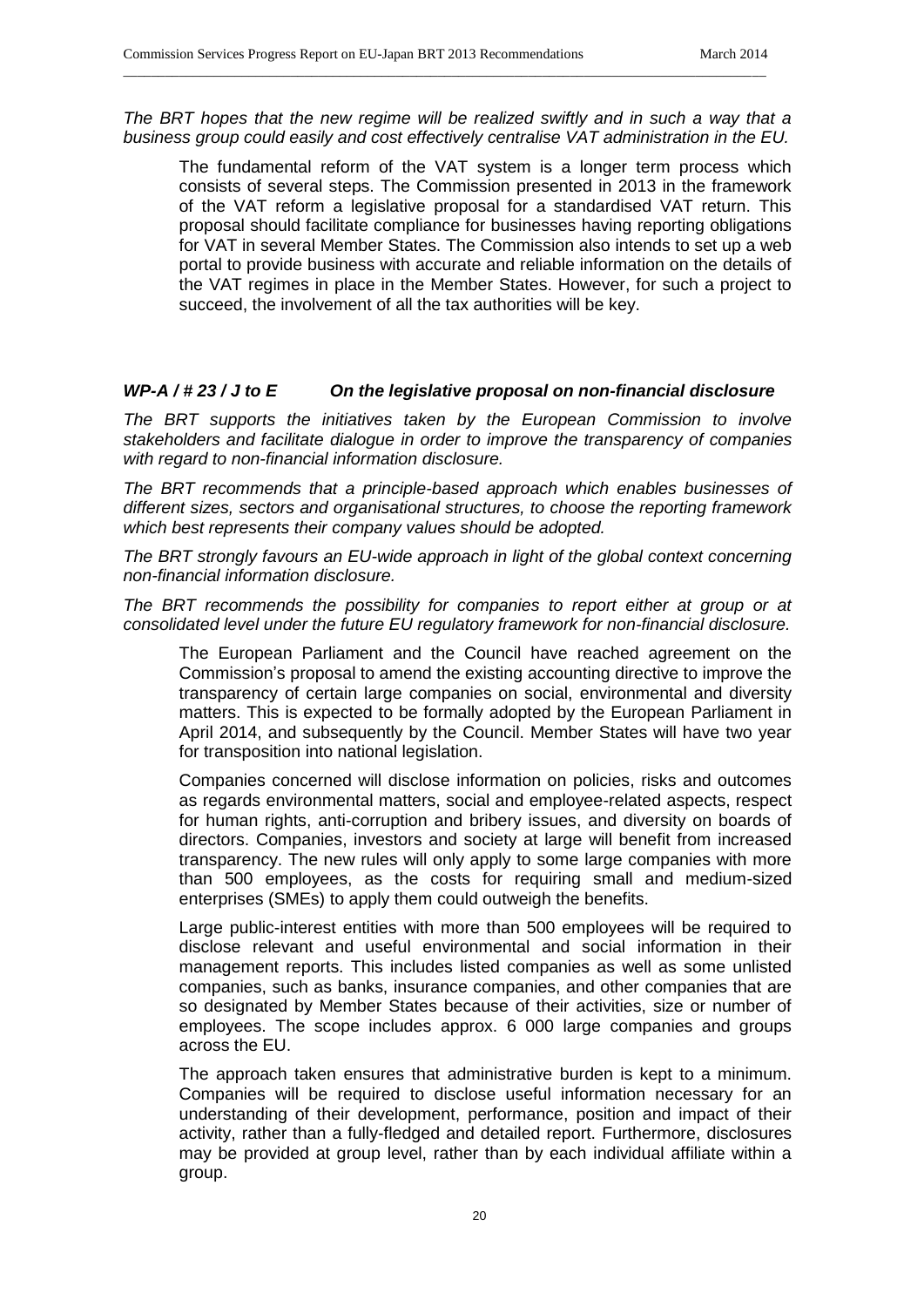The draft Directive has been designed with a non-prescriptive mind-set, and leaves significant flexibility for companies to disclose relevant information in the way that they consider most useful, or in a separate report. Companies may use international, European or national guidelines which they consider appropriate (for instance, the UN Global Compact or ISO 26000).

# *WP-A / # 25 / J to E Market Surveillance under the New Legislative Framework*

\_\_\_\_\_\_\_\_\_\_\_\_\_\_\_\_\_\_\_\_\_\_\_\_\_\_\_\_\_\_\_\_\_\_\_\_\_\_\_\_\_\_\_\_\_\_\_\_\_\_\_\_\_\_\_\_\_\_\_\_\_\_\_\_\_\_\_\_\_\_\_\_\_\_\_\_\_\_\_\_\_\_\_\_\_\_\_\_\_\_\_\_

*The BRT supports the general direction the European Commission and the Member States are taking for harmonising market surveillance. This is an important step for fair movement of products. The BRT requests the European Commission and the Member States to disclose all the relevant information regarding the progress of this process and the implementation of the market surveillance in each Member State. The BRT also requests the European Commission and the Member States to give industry an opportunity for contributing to developing the framework of harmonised market surveillance.*

*The BRT requests that the European Commission should consult stakeholders more widely – preferably through public consultation when draft guidance for the New Legislative Framework is ready.*

The Commission adopted on 13.2.2013 a package of legislative and policy proposals to improve product safety in the EU by, in particular, strengthening market surveillance in the EU Member States, including checks by Customs at the EU external border on products imported from third countries. This will contribute both to strengthening consumer protection and to creating a level playing field for businesses. The package was prepared with full stakeholder involvement and an extensive public consultation had been carried out as part of the impact assessment process.

The package includes two legislative proposals: a draft Regulation on market surveillance of products and a draft Regulation on consumer product safety. It also comprises a Communication on a multi-annual plan for market surveillance of products and a Report on the implementation of Regulation 765/2008.

These proposals are currently under discussion in the European Parliament and in the Council of the EU.

As regards in particular market surveillance, the proposed package of measures aims to provide:

- more effective tools to enforce safety and other product-related requirements and to take action against dangerous and non-compliant products across all sectors through a single, coherent legal framework for market surveillance in the EU for all non-food products (both consumer and non-consumer products);
- alignment of the general obligations on all economic operators in the supply chain with clearer responsibilities for manufacturers, importers and distributors;
- improved product traceability requirements throughout the supply chain;
- strengthened cooperation among market surveillance authorities across the EU to be achieved through the implementation of the 20 actions identified in the proposed multi-annual action plan for market surveillance;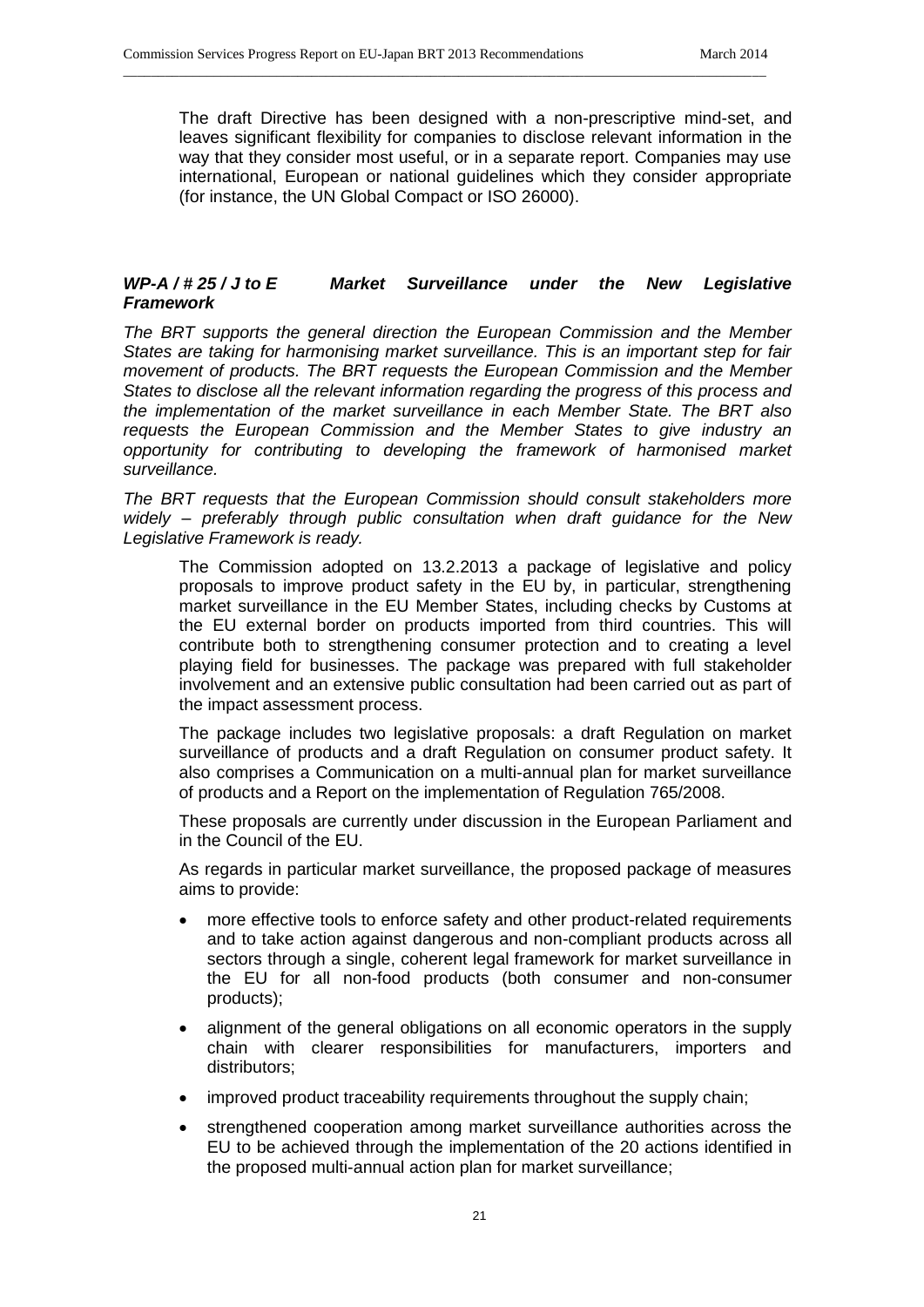streamlined procedures for the notification of dangerous products, and synergies between the existing Rapid Alert Information System for non-food products (RAPEX) and the Information and Communication System for Market Surveillance (ICSMS) that links together national market surveillance authorities.

\_\_\_\_\_\_\_\_\_\_\_\_\_\_\_\_\_\_\_\_\_\_\_\_\_\_\_\_\_\_\_\_\_\_\_\_\_\_\_\_\_\_\_\_\_\_\_\_\_\_\_\_\_\_\_\_\_\_\_\_\_\_\_\_\_\_\_\_\_\_\_\_\_\_\_\_\_\_\_\_\_\_\_\_\_\_\_\_\_\_\_\_

For further details, please see: [http://ec.europa.eu/enterprise/policies/single](http://ec.europa.eu/enterprise/policies/single-market-goods/internal-market-for-products/market-surveillance/index_en.htm)[market-goods/internal-market-for-products/market-surveillance/index\\_en.htm](http://ec.europa.eu/enterprise/policies/single-market-goods/internal-market-for-products/market-surveillance/index_en.htm)  (DG ENTR) and <http://ec.europa.eu/consumers/safety/psmsp/>(DG SANCO)

Updated guidance on the new legislative framework and the implementation of EU product rules (the so-called 'Blue Guide') is available at [http://ec.europa.eu/enterprise/policies/single-market-goods/documents/internal](http://ec.europa.eu/enterprise/policies/single-market-goods/documents/internal-market-for-products/new-legislative-framework/index_en.htm#h2-3)[market-for-products/new-legislative-framework/index\\_en.htm#h2-3](http://ec.europa.eu/enterprise/policies/single-market-goods/documents/internal-market-for-products/new-legislative-framework/index_en.htm#h2-3)

## *WP-A / # 29 / J to E EU policy on company law*

*The Council should adopt a proposal for a Council Regulation on the statute for European Private Company without delay. The statute should realize the following points.* 

- *1. Widely accessible, easy to set up and inexpensive to run*
- *2. Allowing a great deal of flexibility to founders and shareholders to organize themselves in the way that is best suited to their activities: and*
- *3. As uniform throughout the EU as possible.*

The proposal for a regulation on the Statute for a European Private Company ("the SPE") tabled in June 2008 will be withdrawn from the Council in the coming months.

## *WP-A / # 30 / J to E Access of third countries goods and services to the EU's Public Procurement Market*

*The BRT believes and recommends the following:*

- *1. Non-legislative policy measures should be adopted to achieve the objective of opening public procurement markets internationally;*
- *2. Any measures should incorporate an effective mechanism to prevent the EU from arbitrarily excluding third-country goods and services from its public procurement market and to ensure legal stability and predictability for businesses; and*
- *3. Any measures should contain clear and transparent criteria for the scope and conditions of their application based on an appropriate and balanced analysis.*

In its impact assessment on the proposal for a regulation on the access of thirdcountry goods and services to the Union's internal market in public procurement and procedures supporting negotiations on access of Union goods and services to the public procurement markets of third countries, the European Commission has carefully analysed all policy options, including a non-legislative approach. This option was, however, considered as non-appropriate as it would fail to address the lack of leverage on third countries to open up their public procurement market.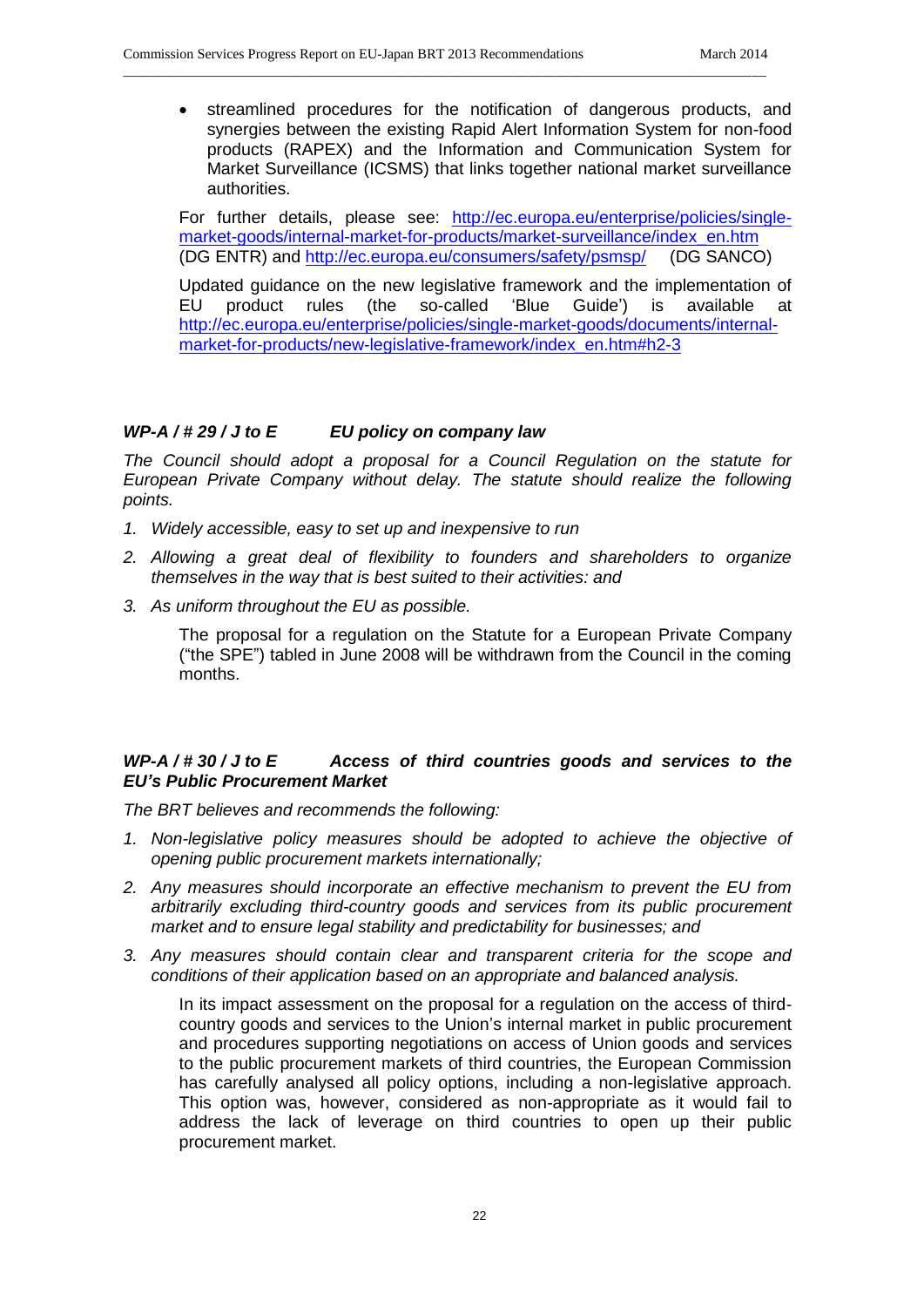In this context it is important to note that the European Parliament by a large majority on 15 January voted in favour of entering into formal negotiations with the Council, which is currently discussing the proposal.

\_\_\_\_\_\_\_\_\_\_\_\_\_\_\_\_\_\_\_\_\_\_\_\_\_\_\_\_\_\_\_\_\_\_\_\_\_\_\_\_\_\_\_\_\_\_\_\_\_\_\_\_\_\_\_\_\_\_\_\_\_\_\_\_\_\_\_\_\_\_\_\_\_\_\_\_\_\_\_\_\_\_\_\_\_\_\_\_\_\_\_\_

The Commission proposal in fact incorporates effective mechanisms to prevent any form of arbitrary measures. Possible restrictions would be limited, reasoned and based on the existence of restrictive policies in the third country concerned. Where the EU has concluded an international agreement on public procurement, exclusion would only be possible where the goods and services concerned are subject to a market access reservation specified in the agreement in question.

The proposal contains additional procedural guarantees which will ensure that no restrictive measure will be taken arbitrarily. For example it establishes a mechanism for consultation with third countries in cases where the Commission concludes that the country concerned maintains a restrictive procurement practice.

The proposal contains clear and transparent criteria for the scope and conditions of the application of measures. Deviations from the principle of openness of the public procurement market will only occur in very limited cases, where exclusions are duly justified because of major problems in the relation with a specific trading partner. Any restrictive measure under the instrument would only be allowed in limited and well-defined cases, concerning a particular country which severely discriminates against European companies. In addition, the decentralised instrument of Article 6 can only be used for contracts above € 5 million and under the control of the Commission.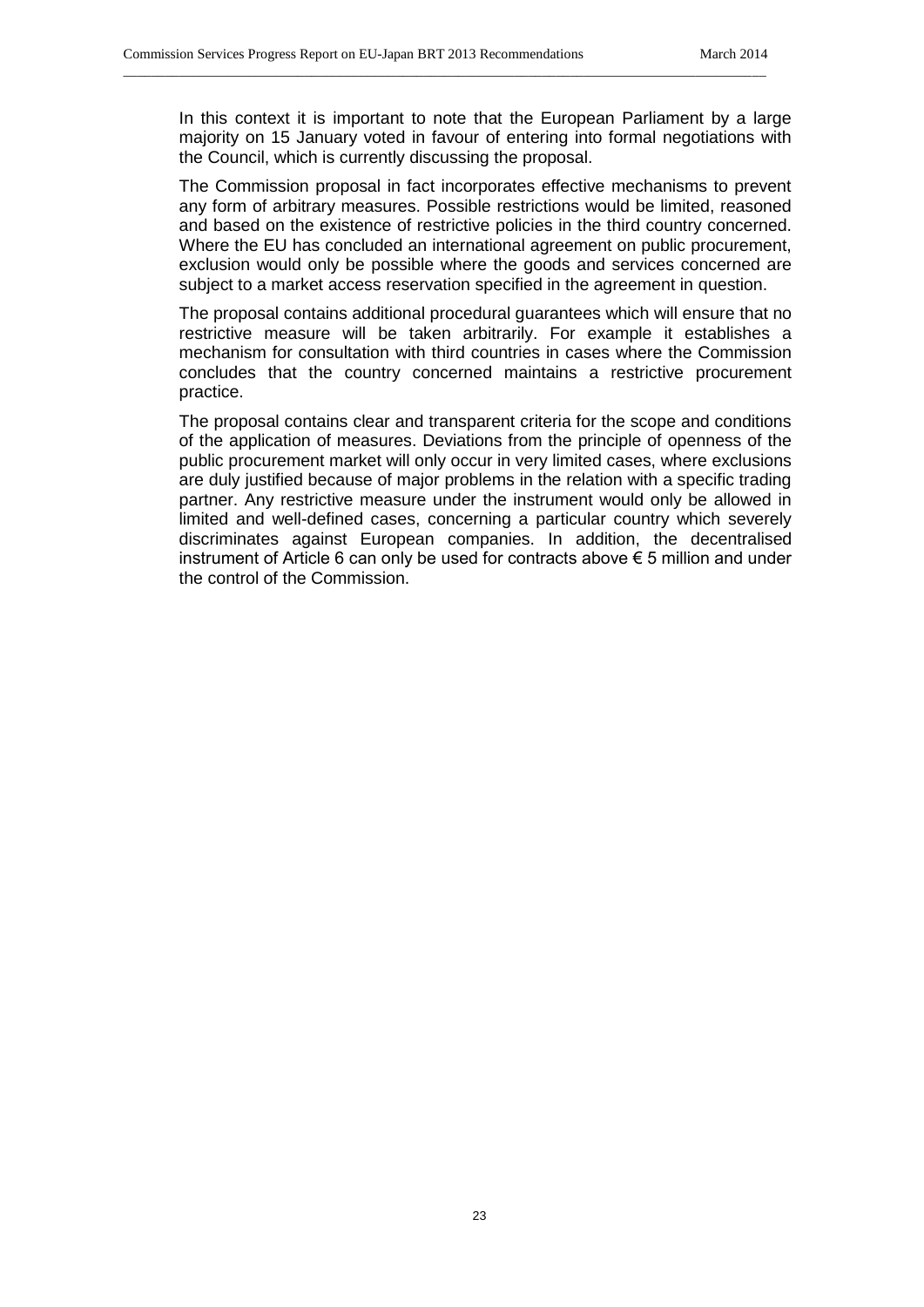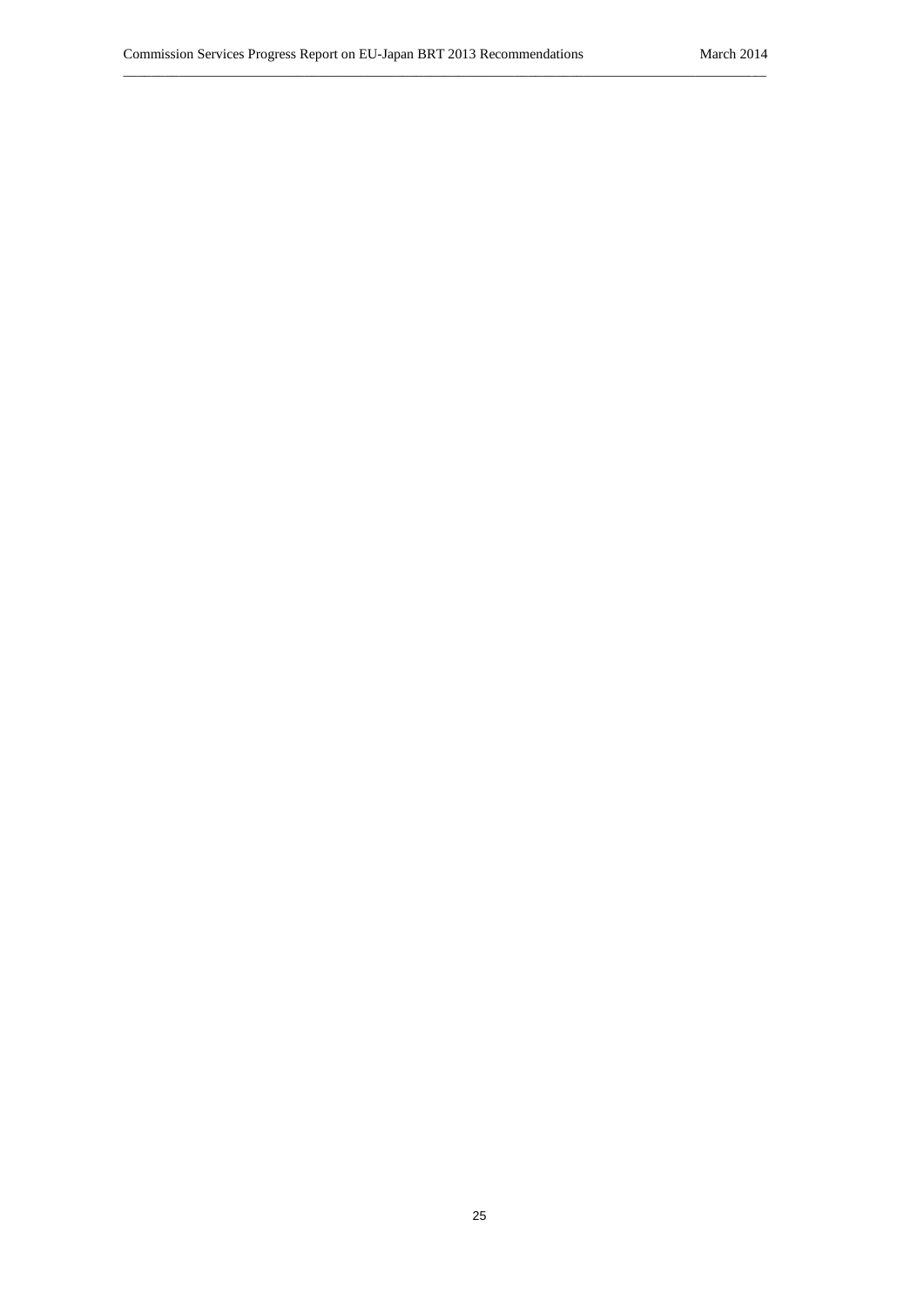# *Recommendations from both European and Japanese Industries*

\_\_\_\_\_\_\_\_\_\_\_\_\_\_\_\_\_\_\_\_\_\_\_\_\_\_\_\_\_\_\_\_\_\_\_\_\_\_\_\_\_\_\_\_\_\_\_\_\_\_\_\_\_\_\_\_\_\_\_\_\_\_\_\_\_\_\_\_\_\_\_\_\_\_\_\_\_\_\_\_\_\_\_\_\_\_\_\_\_\_\_\_

# *Healthcare*

## *WP-B / # 02 \* / EJ to EJ Regulatory harmonization and MRA for pharmaceuticals*

The EU and Japan are currently discussing two aspects of the expansion of the pharma GMP MRA:

- 1. Firstly, recognition by JP of the new EU Member States' GMP inspection authorities under the MRA; Japan has replied positively, indicating that it will do so as soon as Japan becomes a member of PIC/S (Pharmaceuticals Inspection Cooperation Scheme) which is scheduled for May 2014. The EU has closely collaborated with JP to assure its fast accession to PIC/S is looking forward to Japan's PIC/S accession this spring.
- 2. In parallel, the Parties are working to expand the scope of the MRA to other products that those in oral solid form (e.g. steriles, biologicals except vaccines and blood products, and active ingredients (API) in a first step; vaccines and blood products in a second step). Preparatory work in this regard between, on the one hand, the Commission and the European Medicines Agency and, on the other, the MHLW and the Pharmaceuticals and Medical Devices Agency (PMDA) on the other is ongoing, and will continue throughout the coming months.

In sum: We are working on achieving industry's recommendation to expand the MRA to the above-mentioned products. Timeline for achieving this is unclear as this is a complex endeavour with lot of technical work.

On vaccines, the EU is aware that MHLW has been conducting regular reviews of the Minimum Requirements for Biological Products (MRBP) including one in autumn 2013. We appreciate MHLW's efforts to revise MRBP to further align them with international practices, and, more generally, the progress that has been achieved in the past few years for the development and registration of vaccines in Japan and reduction of the vaccines gap; however, we consider that further efforts are necessary in order for Japan to solve the issue of the vaccines lag once and for all – in particular a more fundamental revision of the MRBP.

In sum: We will continue to discuss this issue in the FTA negotiations.

# *WP-B / # 03\* / EJ to EJ Mutual recognition of quality management audit results for medical devices between EU and Japan*

The objective of the FTA in this area is, indeed, ensuring the maximum convergence of the two sides' QMS to international standards. The EU is pleased that the MHLW is currently preparing a revision of the QMS Ordinance, with a professed intention of enhancing its harmonization with international standard ISO 13485 and streamlining QMS audits. The QMS Ordinance revision is part of MHLW's implementing work for the revision of the Pharmaceuticals Affairs Law, which should be ready in Nov. The EU hopes that, in accordance with scoping and FTA discussions, this revision will indeed address all remaining deviations between the Japanese system and the ISO standard.

In sum: We are addressing this in the FTA negotiations, we will be able to ascertain later this year when the revised QMS ordinance is published, whether the desired progress has been achieved.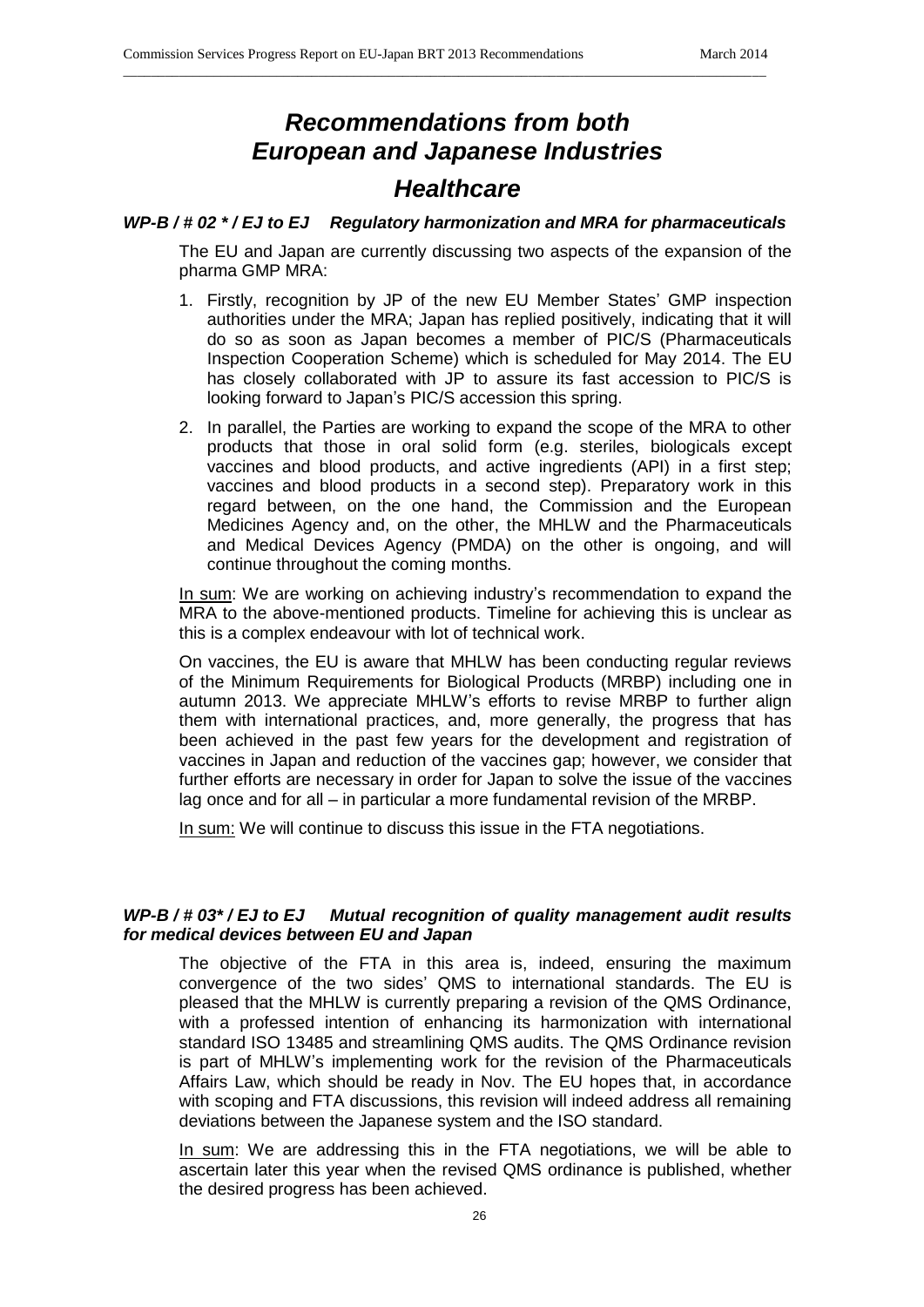## *WP-B / # 05\* / EJ to EJ Mutual recognition of medical devices product licenses*

\_\_\_\_\_\_\_\_\_\_\_\_\_\_\_\_\_\_\_\_\_\_\_\_\_\_\_\_\_\_\_\_\_\_\_\_\_\_\_\_\_\_\_\_\_\_\_\_\_\_\_\_\_\_\_\_\_\_\_\_\_\_\_\_\_\_\_\_\_\_\_\_\_\_\_\_\_\_\_\_\_\_\_\_\_\_\_\_\_\_\_\_

The Commission is not discussing an MRA on medical devices in the FTA and have not considered this possibility, at least not yet. It is difficult to have a position on this recommendation, as both the EU and Japanese legislation are under revision – so two moving targets. Just to note that, for low risk class II medical devices (mentioned in the recommendation) there is no need for Notified Body certification, so an MRA would not make sense.

# *WP-B / # 06\* / EJ to EJ Mutual recognition of clinical trial results for medical devices*

The objective of the FTA in this area is to ensure that both Parties ensure maximum possible convergence to ISO 14155 and that foreign clinical trial data is accepted during the review process without additional ad-hoc requests for domestic based data or studies provided that such trials are appropriately designed to address safety and effectiveness concerns and are conducted with the necessary data integrity, while understanding the existing difference of data requirements between Japan and the EU.

However, we have not seen progress on this issue from Japan, and this is not addressed in the current revision of the PAL.

# *WP-B / # 07\*\* / EJ to EJ Evaluation of innovation values for pharmaceuticals in prices*

Member States' health insurance schemes are not EU competence and very sensitive issue, so not up for negotiation in the FTA.

## *WP-B / # 12\*\* / EJ to J Full-fledged implementation of the new drug pricing system and abolishment of market expansion re-pricing*

Only the first part (new drug pricing system) was discussed in the FTA context – scoping roadmap. It is a substantive pricing scheme and we cannot take any commitments ourselves on pharma pricing. There have been positive developments

The EU is pleased to hear that the pilot pricing system for fostering the development of innovative/unapproved/off label drugs, first introduced in 2010, was recently fine-tuned and extended again – the third time – for two more years (FY2014-2015). In the EU industry's opinion, this new system has demonstrably led to an increase in applications for unapproved drugs and indications and positively influenced the development activities of pharmaceutical companies, thus representing a clear shift of Japan's mentality towards encouraging more innovation in this sector.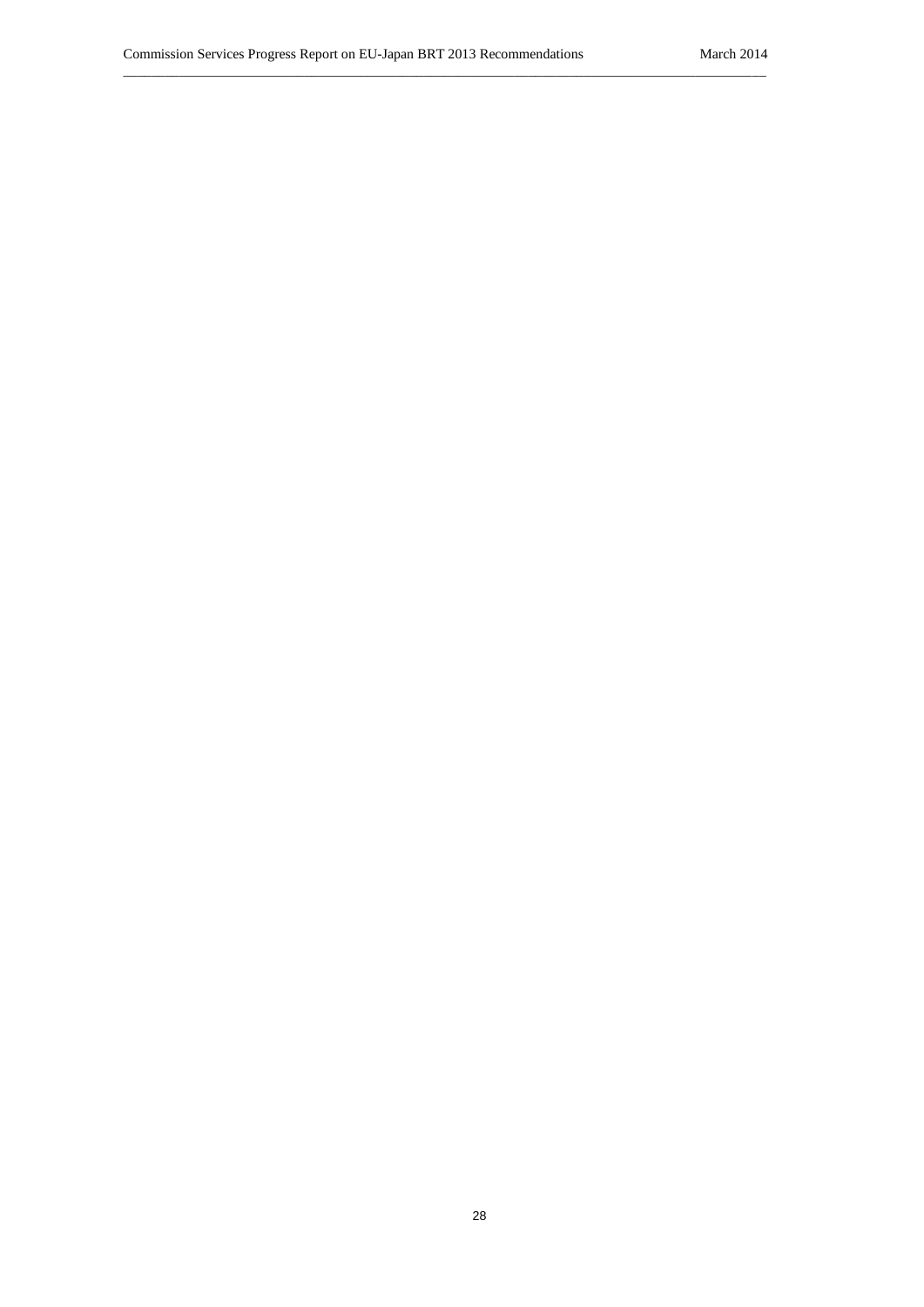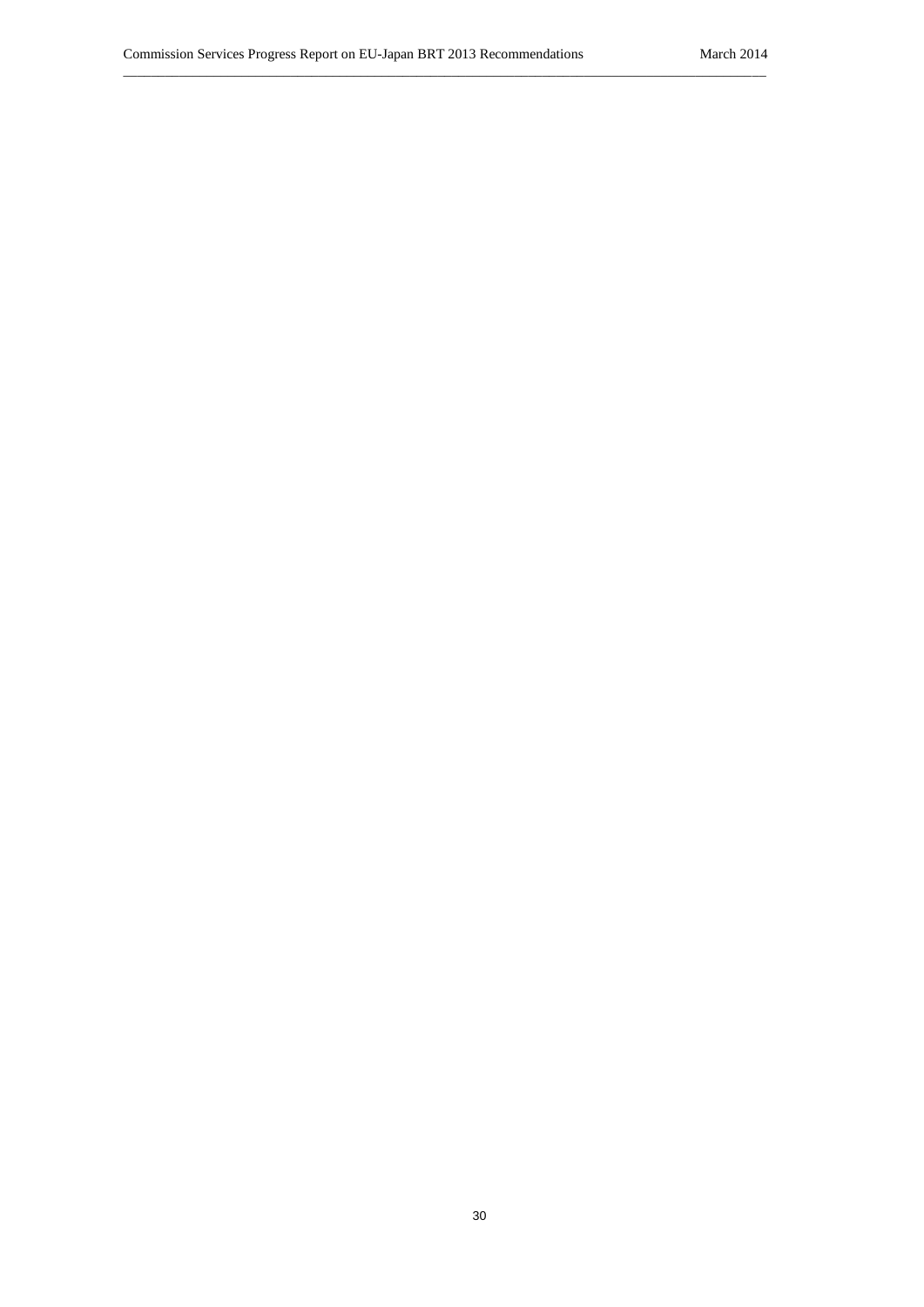# **Recommendations from both European and Japanese Industries**

\_\_\_\_\_\_\_\_\_\_\_\_\_\_\_\_\_\_\_\_\_\_\_\_\_\_\_\_\_\_\_\_\_\_\_\_\_\_\_\_\_\_\_\_\_\_\_\_\_\_\_\_\_\_\_\_\_\_\_\_\_\_\_\_\_\_\_\_\_\_\_\_\_\_\_\_\_\_\_\_\_\_\_\_\_\_\_\_\_\_\_\_

# **WP-C / # 01 \*\* / EJ to EJ Economic growth by ICT utilisation**

*The BRT requests steady implementation of the EC's IT strategy "Digital Agenda" action items.*

The EU continues to recognise that companies in Europe need to use ICT to do better business and to help with the recovery from the crisis. We therefore continue to work on implementation of the Digital Agenda for Europe to ensure fast broadband, secure systems, and digital skills for workers and citizens. The right regulatory frameworks are therefore important, especially to overcome fragmentation in the EU market. The identified priorities include getting cloud services to work properly across the EU; for roaming bills to come down, for greater competition in services, for higher broadband quality and security, and for greater skills for employees.

Recent progress includes having given the telecom sector single market a boost, with proposed rules for a connected continent to make it easier to offer pan-European services and an end to roaming surcharges in Europe. Progress also includes work to make networks more secure, such as work on standard contractual clauses and certification to help develop trust in Cloud Computing. DG Connect has proposed to the Ministry of Internal Affairs and Communications (MIC) to work together in this area. It also includes proposed legislation to build trust online: a Directive on network and information security. A second workshop on ICT security was held with the MIC in this area in December 2013, with the participation of the METI, industry and academia. In addition, the EU aims to address the digital skills gap through promoting education, training, and grassroots activity, by launching a Grand Coalition for digital skills and jobs. The EU also aims to build trust and convenience online with recent EU legislation agreed on e-ID.

The Commission works hard to try to overcome widespread views that ICT issues are only relevant in the ICT sector, and to make it more widely known that the issues relate to widespread issues beyond telecom networks – connected cars, better industrial processes, better retail and logistics, energy and transport networks – and promotes breaking out of sectoral silo mentalities and working across sectors on ICT-related matters. It also tries to learn from the initiatives in other countries, including Japan, including Japan's ICT Growth Strategy published in 2013, which aims to address similar challenges to those identified in the EU.

# *WP-C / # 02 / EJ to EJ Cooperation for maintenance of open, transparent internet*

*The BRT requests both sides' authorities to cooperate in order to maintain an open and transparent Internet environment.*

The EU recognises the global dimension of the Internet and that it has become a key infrastructure. We have a strong commitment to a single, open and secure Internet, based on an inclusive, effective, and transparent multi-stakeholder model of governance. We endeavour to work closely together with other partners to strengthen and improve the model towards the globalisation of core Internet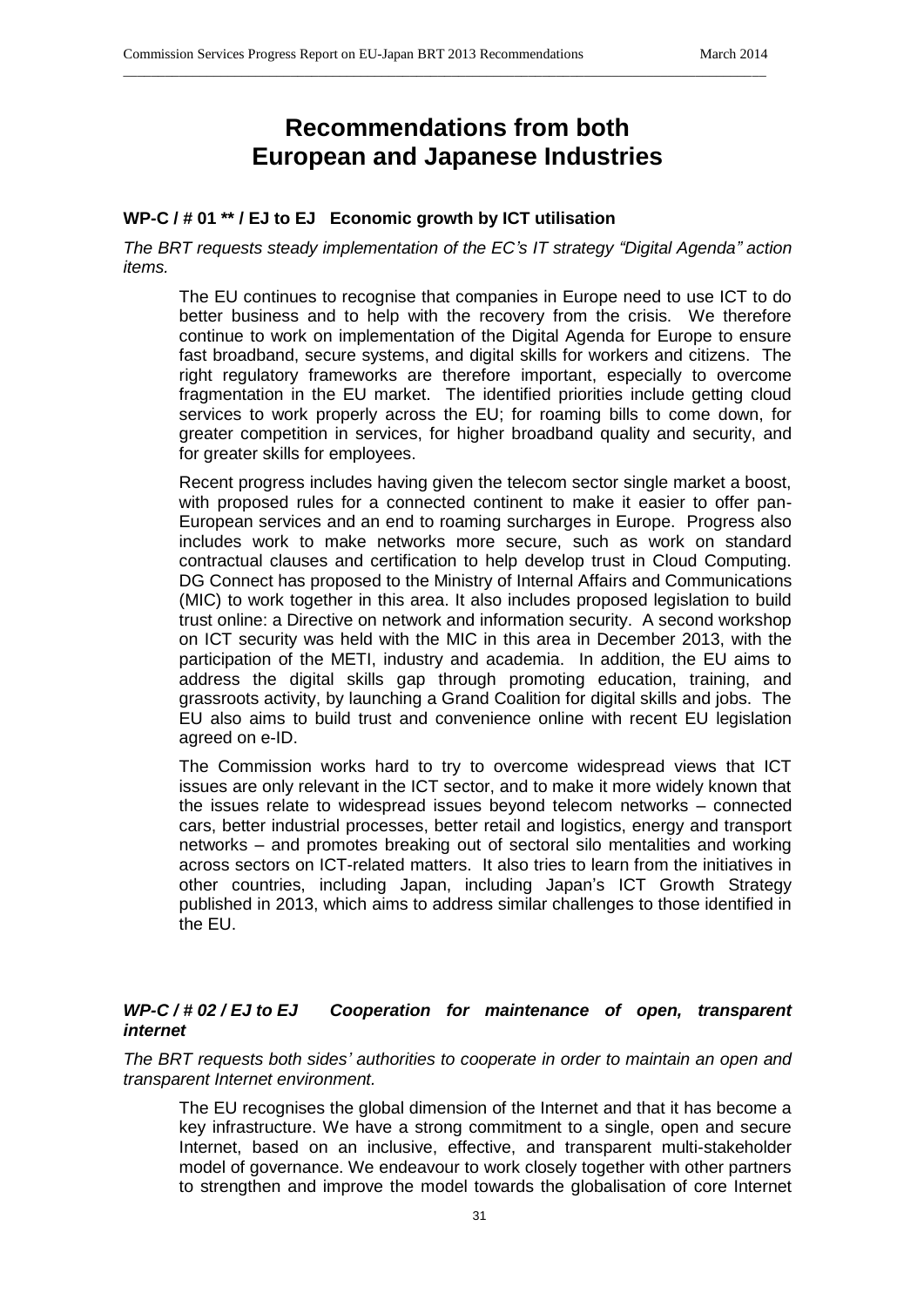decisions. Furthermore, we are convinced that human rights apply equally online and offline. The contacts made through the last few EU-Japan ICT Dialogues have paved the way for easy contact to be made throughout each year to exchange views between two like-minded parties in the lead up to key meetings.

# *WP-C / # 03 \*\* / EJ to EJ Cooperation for trade liberalization on ICT services*

\_\_\_\_\_\_\_\_\_\_\_\_\_\_\_\_\_\_\_\_\_\_\_\_\_\_\_\_\_\_\_\_\_\_\_\_\_\_\_\_\_\_\_\_\_\_\_\_\_\_\_\_\_\_\_\_\_\_\_\_\_\_\_\_\_\_\_\_\_\_\_\_\_\_\_\_\_\_\_\_\_\_\_\_\_\_\_\_\_\_\_\_

*The BRT requests that both authorities intensively work on the trade liberalisation of services over the Internet with the purpose of promoting the international flow of information and the abolishment of compulsory requirement of local facilities and subsidiary for provisioning of services. This includes rule-making through the WTO's new international agreement on services and bilateral trade agreements.*

Four rounds of negotiations of the FTA/EPA already took place, including ICT aspects. ICT aspects are mainly covered under the Trade in services, Investment and e-Commerce chapters.

## *WP-C / # 05 \* / EJ to EJ Building trusted and safe online environment*

*The BRT welcomes that both authorities organised a Japan-EU Internet security forum and requests continued discussion on this matter. Both sides should establish an information sharing/exchange mechanism between the EU and Japan for cyber security (including study on cyber attach information sharing within closed organisations and companies; and study on reporting procedure for cyber-attack disclosure from companies to government). There should be a study on mechanisms for joint training such as simulation exercises involving both forces against cyber-attack; construction of a safety network including government and defence industries; and technology development for prediction and immediate responses against cyber-attack.*

The EU is very clear that freedom online requires safety and security too. Cyberspace should be protected from incidents, malicious activities and misuse; and we aim to work with other governments to ensure a free and safe cyberspace.

A second ICT security workshop was held in the margins of the  $20<sup>th</sup>$  EU-Japan ICT Dialogue in Brussels in December 2013. The EU side proposed three areas for cooperation with Japan which should help to ensure a safe and secure cyberspace, namely: joint awareness raising initiatives; cyber incident management; and sharing good practice on ICT security.

# *WP-C / # 06 / EJ to EJ Building robust critical infrastructure supported by ICT*

*The BRT welcomes the Cyber strategy and Directive, and notes the Cloud operators are required to report incidents to national authorities. The area of reporting requirement should be narrowed and the contents of the report should reflect the risk of each infrastructure. BRT recommends earmarking funding for R&D on ICT solutions for critical infrastructure and give incentives to the private sector.*

The EU acknowledges Information and communications technology as a key backbone of our economic growth, underpinning the complex systems which keep our economies running in key sectors such as finance, health, energy and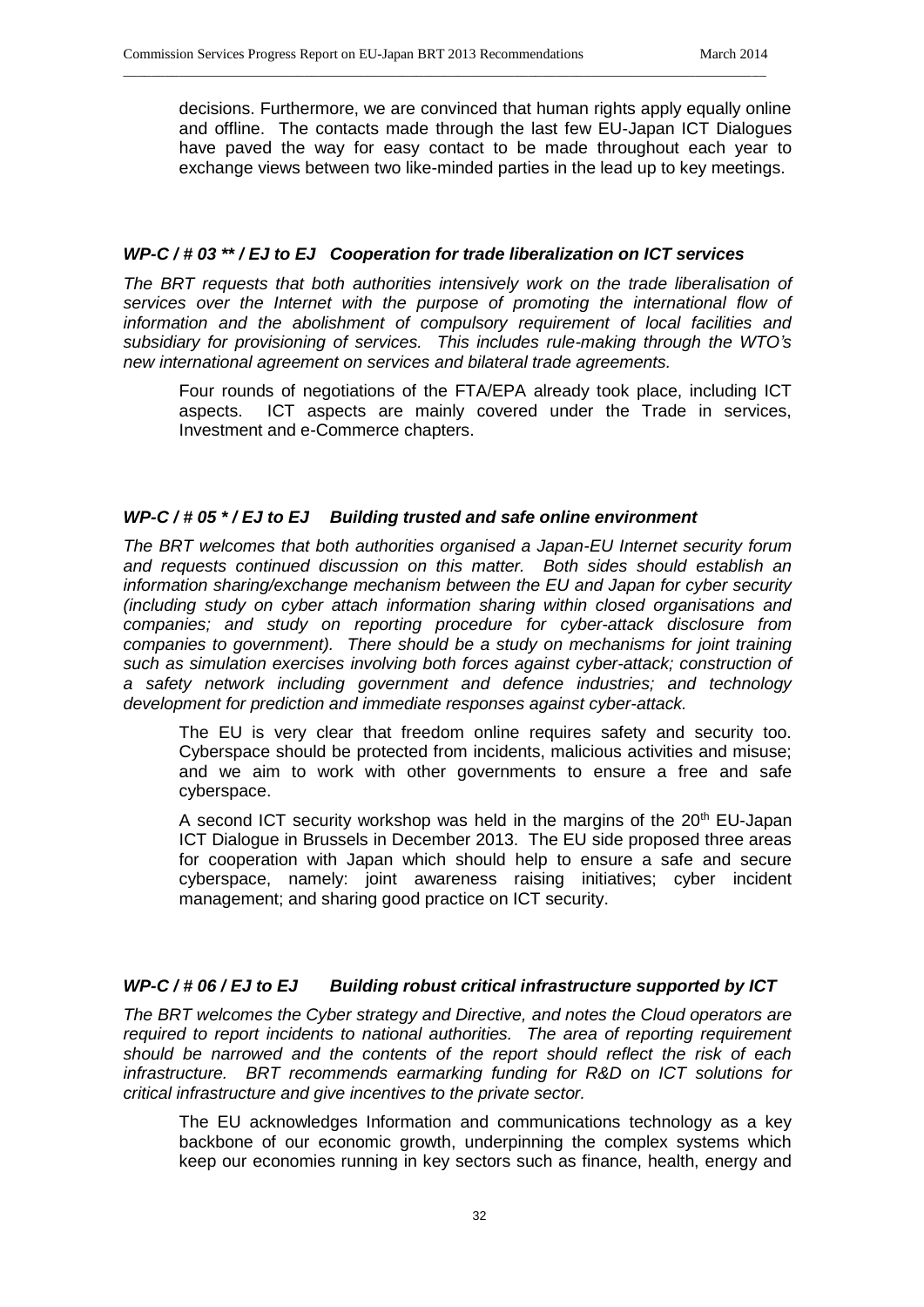transport. We aim to work on the uninterrupted availability of the Internet and the smooth functioning of information systems.

\_\_\_\_\_\_\_\_\_\_\_\_\_\_\_\_\_\_\_\_\_\_\_\_\_\_\_\_\_\_\_\_\_\_\_\_\_\_\_\_\_\_\_\_\_\_\_\_\_\_\_\_\_\_\_\_\_\_\_\_\_\_\_\_\_\_\_\_\_\_\_\_\_\_\_\_\_\_\_\_\_\_\_\_\_\_\_\_\_\_\_\_

Funding is available now for cyber security under the Commission's Horizon 2020 research programme. The Commission is seeking to develop trustworthy ICT solutions guaranteeing a secure and reliable digital environment in Europe. Horizon 2020 addresses security, trust and privacy in a coherent way from technological, economic, legal and social perspectives, helping to promote innovation and economic growth in the EU, while protecting Europe's society, economy, assets and fundamental rights. In Horizon 2020, cyber-security and online privacy can be found within two research areas: the Societal Challenges of "Inclusive, innovative and secure societies" and the Leadership in enabling and industrial technologies (LEIT) Challenge. In order to have the widest possible participation in such research, an information day on the first three H2020 calls under the societal challenge "Secure societies – Protecting freedom and security of Europe and its citizens" will take place on 1 April 2014 in Brussels.

# *WP-C / # 07 \* / EJ to EJ Balanced approach of personal data protection and innovation in the cloud computing era*

*The BRT is concerned that the EU and Japan would pursue their own ways without due consideration to the international aspects of personal data protection and, in particular, the streamlining of the regimes between the EU and Japan.*

Information was exchanged between the European Commission and Japan's MIC during the December 2013 ICT Dialogue in Brussels. The Japan side gave an update on measures for the proper handling of user information on smartphones, while the EU side gave an update on the proposed Data protection legislation. It was agreed that there could be further information exchange on these points in future.

# *WP-C / # 09 / EJ to EJ Fundamental Reform of the Private Copying Levy System (Compensation System for Private Copying)*

*BRT is concerned that EU and Japan should cooperate to reform the private copying levy system.*

EU Member States enjoy a large discretion on how to provide right-holders with fair compensation for acts of private copying. In view of the variety of national practices, the Commission has been working with all relevant stakeholders to consider a more coherent approach. In the Communication of 24 May 2011 on a single market for intellectual property (the "IPR Communication"), the Commission stated that the proper functioning of the internal market requires reconciliation of private copying levies with the free movements of goods and services.

In order to achieve this, the Commission appointed a high level mediator Mr. Antonio Vitorino to open a dialogue with stakeholders, and to explore new licencing opportunities in the digital environment as well as possible approaches with a view to improve the functioning of levy schemes , in particular in crossborder situations. This dialogue lasted throughout 2012 and concluded on 31 January 2013 when Mr Vitorino presented his recommendations to Commissioner Barnier.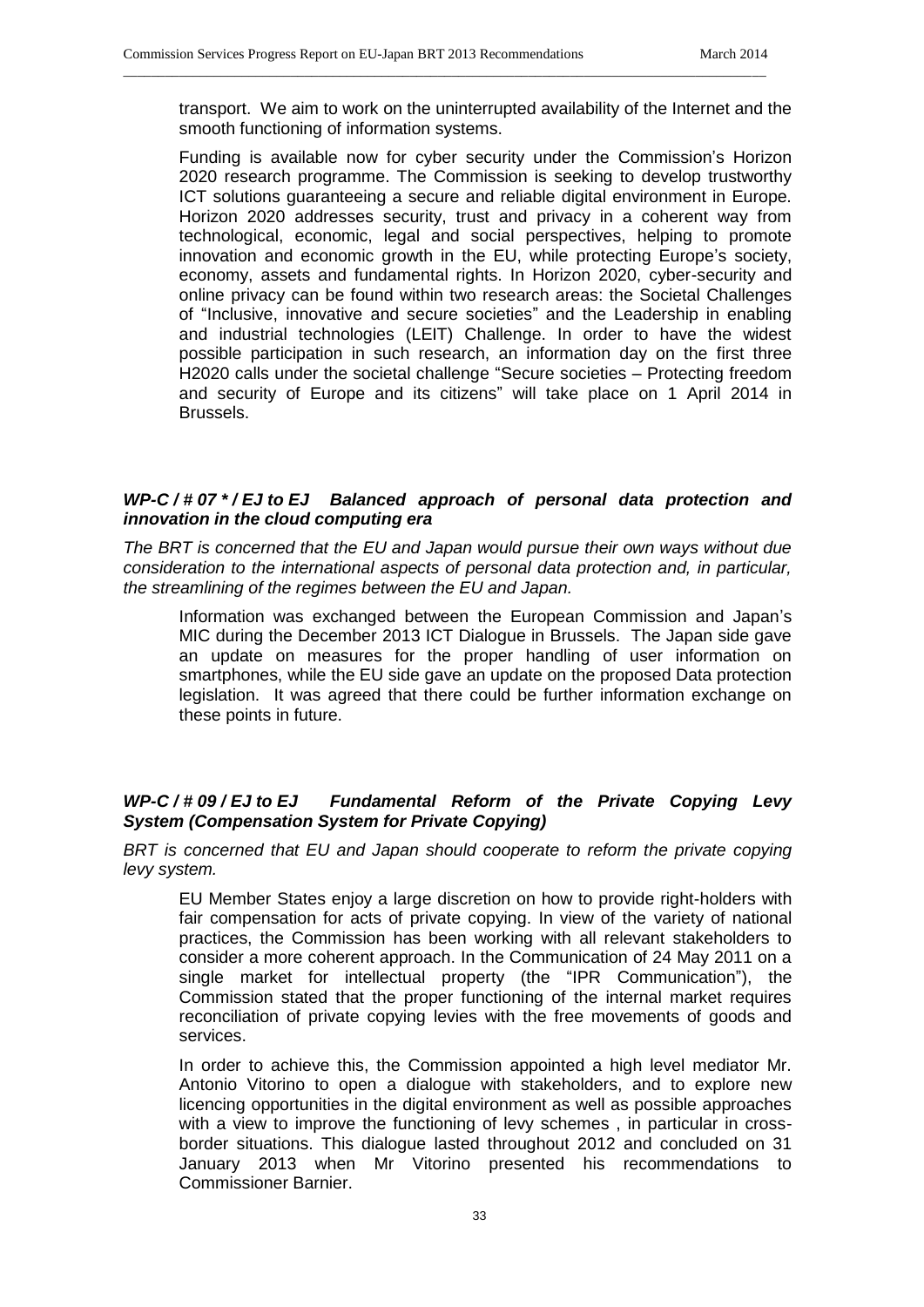The first part of his recommendations focuses on the need to encourage licensing agreements in the context of new, on-line business models. The second part suggests improving the functioning of levy systems in order to reconcile them with the free movement of goods and services. Private copying forms an integral part of the on-going process of review of the EU legislative framework applicable to copyright, through a public consultation, legal and economic studies and an in-depth impact assessment work.

\_\_\_\_\_\_\_\_\_\_\_\_\_\_\_\_\_\_\_\_\_\_\_\_\_\_\_\_\_\_\_\_\_\_\_\_\_\_\_\_\_\_\_\_\_\_\_\_\_\_\_\_\_\_\_\_\_\_\_\_\_\_\_\_\_\_\_\_\_\_\_\_\_\_\_\_\_\_\_\_\_\_\_\_\_\_\_\_\_\_\_\_

The European Commission announced in December 2013 the launch of a "Public Consultation on the review of the EU copyright rules" as part of its ongoing efforts to review and modernise EU copyright law. The Consultation seeks to address the effect of digitalisation on the manner in which content is created, distributed and accessed and ensure that the EU copyright regulatory framework stays "fit for purpose" in the digital age. Stakeholders were invited to provide opinions on the problems they perceive with the current law and suggestions for legislative or other solutions. The Consultation addresses a range of areas, including private copying.

#### **INNOVATION IN GENERAL**

# *WP-C / # 10 \* / EJ to EJ Enhanced Cooperation between the EU and Japan on 21st Century societal challenges*

*BRT recommends both sides promote solutions to common challenges through deregulation, easing of investment, notably for SMEs, and inviting expertise; as well as joint R&D projects etc.*

As regards ICT-related research cooperation, six joint projects have been selected out of a first coordinated call on Future Network related subjects, and launched mid-2013, in areas such as optical and wireless communications, cybersecurity, cloud computing, experimental test beds, and energy-efficient information networks. The first annual reviews for these projects are planned for May 2014. In addition, a second coordinated call has been published early January 2014 and information events have been held in the EU and Japan. This second call focuses on four 'Net Futures' topics, and projects will be selected after the call closes in April 2014.

On healthy ageing, contacts are taking place to clarify how best to follow up on a workshop held in the margins of the December 2013 ICT Dialogue. Concretely, the EU side is proposing to organise an information session concerning relevant parts of the H2020 work programme; and to set up a web portal so that stakeholders on each side can keep in touch with each other to facilitate participation in future calls. Both sides are considering the viability of a coordinated call in this area.

#### *WP-C / # 11 \*\* / EJ to EJ Better administrative setup of STI cooperation*

- *1. The commitments required of participating organisations should be well defined and not subjected to unexpected changes.*
- *2. The time used to prepare calls, publish them, select the candidate organisations, evaluate their proposals and complete negotiations should be much shorter.*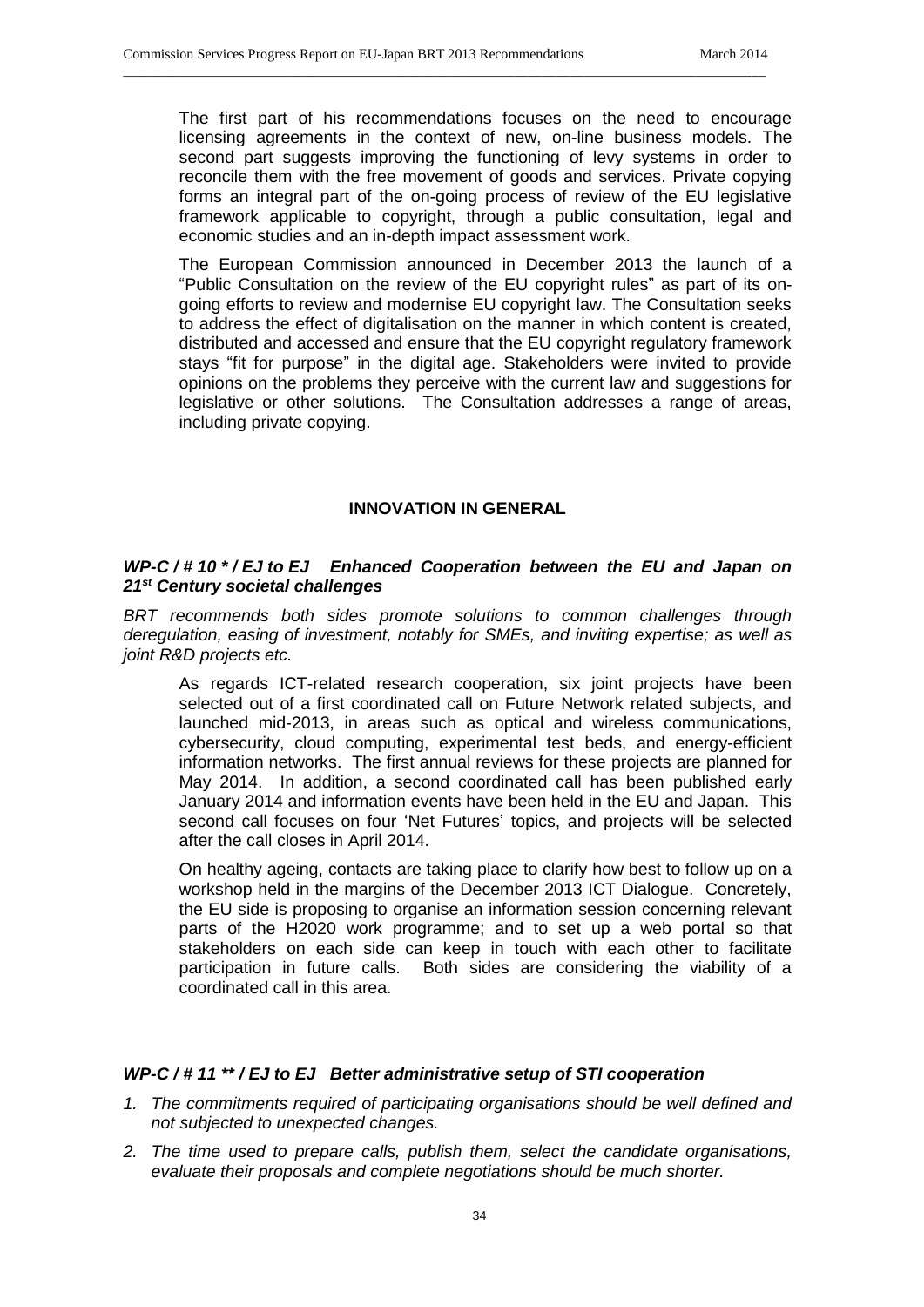*3. The procedure for preparation and launch of coordinated calls should be well discussed by both parties and standardised.*

\_\_\_\_\_\_\_\_\_\_\_\_\_\_\_\_\_\_\_\_\_\_\_\_\_\_\_\_\_\_\_\_\_\_\_\_\_\_\_\_\_\_\_\_\_\_\_\_\_\_\_\_\_\_\_\_\_\_\_\_\_\_\_\_\_\_\_\_\_\_\_\_\_\_\_\_\_\_\_\_\_\_\_\_\_\_\_\_\_\_\_\_

- *4. EU and Japanese Authorities should work together towards at least partially interoperable systems for the administration of programmes, for example to allow European systems to retrieve relevant data on Japanese participants from Japanese databases and vice versa.*
- *5. Japan should apply the EU's National Contact Point system, subject to several improvements. The system should work both ways to allow bilateral flow of information.*

Research cooperation is going well, as noted under point 10

## *WP-C / # 13 / EJ to EJ Business cooperation between EU and Japanese clusters*

*Strengthen business cooperation between EU and Japanese clusters. Specifically:*

- *1. The Authorities of the EU and Japan should support the EU-Japan Centre for Industrial Cooperation and the European Cluster Collaboration Platform to further advance their cluster cooperation agenda.*
- *2. A more strategic use of clusters should be made to support SME internationalization* and global competitiveness, especially in emerging industries where cluster *cooperation would have a strong impact.*
- *3. The Authorities of the EU and Japan should intensify cooperation between EU and Japanese clusters by giving a stronger focus to concrete actions. In particular, both authorities should support matchmaking activities and tailored individual approaches between EU and Japanese clusters in strategic areas of mutual interest.*

The European Commission organised an EU-Japan Cluster Matchmaking event in November 2012 focusing on Green Materials and Clean Technologies.

Building upon this EC initiative, the EU-Japan Centre for Industrial Cooperation organised a similar matchmaking mission for EU clusters in Japan in October 2013 in the field of biotech and more of such missions in Japan are envisaged in October 2014 on biotech and January 2015 on nano-technologies. In May 2013, the MoU on cluster cooperation was renewed between the EU-Japan Centre and the European Cluster Collaboration Platform. In June 2013, the EU-Japan Centre updated its report mapping clusters in Japan and made it available on the European Cluster Collaboration Platform website to facilitate the search for Japanese partners for EU clusters. An incoming cluster matchmaking mission for Japanese clusters is envisaged to be organised in Europe by the European Strategic Cluster Partnership for Personalized Healthcare at the occasion of the BioEurope event in Frankfurt in November 2014 with the support of the European Cluster Collaboration Platform.

#### **INTELLECTUAL PROPERTY RIGHTS**

#### *WP-C / # 14 \* / EJ to EJ Harmonisation of IPR regulations*

*EU and Japanese IPR regulations should be harmonised, such as grace period for patents, etc.*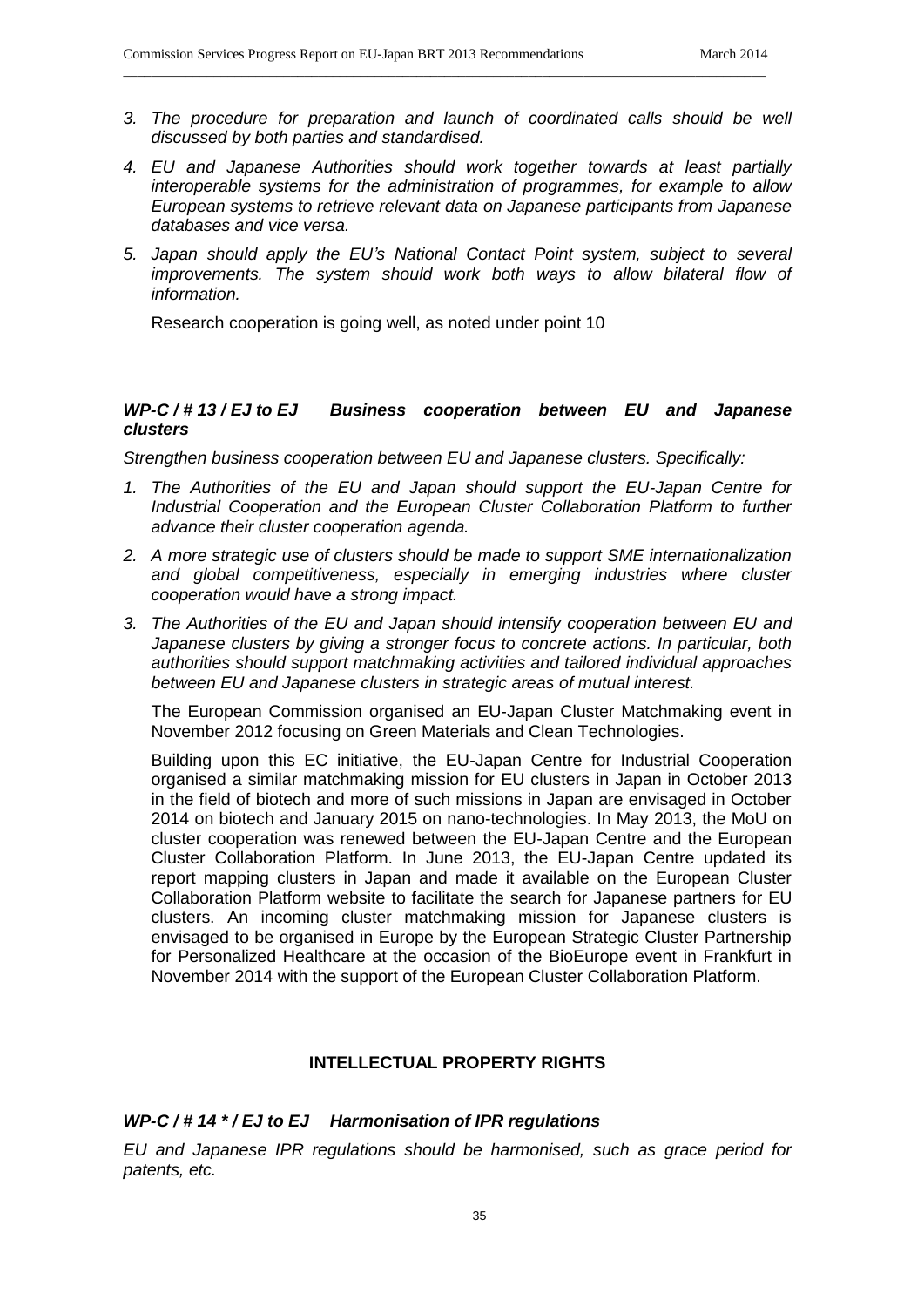Any EU-Japan harmonization agreement cannot be made in isolation. At least US, and preferably other blocs such as China, should be involved in any global deal on patent harmonization. For example, should EU accepts a prefilling patent "grace-period", it should be only done if US publish all its patent applications within 18-months and provides so-called user prior rights during the above "grace period".

# **INNOVATION IN SPACE**

# *WP-C / # 19 \* / EJ to EJ More Effective Cooperation Among Space Authorities*

\_\_\_\_\_\_\_\_\_\_\_\_\_\_\_\_\_\_\_\_\_\_\_\_\_\_\_\_\_\_\_\_\_\_\_\_\_\_\_\_\_\_\_\_\_\_\_\_\_\_\_\_\_\_\_\_\_\_\_\_\_\_\_\_\_\_\_\_\_\_\_\_\_\_\_\_\_\_\_\_\_\_\_\_\_\_\_\_\_\_\_\_

*Major bilateral meetings of Space Authorities should not only involve ESA and JAXA but also the European Commission and Japan's Cabinet Office in order to discuss broader issues.*

# *WP-C / # 20 \*\* / EJ to EJ Government-Led Industrial Cooperation in Space*

*The Authorities of Japan and the EU should significantly upgrade the scale of EU-Japan industrial cooperation in space, stimulated by government funding.*

# *WP-C / # 21 \* / EJ to EJ Civil Purpose Satellite Technology*

*In the civil satellite technology field, Japanese space Authorities (at Cabinet level) and European space Authorities (EU Commission, European Space Agency, and Europe's national space agencies) should establish a common mechanism for a formal and permanent dialogue with the purpose of identifying further mutually beneficial subjects of cooperation.* 

At the  $21^{st}$  EU-Japan Summit (of November 2013), EU and Japan decided to launch a Japan-EU Space Policy Dialogue;

The relevant paragraph of the Summit Joint Statement reads as follows:

*"Summit leaders affirmed the importance of securing free access to and sustainable use of the outer space and stressed the importance of Japan-EU cooperation in that field. They shared the view that an International Code of Conduct for Outer Space Activities*  was urgently needed and that both sides would cooperate closely in the multilateral *consultations. For further strengthening space cooperation, both sides decided to launch a Japan-EU Space Policy Dialogue";*

On 20 March 2014 a preparatory meeting took place in Brussels to launch the organisation of the first Space Dialogue meeting;

A productive exchange of information took place and both sides agreed that there are number of areas of converging interests that both sides could benefit from;

• It was agreed that the EU will coordinate internally and, based on the exchanges at the meeting, will, prior to the EU-Japan Summit in May, propose to Japan some four/five areas for the dialogue. Cooperation in the areas of Earth observation, navigation, Space Situational Awareness, space diplomacy, maritime domain awareness, space research and exploration were discussed and are being considered;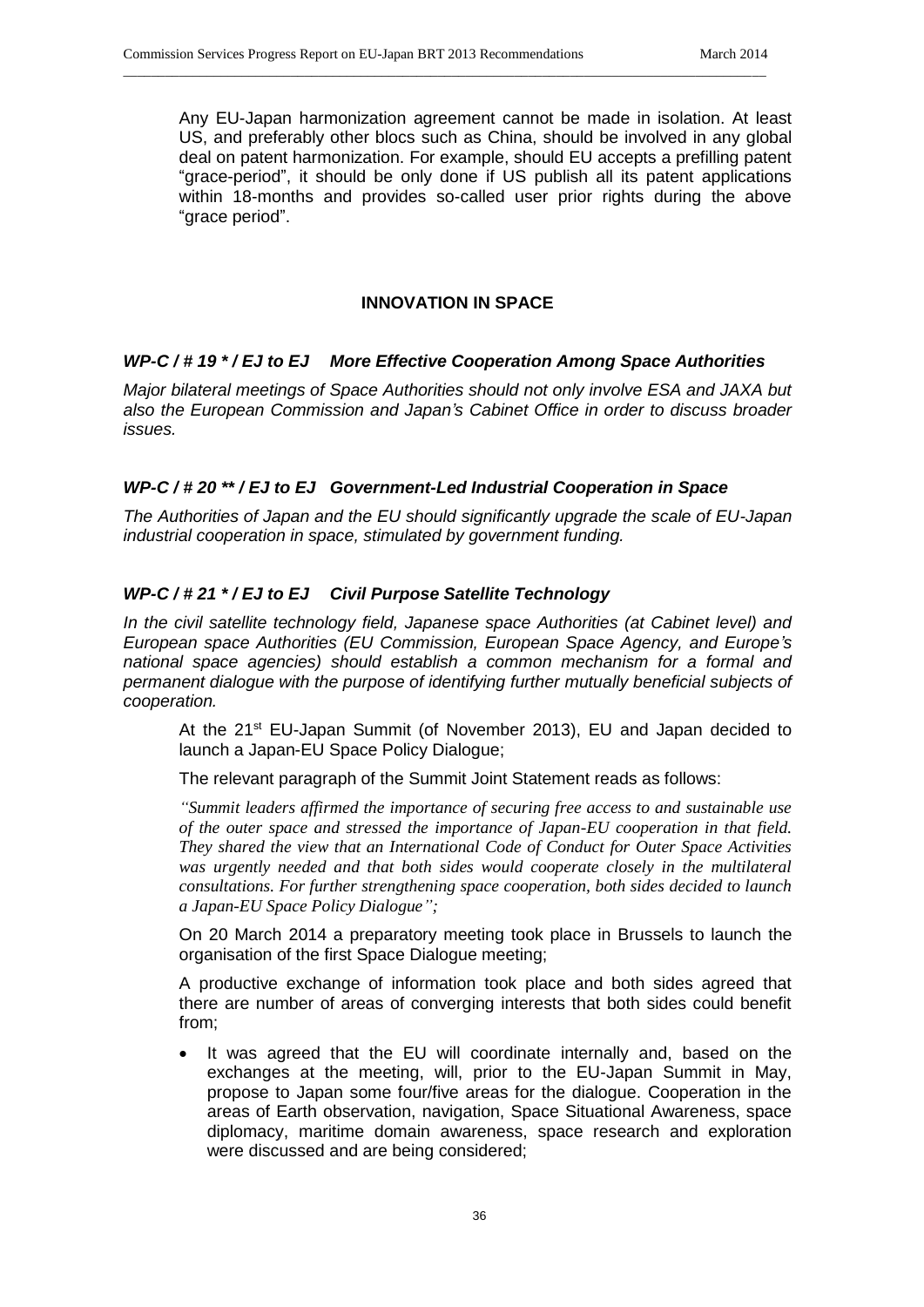• Based on the areas proposed by the EU, the EU and Japan will finalize the areas for the dialogue and agree on the next steps, including the finalization of the decision on the place/date of the Inaugural Meeting sometime this fall;

\_\_\_\_\_\_\_\_\_\_\_\_\_\_\_\_\_\_\_\_\_\_\_\_\_\_\_\_\_\_\_\_\_\_\_\_\_\_\_\_\_\_\_\_\_\_\_\_\_\_\_\_\_\_\_\_\_\_\_\_\_\_\_\_\_\_\_\_\_\_\_\_\_\_\_\_\_\_\_\_\_\_\_\_\_\_\_\_\_\_\_\_

# Global Navigation Satellite System (GNSS)

 Japan is developing its own regional satellite navigation system called QZSS, which is intended to cover East Asia. It is a civilian system and their first satellite was launched in 2010. The initial plan was to have a three-satellite constellation, but there are now plans to extend this to seven satellites. Full operational status with at least four satellites is expected by 2020;

A technical agreement to ensure radio frequency compatibility between the first QZSS (Quasi-Zenith Satellite System) satellite and Galileo is in place. This agreement was signed under the framework of the International Telecommunication Union (ITU). It ensures radio frequency compatibility between the first QZSS satellite and Galileo and was signed by the Japanese Space Agency JAXA and the European Commission;

The Commission wants to continue cooperation to ensure compatibility between the full QZSS constellation and Galileo. Interoperability between the systems is also being considered and would have advantages for both sides;

Technical level discussions are on-going (next meeting in Tokyo in May 2014) on compatibility/frequency issues;

Possibilities for a cooperation agreement on GNSS could be discussed.

#### Earth observation – Copernicus

Currently there are not many agreements for participation in Copernicus. The Commission has currently no agreement with the government of Japan;

Assuming an entry into force of the Copernicus Regulation during the 2<sup>nd</sup> quarter of 2014, the approval of the next EU-ESA Delegation Agreement and the first EU-EUMETSAT Delegation Agreement should take place during the  $3<sup>rd</sup>$  quarter of 2014;

The delegated Regulation adopted under the current Copernicus Regulation (covering the period 2011-2013) provides for a free, full and open access to Sentinel data under standard conditions;

This delegated Regulation provides for third countries or international organisations contributing to the operations of Copernicus to access data and service information under the same conditions which apply to EU Member States;

The draft Regulation for the next period (2014 – 2020) follows the principle that access to Sentinel data should be free, full and open, in line with the Joint Principles for a Sentinel Data Policy adopted by the ESA Programme Board for Earth Observation.

At the EU-Japan Industrial Policy Dialogue in January 2013 it was agreed to further explore ways to work jointly on data access and satellite data sharing as well as exchange of information to find areas of mutual interest for cooperation. Task that can be pursued through the Space dialogue.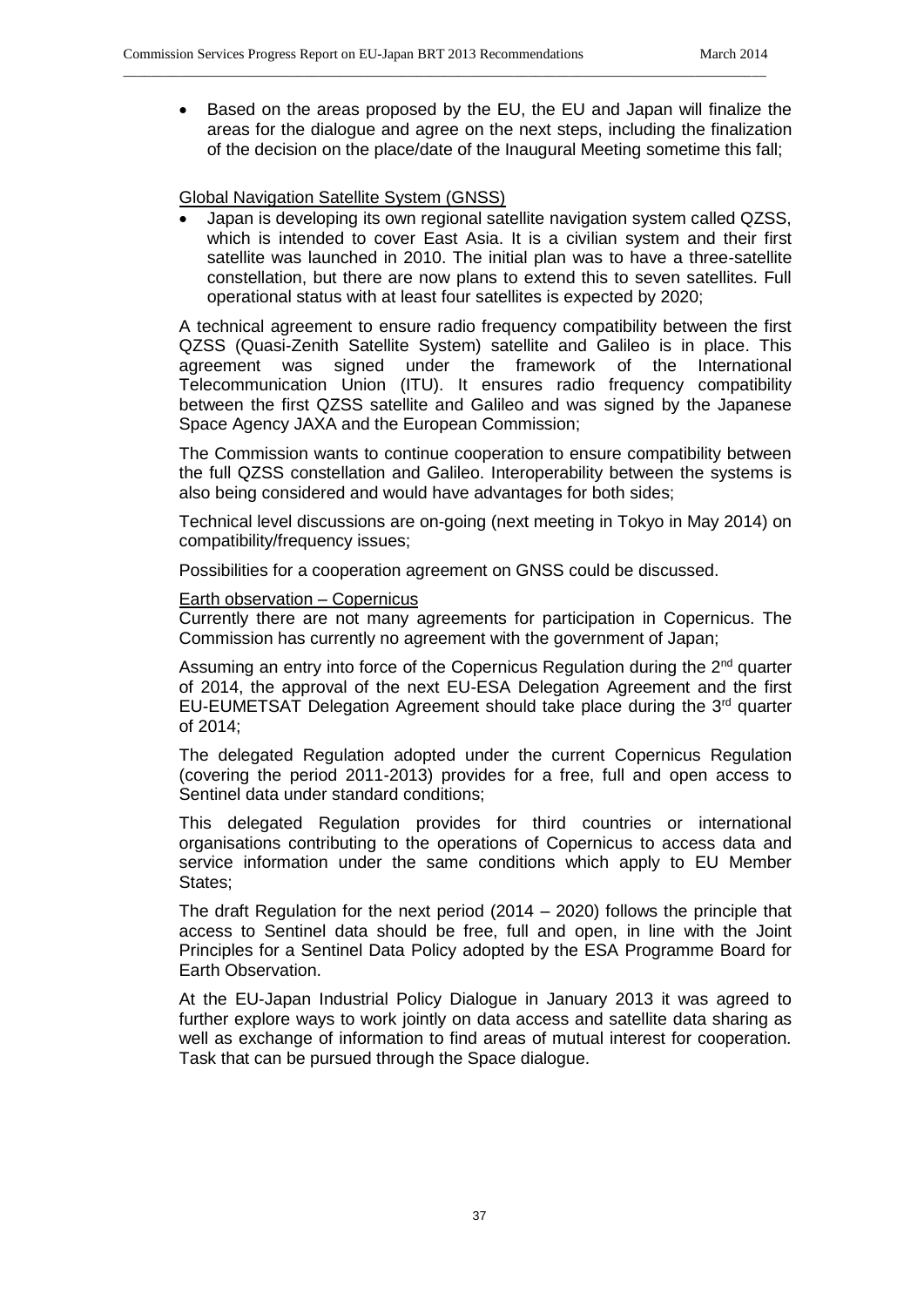# **Recommendations from Japan Industry to the EU**

\_\_\_\_\_\_\_\_\_\_\_\_\_\_\_\_\_\_\_\_\_\_\_\_\_\_\_\_\_\_\_\_\_\_\_\_\_\_\_\_\_\_\_\_\_\_\_\_\_\_\_\_\_\_\_\_\_\_\_\_\_\_\_\_\_\_\_\_\_\_\_\_\_\_\_\_\_\_\_\_\_\_\_\_\_\_\_\_\_\_\_\_

# *WP-C / # 47 / J to E Applying reduced VAT rate to e-Books*

*BRT would like to see an end to discrimination between eBooks and paper books*

EU law is very clear on which goods and services are eligible for a reduced VAT rate. The provision of ebooks is an electronically provided service and as such cannot benefit from a reduced rate. The basic principle of European tax policy is fair competition within the internal market. Questions concerning the tax treatment of physical books and ebooks will be examined as part of the wider EU review of reduced VAT rates.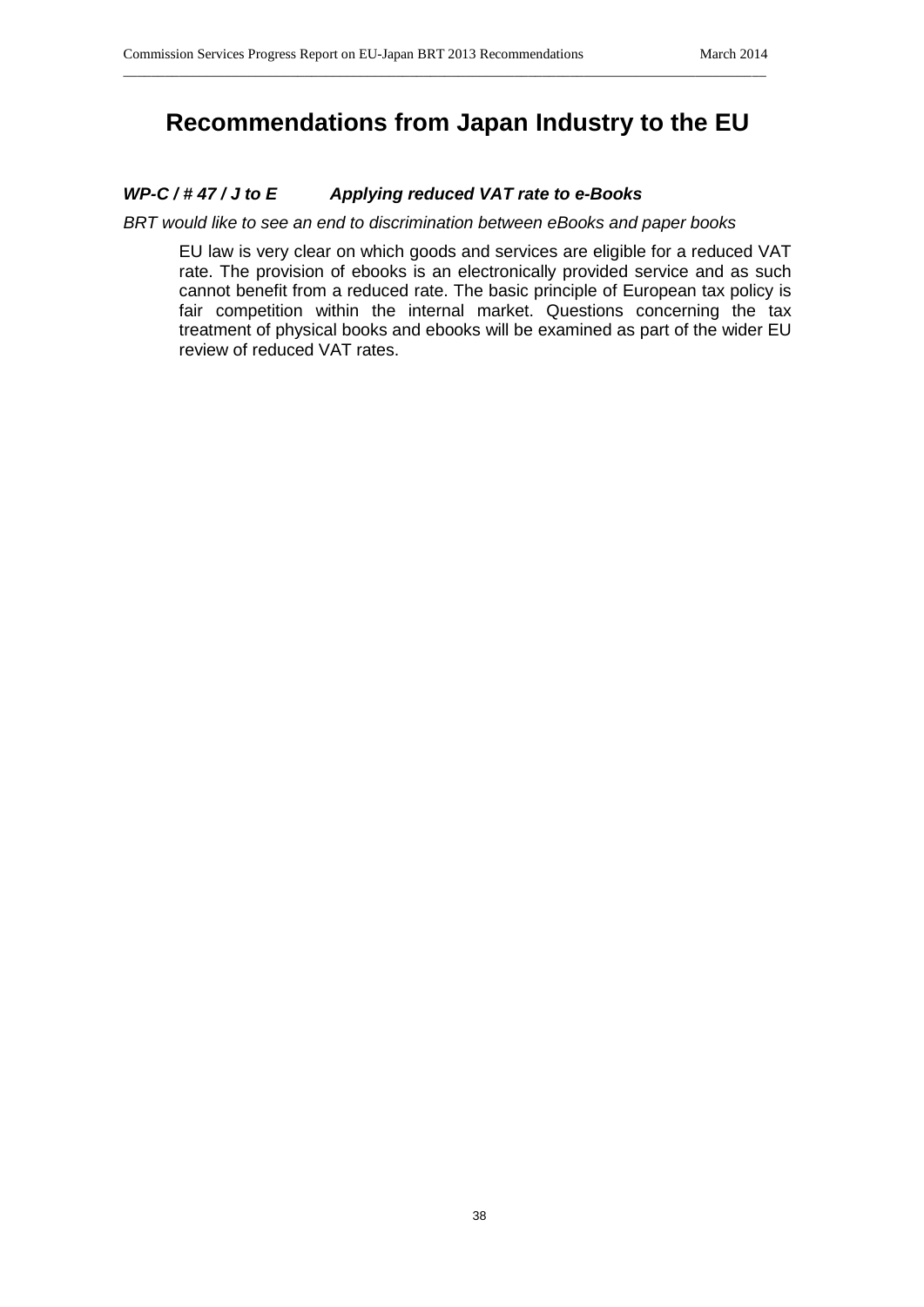

# **Financial Services, Accounting and Tax Issues**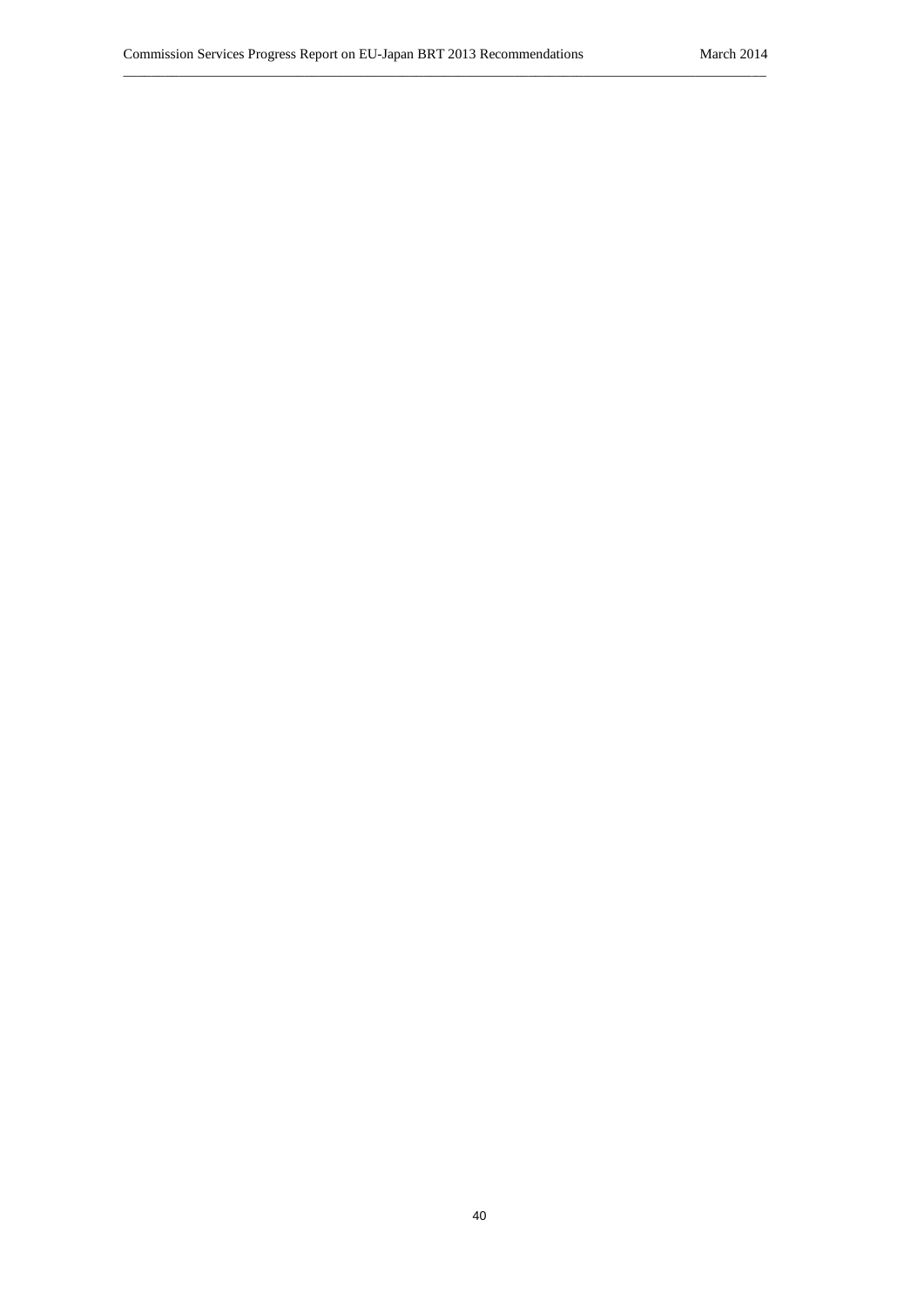# **Recommendations from both European and Japanese industries**

\_\_\_\_\_\_\_\_\_\_\_\_\_\_\_\_\_\_\_\_\_\_\_\_\_\_\_\_\_\_\_\_\_\_\_\_\_\_\_\_\_\_\_\_\_\_\_\_\_\_\_\_\_\_\_\_\_\_\_\_\_\_\_\_\_\_\_\_\_\_\_\_\_\_\_\_\_\_\_\_\_\_\_\_\_\_\_\_\_\_\_\_

## *WP- D / # 01 / EJ to EJ Issues to be mindful of when proceeding with reform*

- *The BRT recommends avoiding excessive 'ring-fencing' in each jurisdiction and duplication of regulations with effective supervision by the home country and international coordination, because any constraint on flow of global banking services may eventually cause negative effects on corporate business activities including increased cost of funding, inefficient cash and asset management and negative effects on other cross-border transactions in various occasions.*
- *The BRT requests that, while seeking resiliency of the wider financial system, any financial market reform should fully address its impact on effective functioning of relevant financial and capital market activities, particularly for liquidity in the markets.*

The Commission is committed to adopt policy measures to support global growth, restore confidence in financial markets and enhance job creation. The EU is approaching the end of its largest ever programme of financial services reform. Around thirty targeted measures have been proposed after comprehensive impact assessments and consultations. Each proposal is carefully calibrated to be bearable for the financial sector and to support the real economy. The EU is also determined to move forward expeditiously on measures to support growth including through completing the Single Market.

Most recently, the European Commission adopted on 29 January 2014 a proposal for a regulation on structural measures improving the resilience of EU credit institutions. This proposal provides for a proprietary trading ban and the potential separation of other trading activities when the supervisor considers this appropriate in view of an assessment made against a number of risk metrics. The Commission proposal would mainly affect large EU banks and their operations wherever located. Foreign banks operating in the EU would also be covered if their EU activities are large enough to be captured by the thresholds set in the proposal. However in order to mitigate possible duplication of similar rules in various jurisdictions the Commission proposal provides for a  $3<sup>rd</sup>$  country equivalence regime applicable to subsidiaries of EU banks operating in those jurisdictions and to foreign banks operating in the EU through branches. The proposal is now in the hands of the EU co-legislators (European Parliament and Council) and expected to be adopted in 2015.

It is important to note that in Los Cabos, in June 2012, G20 Leaders agreed to work collectively to strengthen demand and restore confidence with a view to supporting growth and fostering financial stability. They agreed on a coordinated "Los Cabos Growth and Jobs Action Plan" to achieve those goals. The Commission is committed to implement its regulatory reform agenda to enhance growth prospects and build more resilient financial systems. The Commission also calls for timely and effective implementation of G20 commitments by all Parties. Multilateralism and regulatory dialogues are of even greater importance in the current climate. G20 members recognised the need to take countryspecific circumstances into account while promoting strong international standards when appropriate. The Commission supports the work of the Financial Stability Board and other international bodies setting up monitoring tools to ensure that reforms agreed by the G20 are implemented in all major jurisdictions. Regulatory dialogues, like the one with Japan FSA, enable a close follow up to ensure global consistency and to avoid regulatory arbitrage.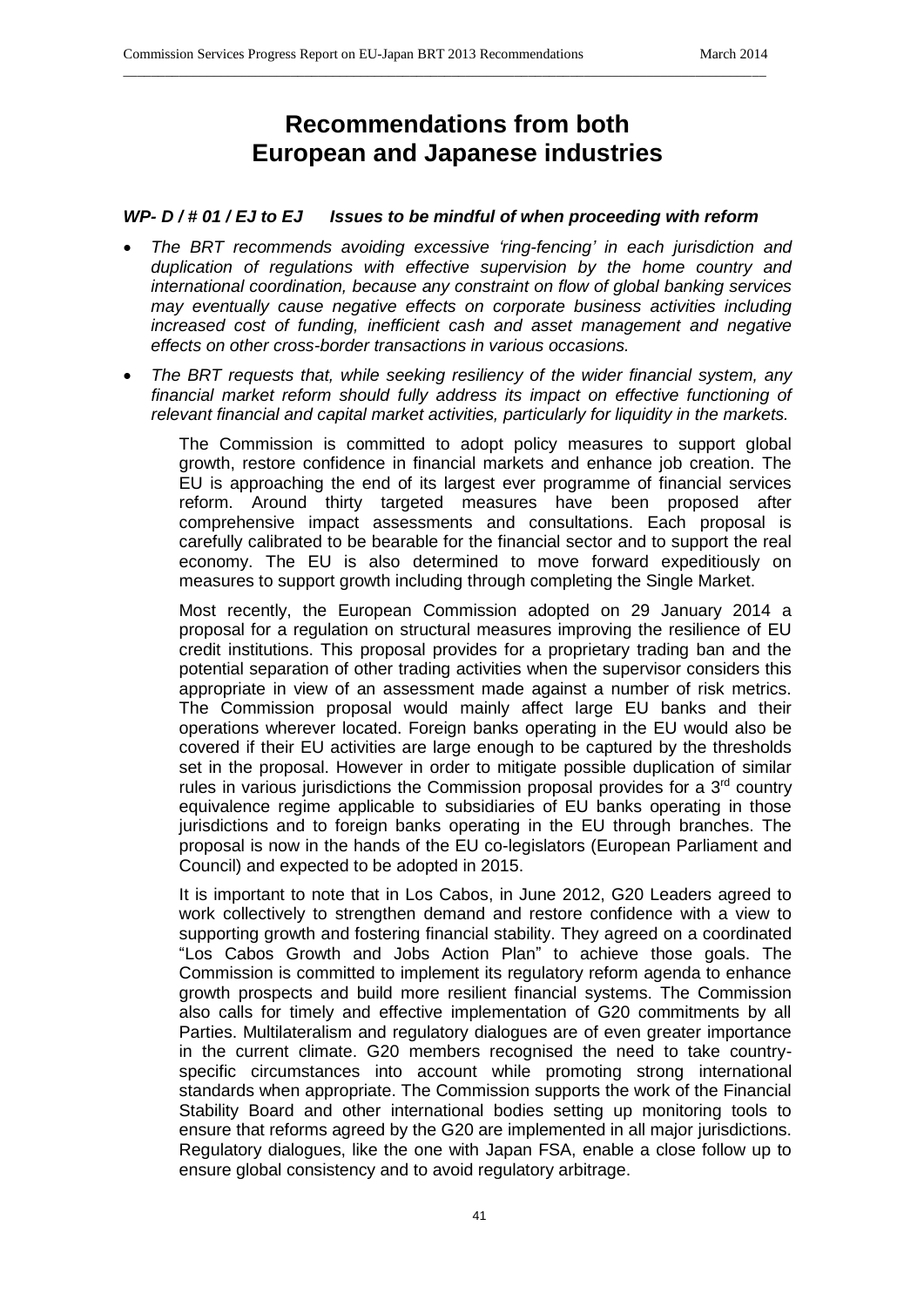Regulatory diversity, where it exists, must neither open loopholes which undermine the effectiveness of our regulation, nor lead to market fragmentation. In this context, equivalence is the right approach to achieve global consistency. It ensures that operators are not subject to double requirements or overlaps, while allowing for the co-existence of different national standards.

\_\_\_\_\_\_\_\_\_\_\_\_\_\_\_\_\_\_\_\_\_\_\_\_\_\_\_\_\_\_\_\_\_\_\_\_\_\_\_\_\_\_\_\_\_\_\_\_\_\_\_\_\_\_\_\_\_\_\_\_\_\_\_\_\_\_\_\_\_\_\_\_\_\_\_\_\_\_\_\_\_\_\_\_\_\_\_\_\_\_\_\_

The European Banking Authority ensures appropriate cooperation and coordination amongst national supervisors at the EU level, limiting undesirable consequences of national ring-fencing regulations. The Commission monitors these recent developments and is ready to enforce the free movements of capital rules as set in the Treaty on the Functioning of the European Union.

In Cannes (November 2011), the G20 endorsed the FSB's core recommendations for effective resolution ("Key Attributes of Effective Resolution Regimes for Financial Institutions") to be implemented by countries. Consequently and in order to ensure international consistency in addressing financial stability issues, on 6 June 2012, the Commission adopted a legislative proposal for bank recovery and resolution. The proposed framework sets out the necessary steps and powers to ensure that bank failures across the EU are managed in a way which avoids financial instability and minimizes costs for taxpayers.

# *WP- D / #02 / EJ to EJ US Regulations*

*The European and Japanese authorities and industries should unite their efforts to ensure an internationally consistent and level-playing field implementation of US regulations while preventing excessive extra-territorial and other prejudicial application thereof.*

The Commission has recently rolled out a series of measures designed to enhance transparency and oversight in commodity derivatives markets in the reviews of the Markets in Financial Instruments Directive (MiFID) and the Market Abuse Directive (MAD). These proposals were adopted by the Commission on 20 October 2011 and are currently discussed in the EP and the Council.

They fully correspond with the latest principles of the International Organisations of Securities Commissions (IOSCO) – published in September 2011 – which has been working under a mandate from the G20 to improve the regulation of commodity derivatives. The IOSCO principles have been endorsed by the G20 at their last summit in Cannes in November 2011.

The review aims at improving further the transparency of trades and prices in commodity derivatives by setting conditions for when commodity derivative products (together with other derivatives) should trade exclusively on organised trading venues. It aims at obtaining more systematic and detailed information on the trading activities of different types of market participants in commodity derivatives, more comprehensive oversight by regulators of commodity derivative positions, including the need for imposing position limits when deemed necessary.

Regulators from EU and Japan are working closely together on the implementation of OTC derivatives reforms. Current international work streams aim at identifying any conflicts, gaps or inconsistencies in the implementation of OTC derivatives reforms in a cross-border context and finding solutions to avoid the duplicative application of differing rules. The EU and Japan continue to coordinate closely in the context of this work stream.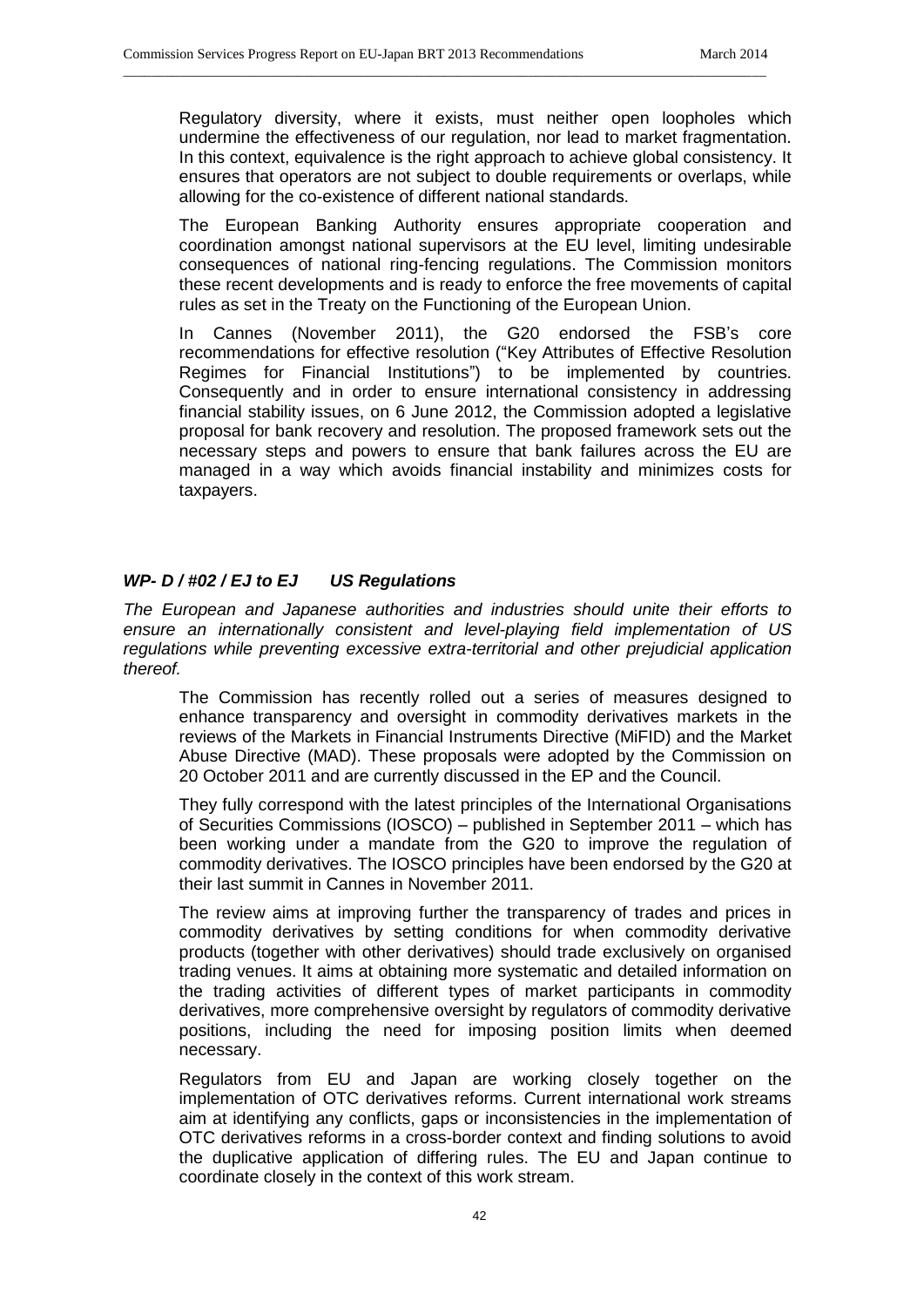# *WP- D / # 03 / EJ to EJ Accounting Issues in EU and Japan*

*The BRT recommends the following:*

• In addition to net unrealised gain on available-for-sale securities recognised as other *comprehensive income (OCI) and dividend, as net income, realised gain should be recognized net income and not OCI.*

\_\_\_\_\_\_\_\_\_\_\_\_\_\_\_\_\_\_\_\_\_\_\_\_\_\_\_\_\_\_\_\_\_\_\_\_\_\_\_\_\_\_\_\_\_\_\_\_\_\_\_\_\_\_\_\_\_\_\_\_\_\_\_\_\_\_\_\_\_\_\_\_\_\_\_\_\_\_\_\_\_\_\_\_\_\_\_\_\_\_\_\_

- *Actuarial gains and losses on employee benefits should be recycled.*
- *Operating and finance leases should be treated separately.*
- *A disclosure framework is needed to reduce the burden of preparation.*

All EU companies with publically traded securities are obliged to prepare their consolidated financial statements in accordance with International Financial Reporting Standards (IFRS).

In Japan, the use of IFRS is voluntary and subject to certain conditions. In October 2013 Japanese authorities significantly relaxed these conditions which increased the number of eligible companies from 621 to over 4,000. The number of Japanese companies that actually use IFRS or intend to do so, also increased from 20 (May 2013) to 34 (February 2014).

The European Commission welcomes this significant progress and encourages the Financial Services Agency of Japan, a key partner on the IFRS Foundation Monitoring Board, to continue its efforts towards full adoption of IFRS.

## *WP-D / #04 / EJ to EJ Tax Issues in the EU and Japan*

- *[Tax Treaties] The BRT recommends that EU Member States and Japan modernise the tax treaties which were established a long time ago. Tax treaties should ensure to the greatest possible extent that dividend, royalty and interest payments are exempted from withholdings taxes and provide for corresponding adjustments and arbitration.*
- *[Transfer Pricing Taxation] The BRT requests the harmonisation and simplification of documentary requirements in transfer pricing taxation and the conclusion of bilateral and multilateral APAs in transfer pricing taxation.*
- *[Participation Exemption] The BRT maintains its recommendation to introduce participation exemption and exempt dividends and capital gains received from business investment from further corporate taxation.*

The Commission is in favour of a modernisation of the Tax Treaties. However, it is up to Member States to re-negotiate their Double Tax Conventions.

Within its competence, the Commission has recently adopted a Recommendation addressing aggressive tax planning in the area of direct taxation (C(2012) 8806 of December 6, 2012) in which it encourages Member States to include an appropriate anti-abuse clause in their Double Tax Conventions. Such clause could read as follows:

"Where this Convention provides that an item of income shall be taxable only in one of the contracting States or that it may be taxed in one of the contracting States, the other contracting State shall be precluded from taxing such item only if this item is subject to tax in the first contracting State".

Moreover, in its Communication on Double Taxation in the Single Market (COM (2011) 712), the Commission recognises that the existing instruments are insufficient to address many of the double taxation situations not covered by the EU legislation (such as the Interest and Royalties Directive and the Parent-Subsidiary Directive) or by the Arbitration Convention of 23 July 1990 on the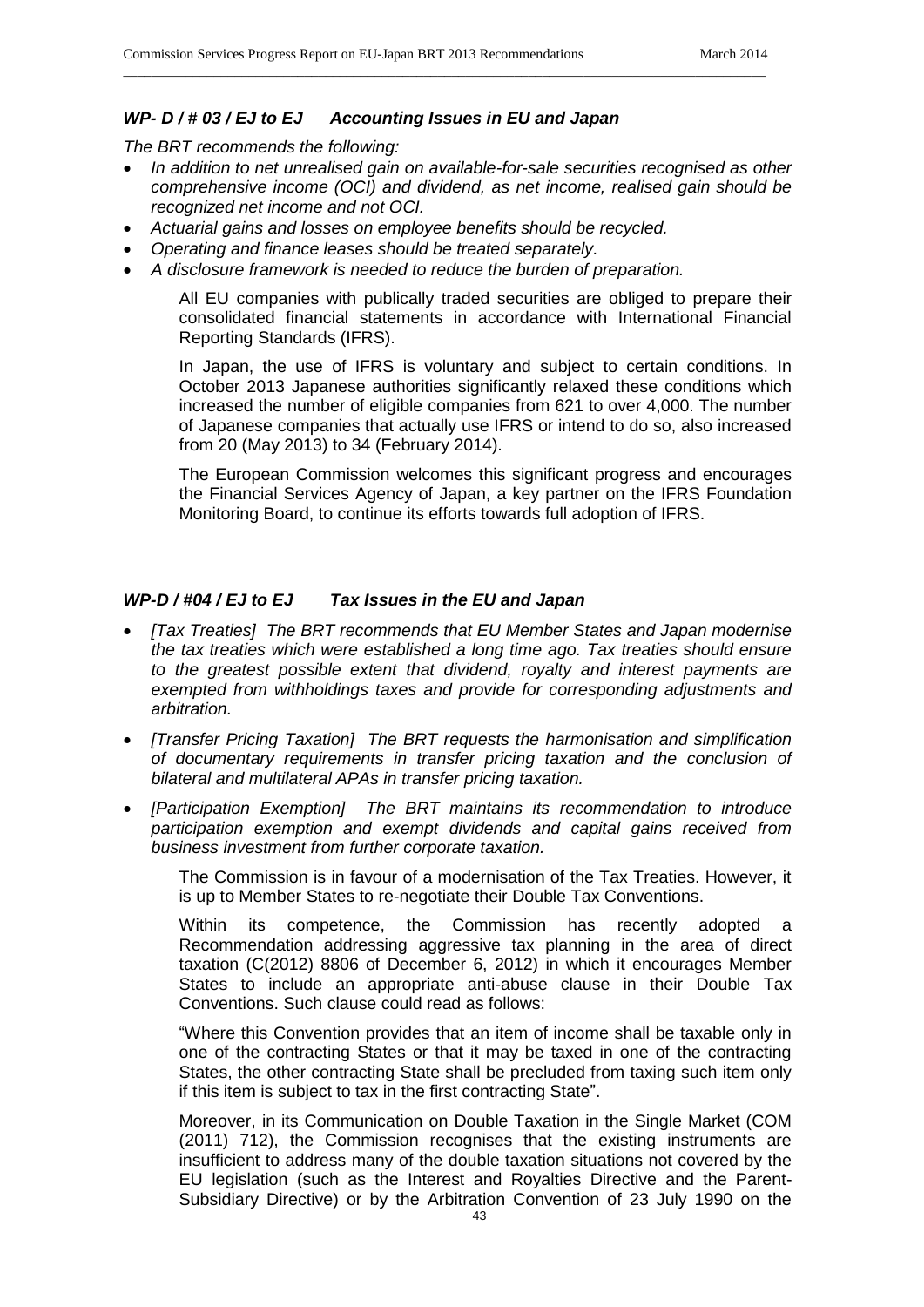elimination of double taxation in connection with the adjustments of profits of associated enterprises. The Commission services are therefore considering possible solutions to the unsolved cases of double taxation within the Single Market. One of the possible policy options could be the recommendation to renegotiate the Double Tax Conventions between Member States in order to include in the Mutual Agreement Procedure (MAP) the arbitration mechanism as foreseen in the new version of article 25 of the OECD Model.

Comments (Transfer pricing):

Transfer pricing documentation is addressed at WP – A: 19 (3) above.

\_\_\_\_\_\_\_\_\_\_\_\_\_\_\_\_\_\_\_\_\_\_\_\_\_\_\_\_\_\_\_\_\_\_\_\_\_\_\_\_\_\_\_\_\_\_\_\_\_\_\_\_\_\_\_\_\_\_\_\_\_\_\_\_\_\_\_\_\_\_\_\_\_\_\_\_\_\_\_\_\_\_\_\_\_\_\_\_\_\_\_\_

Promoting and facilitating bilateral and multilateral APAs is an area of work addressed by the EU Joint Transfer Pricing Forum. That work resulted in a Communication that included guidelines for Advanced Pricing Agreements within the EU. The Communication was subsequently welcomed by Council who noted the commitment of Member States to follow the guidelines and implement them in their national administrative practices as far as legally possible. The following Communication extracts are pertinent:

17. These guidelines focus on bi and multilateral APAs because they are considered as the most efficient tool to prevent double taxation. However the Guidelines also include a section on Unilateral APAs; and

63. Although there may be circumstances where the taxpayer has good reasons to believe that a unilateral APA is more appropriate than a bilateral, bilateral APAs are preferred over unilateral APAs. Where a unilateral APA may reduce the risk of double taxation to some degree, care must be taken that unilateral APAs are consistent with the arm's length principle in the same way as bilateral or multilateral APAs.

Comments (Exemption):

The Commission is aware that taxation of capital gains and dividends is problematic for business as it may result in a double taxation or trigger administrative burdens to recover the taxes paid. The Parent-subsidiary directive is aimed at eliminating these risks for the corporate dividend distribution in the EU, but it requires at least a 10% shareholding. For portfolio dividends, as well as for capital gains, there are currently no provisions at EU level. The 2013-2014 Commission's plan does not envisage specific legislative proposals to tackle the taxation of capital gains and the 10% threshold in the Parent-subsidiary directive. However, the plan contains the announcement of a broader initiative for the treatment of portfolio dividends in the Single Market. No plan is currently available for 2015 due to the forthcoming elections of the European Parliament in May and the consequent changes at the Commission level.

#### *WP- D / #08 / EJ to E Banking Union and Financial System Stability*

*The BRT advocates the EU Banking Union and expects its further development in 2013 to solve the current crisis and restore stability in the financial system.*

The EU makes every effort to rapidly implement measures to re-launch growth, investment and employment. The Commission works with a view to safeguarding the integrity and stability of the single market, to improving the functioning of financial markets and to breaking the feedback loop between sovereigns and banks.

The crisis exposed serious inadequacies, such as regulatory gaps; inadequate supervision; poor corporate governance; opaque markets and overly-complex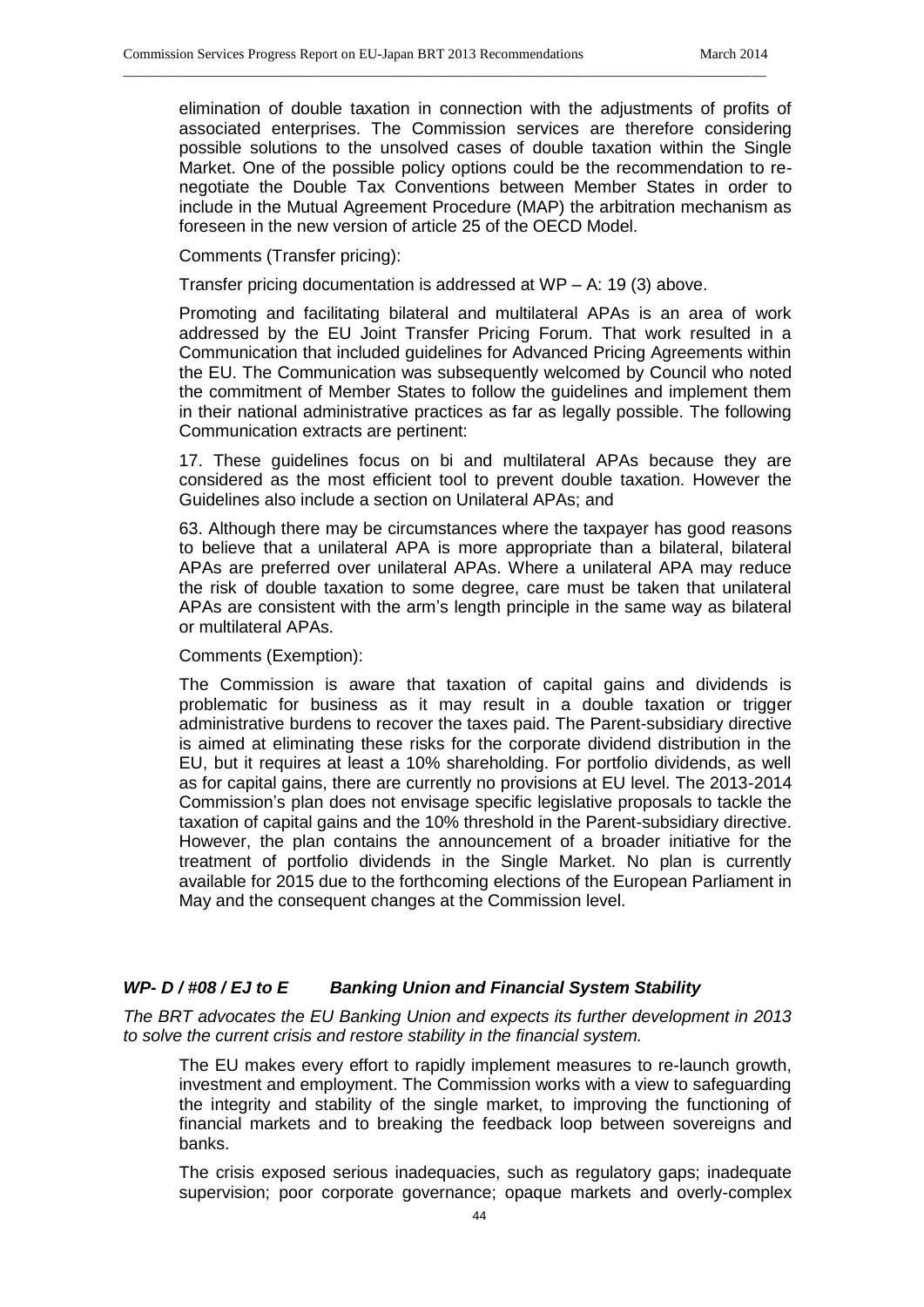products. Experiences during the crisis clearly demonstrated that we need common EU rules, growth-friendly fiscal consolidation and further financial governance. The Commission has pursued its reform programme on regulation and supervision of the financial sector, in line with G20 commitments. The EU is approaching the end of its largest ever programme of financial services reform. Around forty targeted measures have been proposed after comprehensive impact assessments and consultations. Most of these measures have already been implemented.

\_\_\_\_\_\_\_\_\_\_\_\_\_\_\_\_\_\_\_\_\_\_\_\_\_\_\_\_\_\_\_\_\_\_\_\_\_\_\_\_\_\_\_\_\_\_\_\_\_\_\_\_\_\_\_\_\_\_\_\_\_\_\_\_\_\_\_\_\_\_\_\_\_\_\_\_\_\_\_\_\_\_\_\_\_\_\_\_\_\_\_\_

These reforms are based on a two-pillar approach with, first, measures to stabilise the financial sector and re-establish confidence and, second, measures to ensure the financial sector supports healthy growth and investment. Each measure is carefully calibrated to be bearable for the financial sector and to support the real economy.

The June 2012 European Council agreed on significant measures to address Europe's challenges. It agreed to a single banking supervision mechanism in the euro area, increasing budgetary integration and achieving a genuine Economic and Monetary Union. In September 2012 the Commission adopted a proposal for the establishment of a single supervisory mechanism (SSM) conferring key supervisory tasks and powers to the ECB over all 6,000 credit institutions established within the euro area. This proposal was adopted in 2013. The supervisory powers of the ECB will be fully effective and operational on 4 November 2014. An integrated "Banking Union" will also include a common bank resolution mechanism, underpinned by a single rulebook. The Commission also hopes for quick agreement on the pending proposal for a single European resolution mechanism.

#### *WP- D / #09 / EJ to E Solvency margin regulation on insurance companies*

*The BRT expects that the procedure regarding the equivalence decision is implemented constructively and Japanese supervisory systems will be regarded as equivalent to European systems.*

The European Insurance and Occupational Pensions Authority (EIOPA) published technical advice in October 2011 concluding that Japan's solvency regime for undertakings carrying out reinsurance activities is equivalent to that set out in the Solvency II Directive but with some caveats. EIOPA's 2011 equivalence assessment is based on draft criteria. EIOPA will revisit its advice once the criteria for Solvency II are finalised in order to verify whether any amendments to the criteria or changes to the Japanese solvency regime affect the conclusions reached in its report. Once this review is complete, the European Commission will take a final decision on the equivalence of Japan's solvency regime.

The implementation of Solvency II (Directive 2009/138/EC) has been delayed by the on-going discussions on the Omnibus II Directive (which amends Directive 2009/138/EC to take account of the new supervisory architecture for insurance, in place since 1.1.2011, and the setting-up of EIOPA). This Directive (Omnibus II) has now been agreed by the co-legislators and should be published in April or May 2014. The Commission must still adopt a delegated act (DA – summer of 2014) containing detailed rules on the items of Solvency II, which is a principles based Directive only. This DA may be subject to objections by the co-legislator for a period of up to 6 months. Solvency II will become applicable as of 1.1.2016.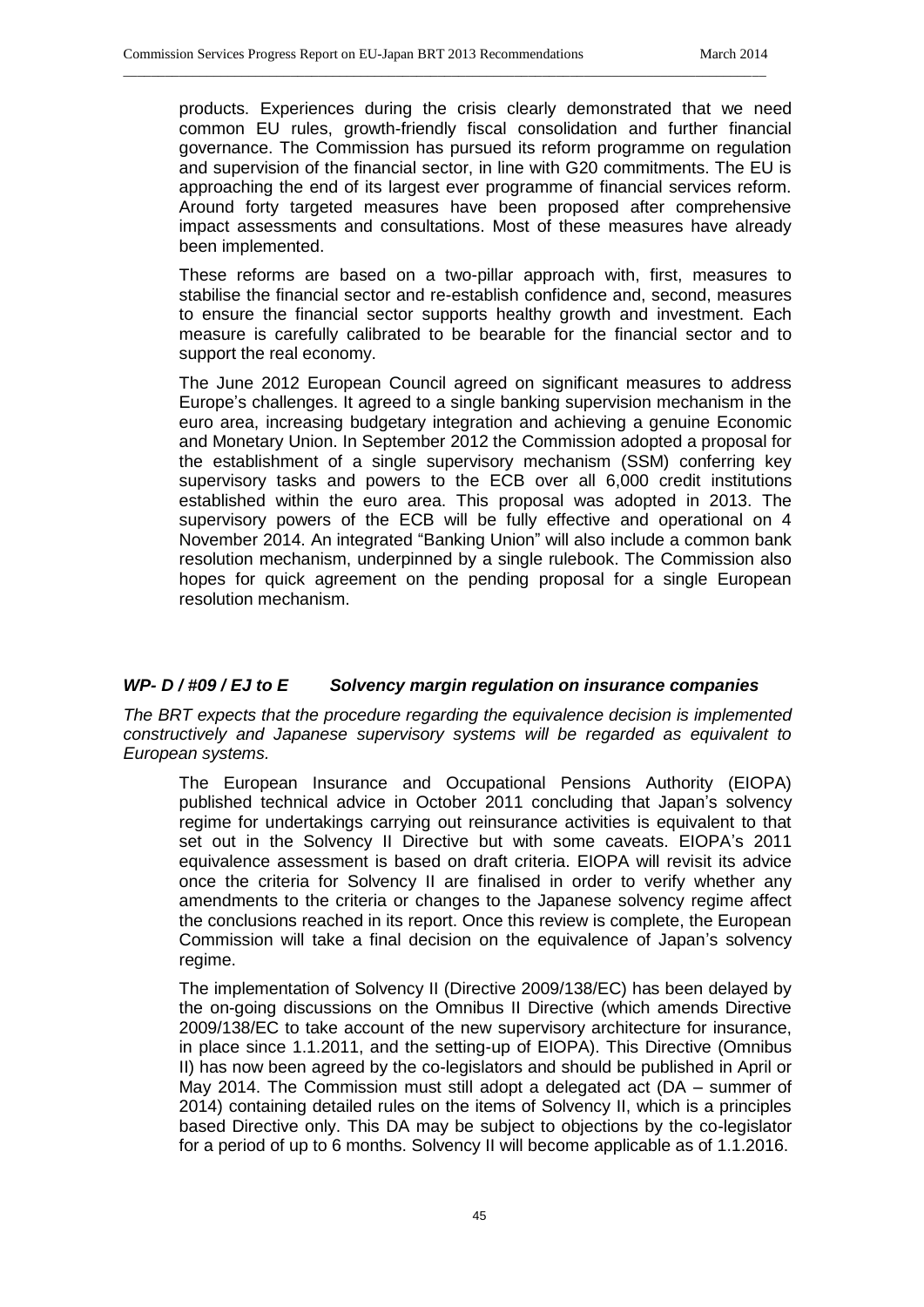This means that the European Commission's decision on the equivalence of the Japanese solvency regime will not now be taken in 2014, as previously envisaged.

\_\_\_\_\_\_\_\_\_\_\_\_\_\_\_\_\_\_\_\_\_\_\_\_\_\_\_\_\_\_\_\_\_\_\_\_\_\_\_\_\_\_\_\_\_\_\_\_\_\_\_\_\_\_\_\_\_\_\_\_\_\_\_\_\_\_\_\_\_\_\_\_\_\_\_\_\_\_\_\_\_\_\_\_\_\_\_\_\_\_\_\_

The Commission and EIOPA are committed to continuing an open dialogue with the Japan FSA to ensure that an equivalence decision can be taken as soon as possible.

# *WP- D / #10\*\* / EJ to E Tax on Financial Transaction*

*The BRT expresses serious concern over the recently released EC's draft Council Directive implementing enhanced cooperation in the area of financial transaction tax (FTT), particularly with respect to its wider application and extraterritorial impact. For instance, as the proposed Directive introduces both a residency and issuance test for such unilateral taxation, it risks causing costly double and multiple taxation.*

*If imposed, the FTT will increase trading costs and result in reduced volume of financial transactions and decreased liquidity. In addition, the FTT on secondary market trading in such a wide scope of asset classes will significantly increase the funding costs and impair legitimate hedging activities by parties such as business corporations in the financial markets. The decreased liquidity in secondary markets is likely to cause impacts on primary market eventually.*

The Commission understands the arguments raised by the BRT, but considers that the proposal will still deliver in terms of: harmonising financial transaction taxes within the enhanced cooperation zone, making the financial sector pay a fair and substantial contribution (to covering the costs related to the crisis) and improving the efficiency of financial markets. The proposal is fully in line with the principles of international tax law and the Commission invites the BRT to consult the recently updated web page dedicated to the taxation of the financial sector where we have uploaded a document addressing the alleged extra-territoriality of the tax. Issues of double taxation would actually be solved inside the enhanced cooperation zone (not only for the benefit of the economic operators inside the zone, but also for those outside) as a result of the proposal; one harmonised tax regime would be in place instead of 11 (potentially) different ones. For instances where both participating Member States and other countries (including third countries) impose financial transaction taxes, bilateral tax treaties can deal with the double taxation.

In its impact assessments the Commission has acknowledged a limited negative impact on the cost of capital (and on the liquidity of certain markets), but estimated that the positive outcomes (reduction of administrative costs and of double taxation, tax revenues, enhanced market efficiency such as investment behaviours oriented more towards the long-term etc.) would surpass the negative impacts. The tax needs to be broad-based in terms of financial instruments, actors and markets in order to ensure tax neutrality and to minimise potential relocation and substitution. The European Parliament already expressed a positive opinion on the matter; the actual design of the tax, including the minimum tax rates, is still under discussion in the Council.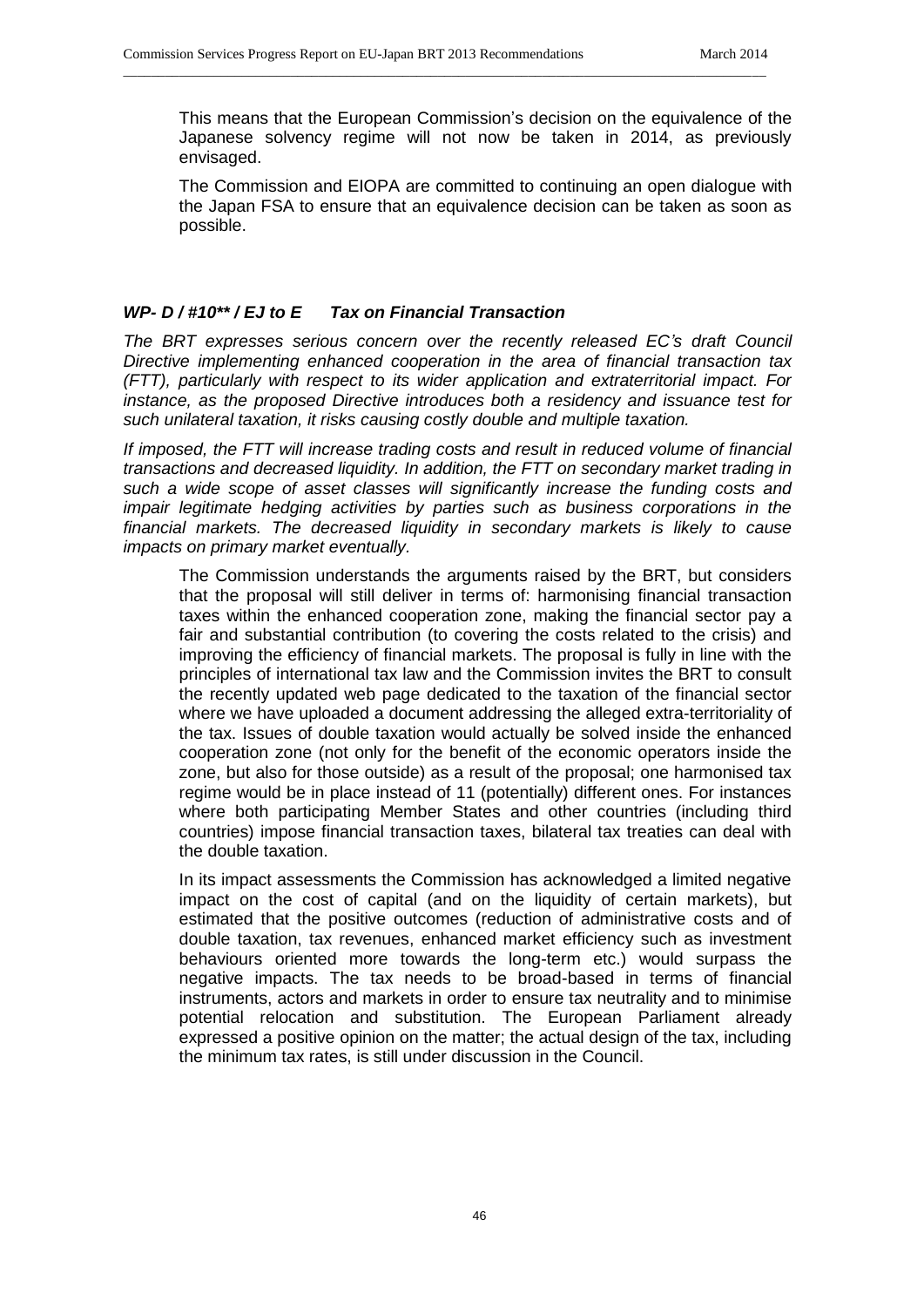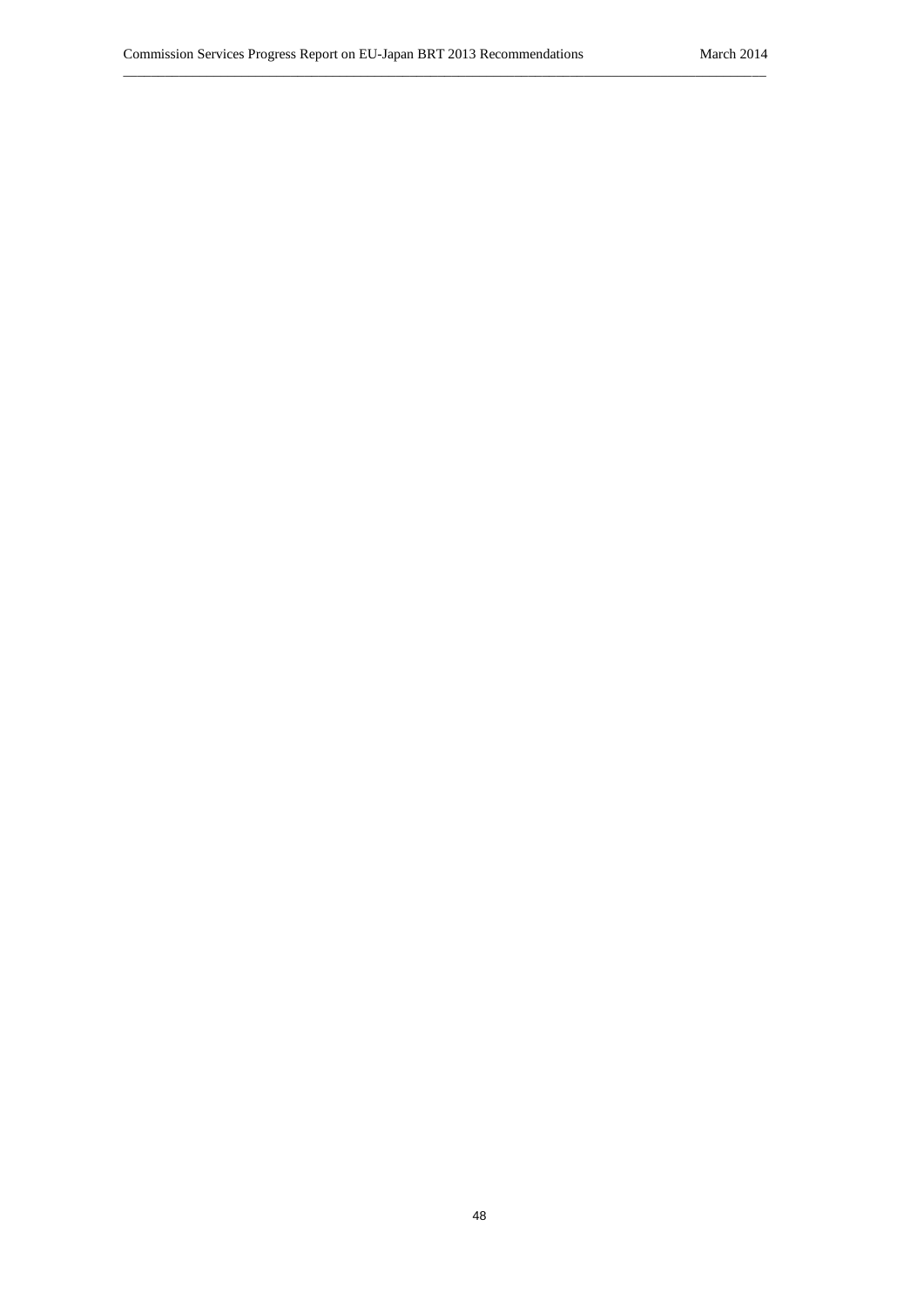# *WP-E / # 04 \* / EJ to EJ Maintaining and enhancing high-level EU-Japan dialogue on energy*

\_\_\_\_\_\_\_\_\_\_\_\_\_\_\_\_\_\_\_\_\_\_\_\_\_\_\_\_\_\_\_\_\_\_\_\_\_\_\_\_\_\_\_\_\_\_\_\_\_\_\_\_\_\_\_\_\_\_\_\_\_\_\_\_\_\_\_\_\_\_\_\_\_\_\_\_\_\_\_\_\_\_\_\_\_\_\_\_\_\_\_\_

Energy cooperation has for a long time been on the agenda of bilateral cooperation between the EU and Japan. Energy cooperation was discussed during the 21st Japan-EU summit in Tokyo on 19 November 2013, where summit leaders expressed the shared view that achieving secure, sustainable, affordable and safe energy supplies remain key challenges facing both Japan and the EU. Summit leaders emphasised the need to advance their cooperation on liberalisation of electricity markets, nuclear regulatory frameworks, and energy research. In addition, they welcomed the progress of cooperation on gas with a view to promoting the development of a transparent and liquid global gas market driven by supply and demand fundamentals. They also expressed their intention to strengthen cooperation on low carbon policies, the ITER Project and the Broader Approach Activities towards the realisation of fusion energy, and increasing clean energy and energy efficiency, while maintaining overall long term ambition in reducing emissions.

High-level dialogue also took place on the occasion of the visit by Commissioner Oettinger's Head of Cabinet to Tokyo in September 2013, when he met senior officials of the Japanese Ministry of Economy, Trade and Industry.

Currently both sides are discussing the organisation of a high level meeting in 2014.

## *WP-E/ # 05 \* / EJ to EJ Promoting and supporting a long-term strategy on stable, competitive and sustainable energy supply*

At the high level meetings and through discussions at operational level between the Japanese Ministry of Economy, Trade and Industry and the European Commission, exchanges take place on long-term energy strategies, as the European Commission's proposals for a policy framework for climate and energy in the period from 2020 to 2030 and Japan's new Basic Energy Plan.

Frequent exchanges take place on mid-to-long-term developments in global energy resources markets, in particular regarding policies for more competitive and liquid gas markets.

In September 2013, a joint EU-Japan workshop took place on the power sector transition, discussing the transformational change of the energy sectors in the EU and Japan, driven by liberalisation, greenhouse gas reduction commitments and, for Japan, the Fukushima events of March 2011.

# *WP-E / # 07 \*\* / EJ to EJ Leadership role to establish world safety standards*

*The EU and Japan should take a proactive, leading role in supporting the establishment of world safety standards for nuclear power plants through the IAEA and more generally promote international cooperation on nuclear energy.*

Ensuring and continuously improving nuclear safety in the Union and globally is a priority of the EU.

The cooperation between the IAEA and the EU institutions has grown significantly over the last years, with the EU being a major contributor to the activities of the IAEA, both in terms of financing and technical expertise.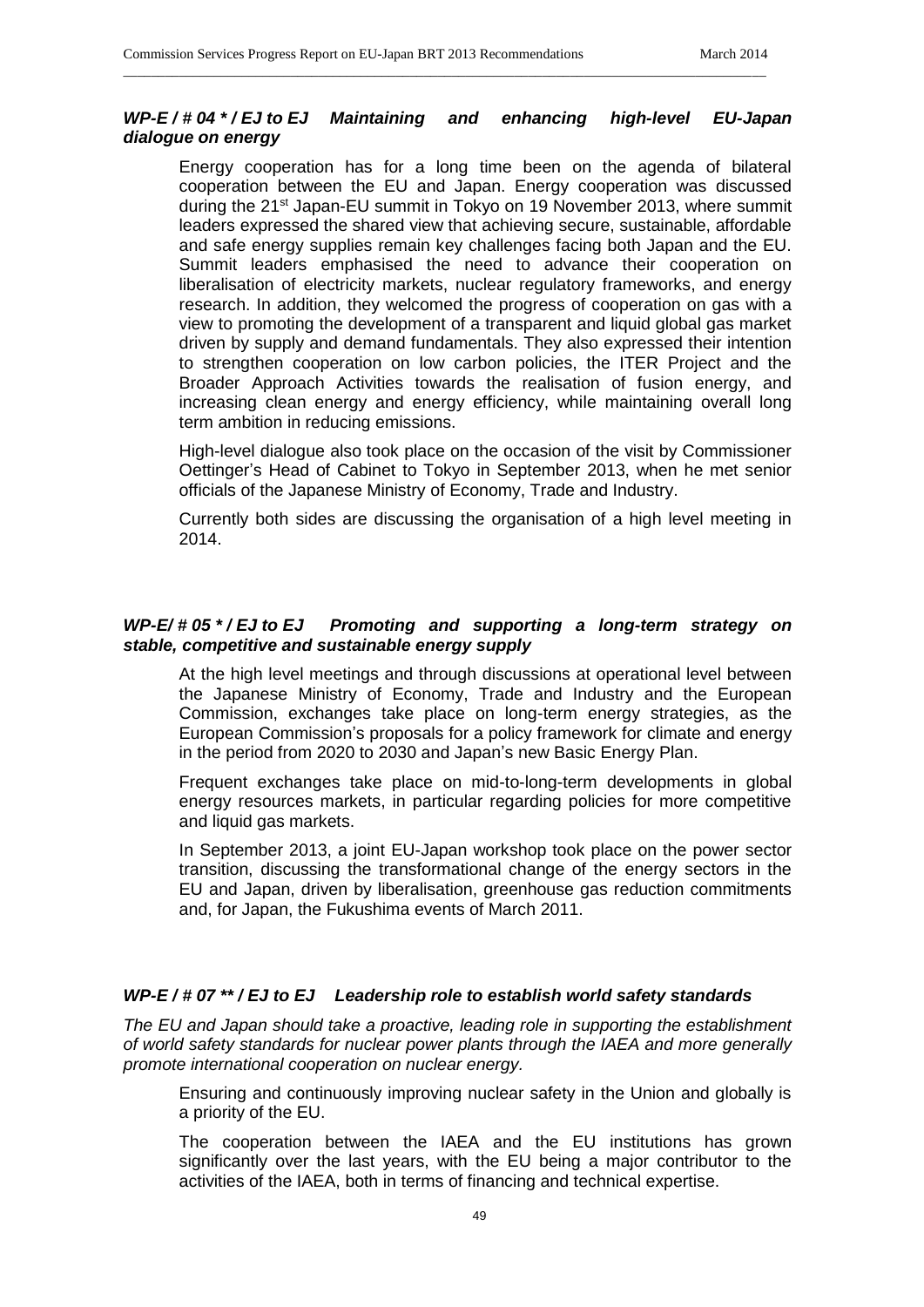In September 2013, the International Atomic Energy Agency and the European Commission signed a Memorandum of Understanding on nuclear safety. The memorandum was signed by EU Energy Commissioner Oettinger and IAEA Director General Amano. It creates an enhanced framework for planning various forms of cooperation, such as expert peer reviews and strengthening emergency preparedness and response capabilities. It will allow both organisations to benefit from each other's work, avoid duplication of effort, and contribute to strengthening nuclear safety worldwide.

## *WP-E / # 08 \*\* / EJ to EJ Nurturing skilled independent nuclear safety authority*

\_\_\_\_\_\_\_\_\_\_\_\_\_\_\_\_\_\_\_\_\_\_\_\_\_\_\_\_\_\_\_\_\_\_\_\_\_\_\_\_\_\_\_\_\_\_\_\_\_\_\_\_\_\_\_\_\_\_\_\_\_\_\_\_\_\_\_\_\_\_\_\_\_\_\_\_\_\_\_\_\_\_\_\_\_\_\_\_\_\_\_\_

Japan and EU member countries should maintain a highly skilled nuclear safety *authority in each country and ensure its independence*.

In 2013, the European Commission has proposed to amend the 2009 nuclear safety directive. The proposal:

- introduces new EU-wide safety objectives;
- sets up a European system of peer reviews of nuclear installations;
- establishes a mechanism for developing EU-wide harmonised nuclear safety guidelines;
- strengthens the role and independence of national regulators;
- increases transparency on nuclear safety matters;
- includes new provisions for on-site emergency preparedness and response.

The European nuclear safety regulators group, ENSREG has expressed interest in cooperation activities with counterparts in Japan's newly created Nuclear Regulation Authority.

# *WP-E / # 10 \* / EJ to EJ Cooperation on renewable energy development*

*Japan and the EU should cooperate on the development of renewable energies, such as wind and photovoltaic power generation, and on other low-carbon technologies such as carbon capture and sequestration (CSS).*

Within the EU's 7<sup>th</sup> Framework Programme for RTD and in the frame of the scientific-technical cooperation between the EU and Japan, a collaborative research project is funded on concentrator photovoltaic energy. In this project, New Generation CPV, seven European and nine Japanese leading research centres in the field of concentration photovoltaics (CPV), pursue the improvement of present concentrator cell, module and system efficiency.

Building on the experience with the joint call under FP7, consideration is being given on how to take forward cooperation on research and innovation in renewables in the context of the new EU programme for research and innovation Horizon 2020 and the energy policy review in Japan.

The Commission contributed to the seminar and training course on participation in the Horizon 2020 programme, organised by the EU-Japan Centre for Industrial Cooperation and the Japan Business Council in Europe.

Exchanges between smart grid demonstration projects in the EU and Japan took place in the frame of the IEA Implementing Agreement 'International Smart Grid Action Network'. Both Japanese and European demonstration projects contributed to a global casebook on 'Active Demand Management' to be published in Spring 2014.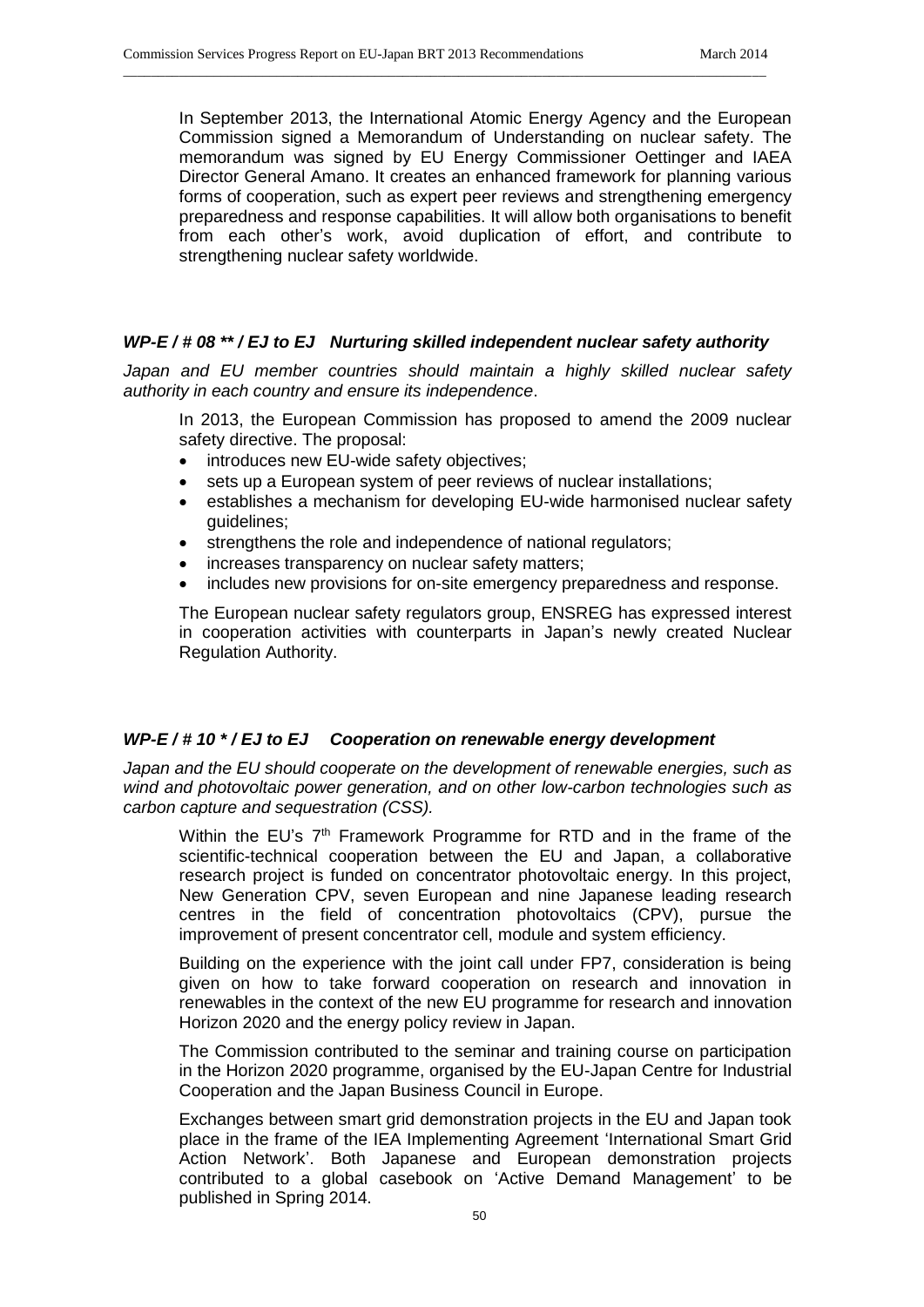#### *WP-E / # 12 \* / EJ to EJ Sharing best practices for safety and regulation with newcomer civil nuclear energy countries*

\_\_\_\_\_\_\_\_\_\_\_\_\_\_\_\_\_\_\_\_\_\_\_\_\_\_\_\_\_\_\_\_\_\_\_\_\_\_\_\_\_\_\_\_\_\_\_\_\_\_\_\_\_\_\_\_\_\_\_\_\_\_\_\_\_\_\_\_\_\_\_\_\_\_\_\_\_\_\_\_\_\_\_\_\_\_\_\_\_\_\_\_

*The EU and Japan should position nuclear power as an alternative energy and provide assistance to each other and to other countries, giving priority to sharing best practices in the fields of regulation and safety. The EU and Japan need to effectively support establishment of safety regulations and operation in emerging countries through a combination of bilateral, regional, and cooperative activities through international organisations.*

All nuclear power plants in the EU underwent stress tests and peer reviews in 2011 and 2012. Many other countries and territories also conducted comprehensive nuclear risk and safety assessments, based on the EU stresstest model. These include Switzerland and Ukraine (both of which fully participated in the EU stress tests), Armenia, Turkey, Russia, Taiwan, Japan, South Korea, South Africa and Brazil.

The European Commission is now holding discussions with some of these countries, e.g. Armenia and Turkey, regarding possible peer review of their stress tests.

The EU continues to support the improvement of nuclear safety in Ukraine under its Instrument for Nuclear Safety Cooperation (in particular in the areas of nuclear regulation and nuclear waste management). Progress has been made for granting Euratom and EBRD loans to Ukraine.

In April 2013, on invitation by the Taiwanese nuclear safety regulator, the Atomic Energy Council (AEC), the European Commission and the European Nuclear Safety Regulators' Group (ENSREG) have done an expert peer review of the stress tests of the Taiwanese nuclear power plants, conducted in 2012.

## *WP-E / # 13 / EJ to EJ Promoting involvement of international institutions to finance capacity-building actions nuclear safety and more generally nuclear investment in the best conditions of safety and security*

*To facilitate nuclear investment and achieve a high level of safety, Japan and the EU should encourage the World Bank, the European Bank for Reconstruction and Development (EBRD), and the European Investment Bank (EIB) to consider loan and loan guaranties on nuclear investments and to allocate funds for, and to promote the establishment of, dedicated nuclear safety programmes.*

Throughout 2013, the EU Instrument for Nuclear Safety Cooperation continued to provide financial support for measures for improving nuclear safety in non-EU countries, particularly in terms of regulatory framework or management of nuclear plant safety (design, operation, maintenance, decommissioning), the safe transport, treatment and disposal of radioactive waste, remediation of former nuclear sites, protection against ionising radiation given off by radioactive materials, accident prevention and reaction in the event of an accident, or also the promotion of international cooperation. The financing takes the form of projects or programmes, grants to fund measures, contributions to guarantee funds and national or international funds, or even human or material resources.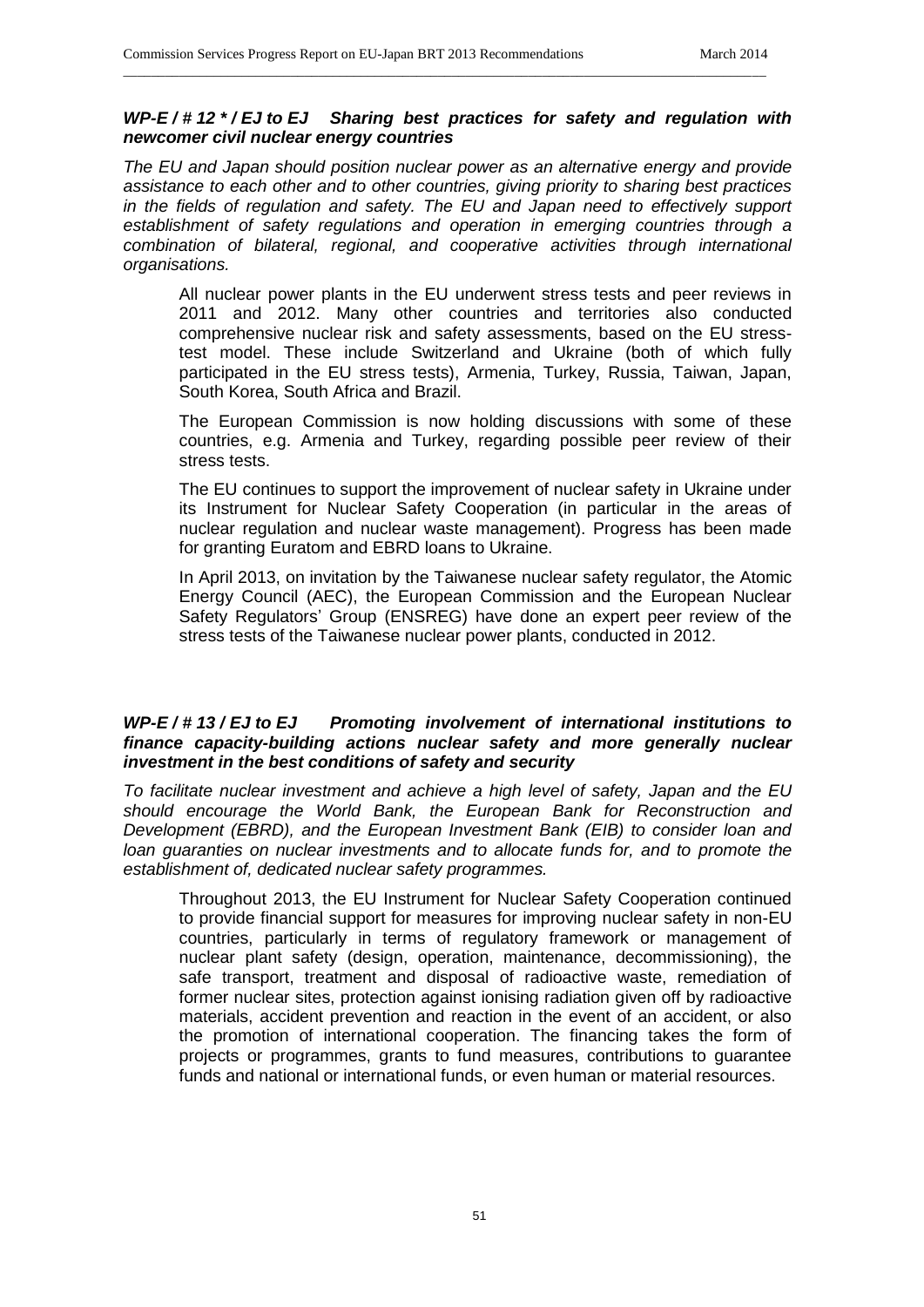# *WP-E / # 15 \*\* / EJ to EJ Fostering international harmonization for EV safety and charging infrastructure*

\_\_\_\_\_\_\_\_\_\_\_\_\_\_\_\_\_\_\_\_\_\_\_\_\_\_\_\_\_\_\_\_\_\_\_\_\_\_\_\_\_\_\_\_\_\_\_\_\_\_\_\_\_\_\_\_\_\_\_\_\_\_\_\_\_\_\_\_\_\_\_\_\_\_\_\_\_\_\_\_\_\_\_\_\_\_\_\_\_\_\_\_

*The EU and Japan should work together in UN-ECE WP 29 and other international forums to develop internationally harmonized requirements for the safety and type approval of electrically charged vehicles and common standards for accessing the battery-charging infrastructure.*

In January 2013, the European Commission organised an international conference on smart grid standardisation achievements. The conference aimed at disseminating the achievements of smart grid standardisation work, notably on charging electric vehicles. The conference was open to an international audience and results were discussed of the work carried out by the European standardisation organisation in the frame of the mandate they had received from the European Commission concerning the charging of electric vehicles.

# *WP-E / # 18 / EJ to EJ Further promoting demo projects of smart cities and smart grids*

*The EU and Japan should continue promoting demonstration experiments of smart cities and smart grids, furthering exchanges on:*

- *Energy storage*
- *Energy efficiency and construction techniques for smart cities*
- *Communication standards*
- *Other key aspects/components of smart grids: power electronics, control and automation, information and monitoring systems, etc.*

*The EU and Japan should provide open access to allow each other's industry to participate in such experiments.*

Further promoting demo projects of smart grids and smart cities: Through the last calls of the  $7<sup>th</sup>$  Framework Programme for RTD and the first calls of the new programme Horizon 2020, a considerable number of demonstration projects on smart grids and smart cities are supported.

The European Commission promotes knowledge exchange between the smart grid demonstration projects in the frame of the European Electricity Grid Initiative.

International exchanges are promoted through the involvement of the European Commission and several EU demonstration projects in the activities of the International Smart Grid Action Network (ISGAN). This will lead to the publication of a global casebook on 'Active Demand Management' in Spring 2014.

The funding for smart cities demonstration projects under Horizon 2020 reflect the priorities discussed in the frame of the Smart Cities and Communities European Innovation Partnership, which intends to pool resources to support the demonstration of energy, transport and information and communication technologies in urban areas.

To support dissemination, replication and analyses based on the European smart cities demonstration projects the European Commission launches a Smart Cities Information System, which should act as a one-stop shop for information on smart cities, energy-efficient buildings and sustainable energy district projects.